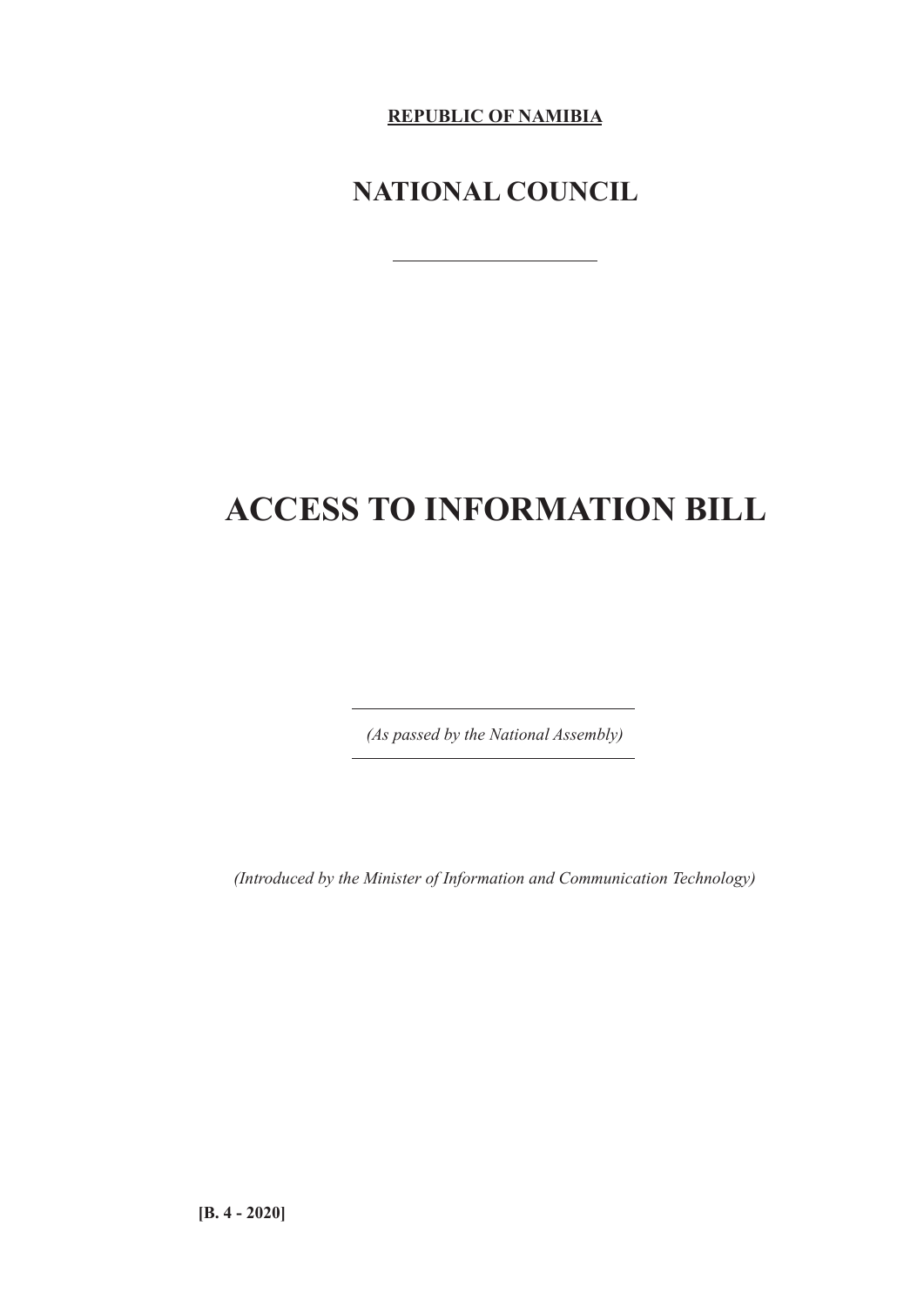To: **provide for the appointment of an independent and impartial Information Commissioner and Deputy Information Commissioners; to provide for the obligations of public entities; to provide for the right of access to information held by public and private entities; to provide for the promotion, creation, keeping, organisation and management of information in a form and manner that facilitates transparency, accountability, good governance and access to information; to provide for requests for access to information; to provide for internal review, appeal and judicial review of decisions on access to information; to provide for information exempt from disclosure; and to provide for incidental matters.**

## ARRANGEMENT OF ACT

## PART 1 INTRODUCTORY PROVISIONS

- 1. Definitions
- 2. Application of Act
- 3. Interpretation of Act
- 4. General principles

## PART 2

## INFORMATION COMMISSIONER AND DEPUTY INFORMATION COMMISSIONERS

- 5. Appointment of Information Commissioner and Deputy Information **Commissioners**
- 6. Establishment, constitution and meetings of Selection Committee
- 7. Qualification for appointment as Information Commissioner and Deputy Information Commissioners
- 8. Disqualification for appointment as Information Commissioner and Deputy Information Commissioners
- 9. Powers and functions of Information Commissioner
- 10. Independence and impartiality of Information Commissioner
- 11. Prohibition of outside work and political activities
- 12. Term of office of Information Commissioner and Deputy Information **Commissioners**
- 13. Vacation of office and filling of vacancies
- 14. Removal ofInformationCommissioner and Deputy InformationCommissioners from office
- 15. Acting Information Commissioner
- 16. Funds and remuneration of Information Commissioner
- 17. Staff and seat of Information Commissioner and accounting officer
- 18. Annual reports

## PART 3

## LAW REFORM, MONITORING AND AUDITING

19. Research and law reform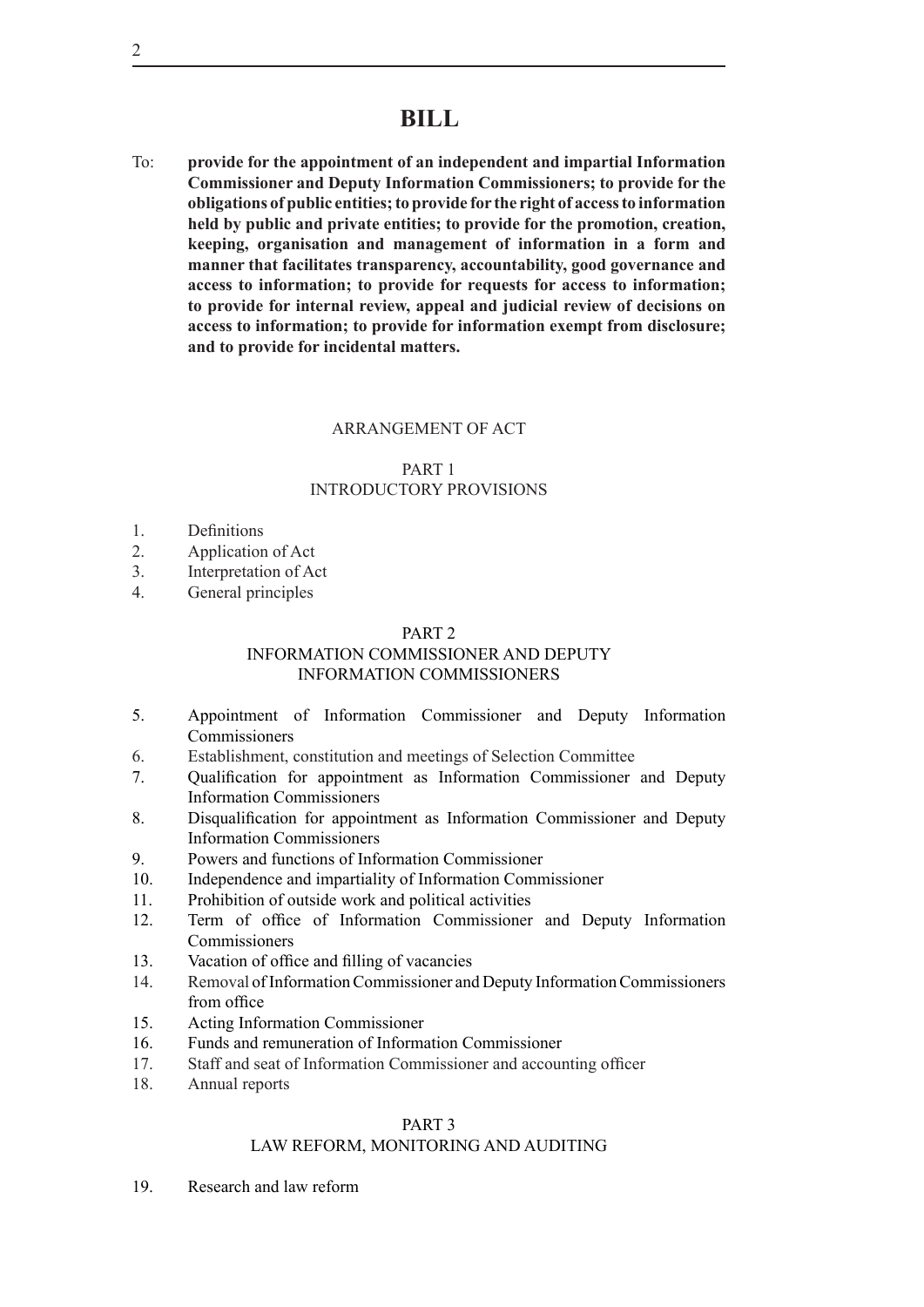- 20. Monitoring and evaluation
- 21. Auditing of compliance with Act

#### PART 4

## OBLIGATIONS OF PUBLIC ENTITIES AND PRIVATE ENTITIES

- 22. Designation of information officers by public and private entities
- 23. Designation of deputy information officers by public and private entities
- 24. Implementation plans by public entities
- 25. Publication of information manuals by public entities
- 26. Annual reports by public entities<br>27 Submission of implementation p
- Submission of implementation plans, information manuals and annual reports by public entities
- 28. Public entities and private entities to assist Information Commissioner
- 29. Exemption of certain categories of organisations from obligations

## PART 5

#### ACCESS TO INFORMATION

- 30. Right of access to information
- 31. Promotion of access to information
- 32. Producing, keeping, organising and management of information
- 33. Proactive disclosure of information
- 34. Unpublished information not to prejudice public
- 35. Request for access to information
- 36. Information holders to assist requesters
- 37. Consideration of requests for access to information
- 38. Information requested contains third party information
- 39. Extension of time to respond to request for access to information
- 40. Referral of request for access to information
- 41. Deemed refusal of request for access to information
- 42. Deferral of access to information
- 43. Information that cannot be found or does not exist
- 44. Form of access to information
- 45. Information to be provided in official or other languages
- 46. Reproduction, translation and transcription fees

## PART 6

## INTERNAL REVIEWS

- 47. Right to internal review
- 48. Application for internal review
- 49. Determination of matters on internal review
- 50. Deemed refusal of applications for internal review
- 51. No appeals before exhaustion of internal review process

## PART 7

## APPEAL AND JUDICIAL REVIEW

- 52. Appeals to Information Commissioner
- 53. Appeals
- 54. Decisions on appeals
- 55. Applications for judicial review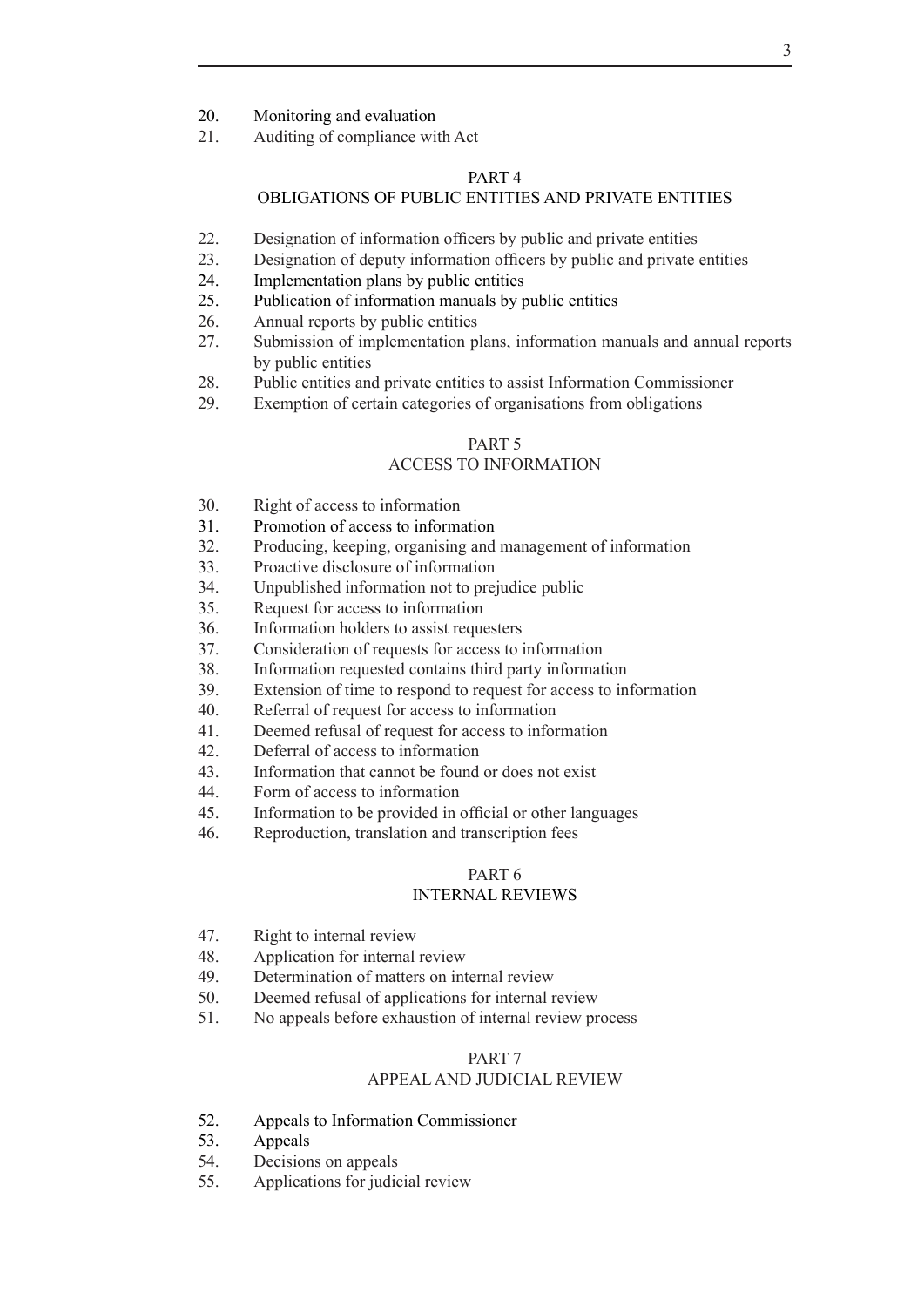#### PART 8

## NOTICES, INVESTIGATIONS, HEARINGS

- 56. Notice of intention to investigate and hear matters
- 57. Notice to third parties
- 58. Right to make representations
- 59. Holding of hearing open to public
- 60. Powers regarding matters before Information Commissioner
- 61. Burden of proof
- 62. Notices of findings and referrals

#### PART 9

#### EXEMPT INFORMATION

- 63. Prohibition of access to exempt information
- 64. Public interest overrides other interests
- 65. Classified information
- 66. Personal and other information of third parties
- 67. Commercial and confidential information of information holders and third parties
- 68. Protection of life, health and safety of individuals and of properties
- 69. National security and defence
- 70. International relations
- 71. Law enforcement
- 72. Legally privileged documents
- 73. Academic and professional examinations and recruitment processes
- 74. Manifestly frivolous or vexatious requests
- 75. Facilitating of commission of offences
- 76. Information about to be published
- 77. Severance of exempted portion of requested information
- 78. Information granted becomes public information
- 79. Burden of proof on exempt information

#### PART 10

## GEENERAL PROVISIONS

- 80. Authority on limitation of rights and freedoms
- 81. Offences
- 82. Administrative fines
- 83. Delegation of powers and assignment of functions
- 84. Limitation of liability
- 85. Regulations
- 86. Short title and commencement

**BE IT ENACTED** as passed by the Parliament, and assented to by the President, of the Republic of Namibia as follows:

## PART 1

## INTRODUCTORY PROVISIONS

#### **Definitions**

**1.** In this Act, unless the context otherwise indicates -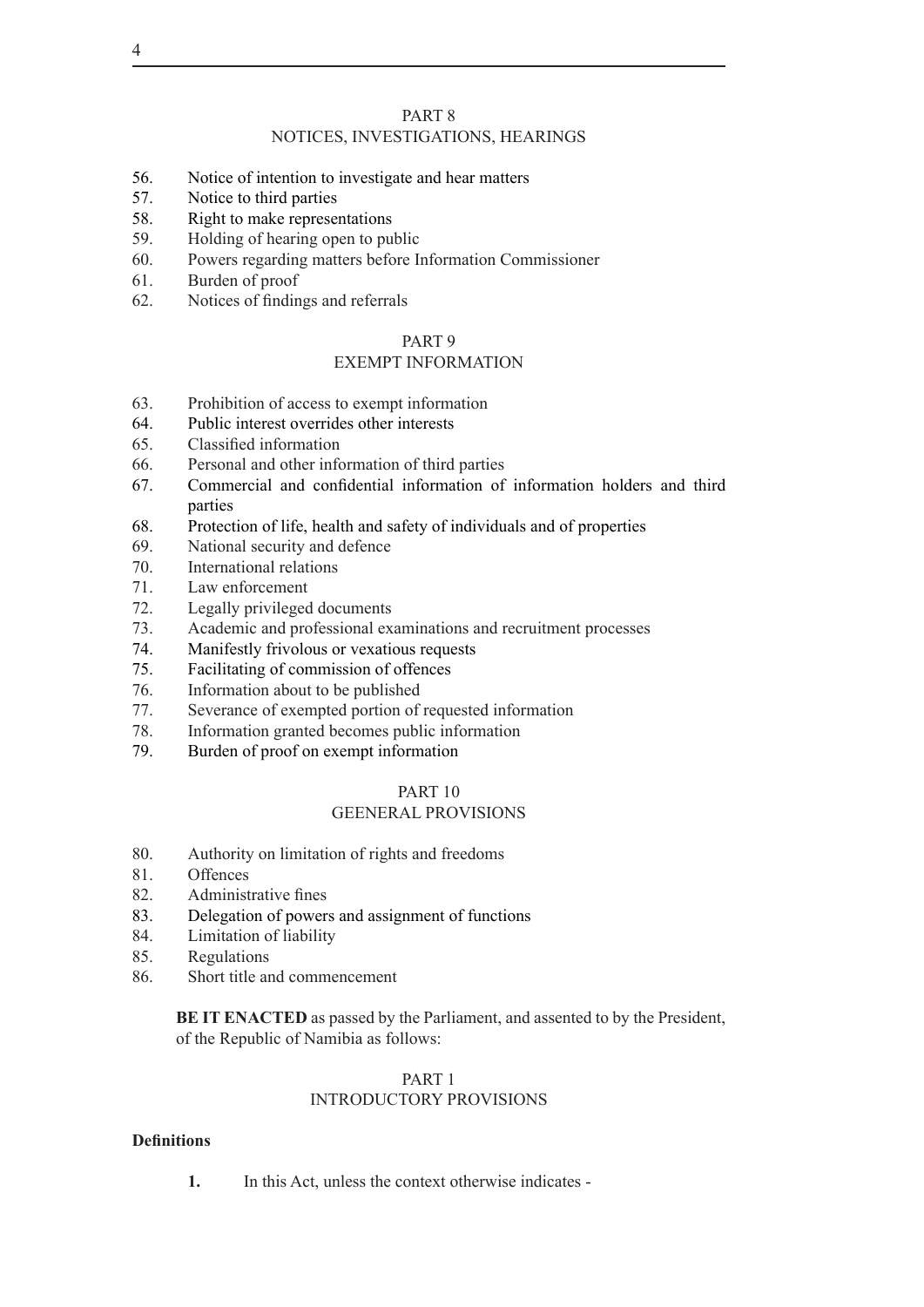"classified information" means classified information as defined in section 1 of the Namibia Central Intelligence Service Act, 1997 (Act No. 10 of 1997);

"Deputy Information Commissioner" means the person appointed as a Deputy Information Commissioner under section 5;

"disability", includes physical, mental, intellectual and sensory impairment;

"head of an information holder" means the administrative head of the information holder;

"information", includes any original or copy of documentary material irrespective of its physical characteristics, such as records, correspondence, facts, opinion, advice, memorandum, data, statistic, book, drawing, plan, map, diagram, photograph, audio or visual record, and any other tangible or intangible material, regardless of the form or medium in which it is held;

"Information Commissioner" means the person appointed as the Information Commissioner under section 5;

"information holder" means a public entity or private entity from whom information has been requested;

"information officer" means a person designated as an information officer in terms of section 22:

"inspect", includes taking notes and pictures and listening to audio recording of any information;

"Minister" means the Minister responsible for information;

"next of kin" means -

- (a) a widow or widower of a deceased person;
- (b) a person with whom a deceased person lived as if they were married;
- (c) a parent, child or sibling of a deceased person; or
- $(d)$  if -
	- (i) there is no next of kin referred to in paragraphs  $(a)$ ,  $(b)$  and  $(c)$ ; and
	- (ii) the requester concerned took all reasonable steps to locate such next of kin, but was unsuccessful,

"oversight mechanism", includes the Information Commissioner and Parliamentary committees;

"personal information" means information or opinion, including information forming part of a database, whether true or not, about an individual whose identity is apparent or can reasonably be ascertained from the information or opinion, and includes information relating to -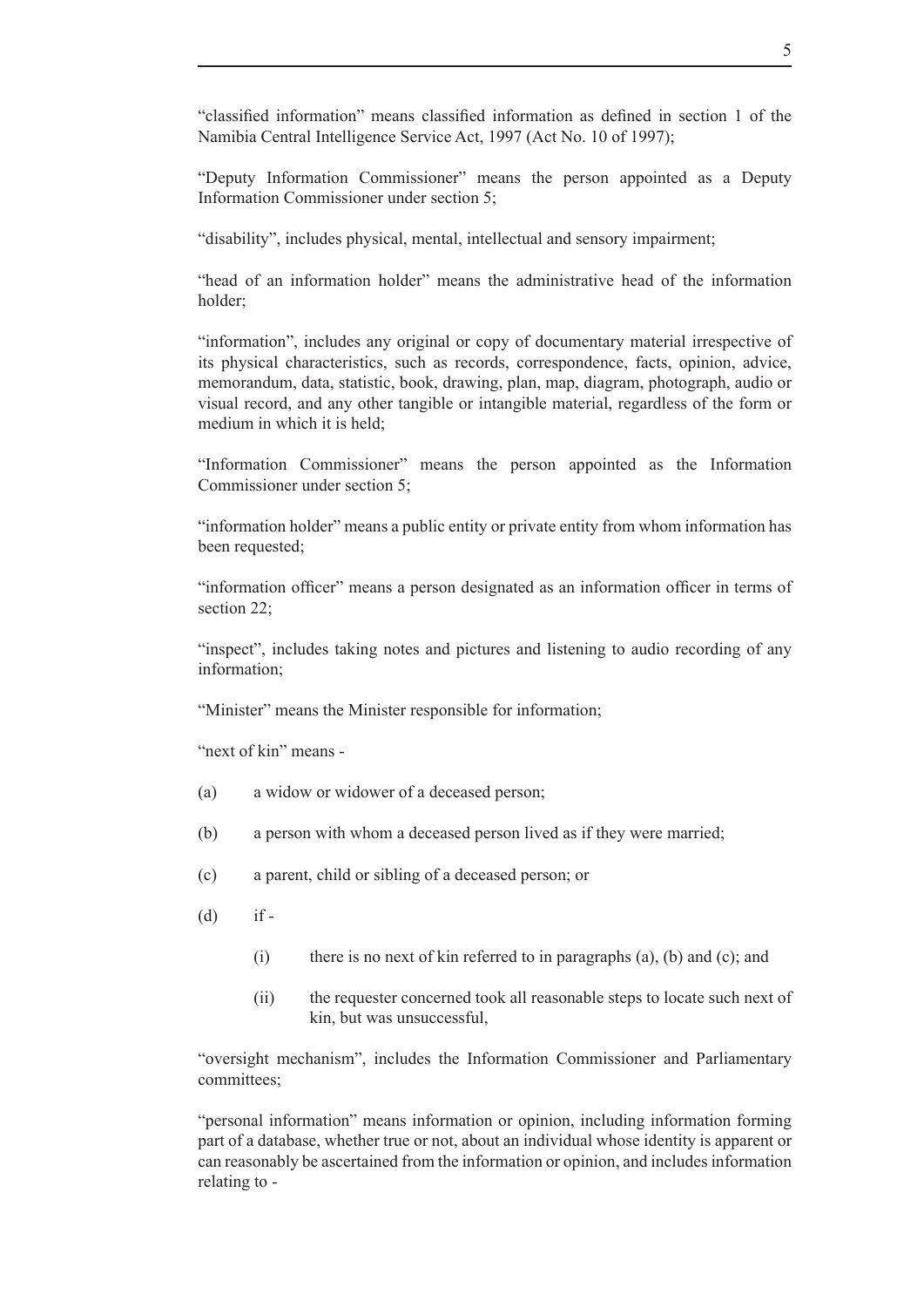- (a) the race, gender, sex, pregnancy, marital status or national, ethnic or social origin, colour, age, physical or mental health, well-being, disability, religion, conscience, belief, culture, language or birth of the individual;
- (b) the education or the medical, criminal or employment history of the individual or to financial transactions in which the individual has been involved;
- (c) any identifying number, symbol or other particular assigned to the individual;
- (d) the address, fingerprints or blood type of the individual;
- (e) the personal opinions, views or preferences of the individual, except where they are about another individual or about a proposal for a grant, an award or a prize to be made to another individual;
- (f) the correspondence sent by the individual that is implicitly or explicitly of a private or confidential nature or further correspondence that would reveal the contents of the original correspondence;
- $(g)$  the views or opinions of another individual about the individual;
- (h) the views or opinions of another individual about a proposal for a grant, an award given or a prize to be made to the individual, but excluding the name of the other individual where it appears with the views or opinions of the other individual; and
- (i) the name of the individual where it appears with other personal information relating to the individual or where the disclosure of the name itself would reveal information about the individual, but excludes information about an individual who has been dead for more than 20 years;

"prescribed" means prescribed by regulation;

"private entity" means -

- (a) a natural person who carries on or has carried on any trade, business, profession or activity, but only in such capacity;
- (b) a partnership or trust which carries on or has carried on any trade, business, profession or activity; or
- (c) a juristic person or a successor in title, and where applicable, includes a former juristic person, but excludes a public entity;

"public entity" means -

- (a) an "office", "ministry" or "agency" of government as defined in section 1 of the Public Service Act, 1995 (Act No. 13 of 1995);
- (b) an entity established by or under the Namibian Constitution or a statute;
- (c) a private entity that -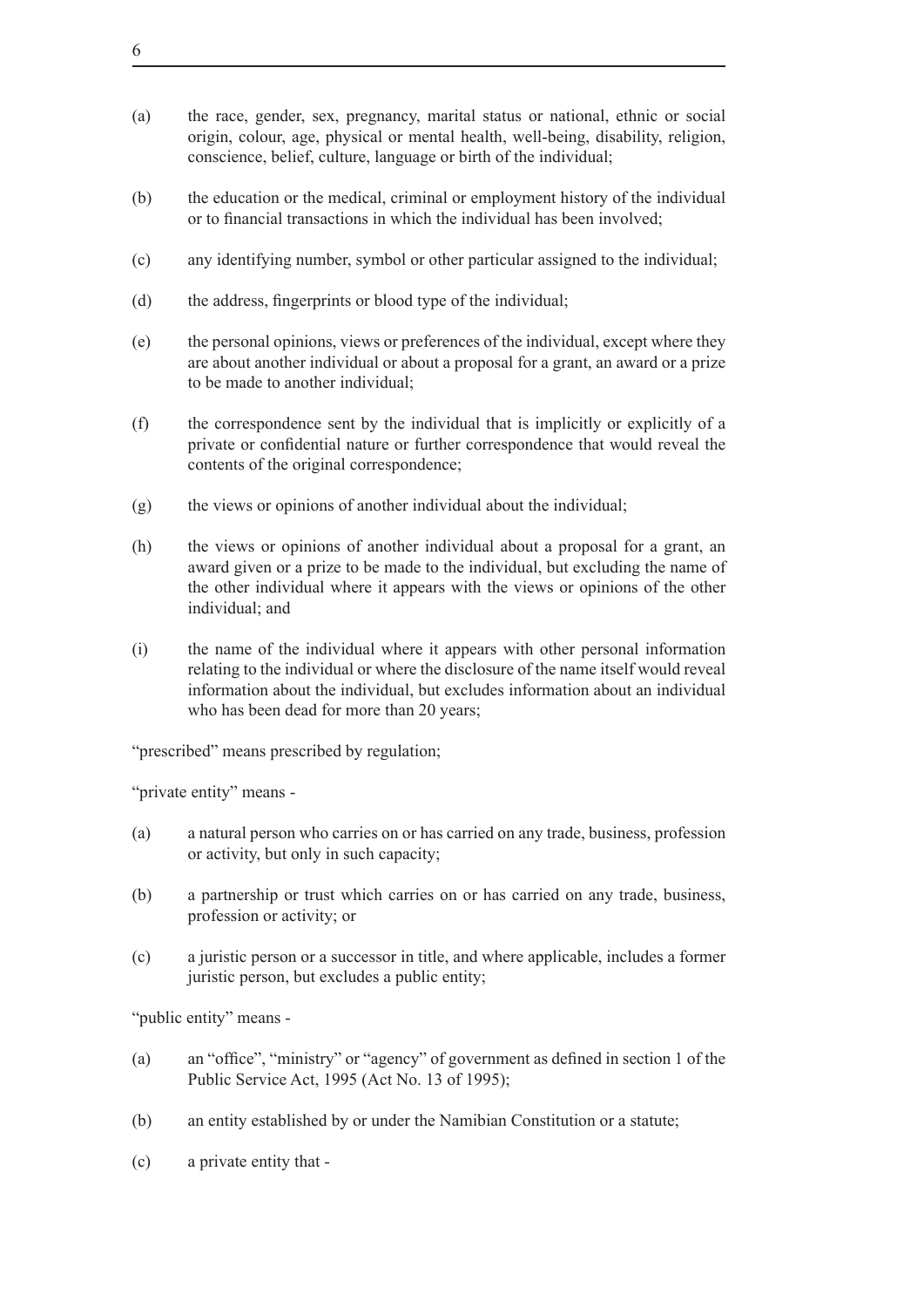- (i) is totally or partially owned by the State, or financed, directly or indirectly, by the State; or
- (ii) carries out statutory functions or services or public functions or services;

"publish" means to make available in a form and manner which is easily accessible to the public, and includes providing copies or making information available through broadcast and electronic means of communication;

"reasonable reproduction cost" means the minimum market rate of reproduction;

"regulation" means a regulation made under this Act;

"record" means all documented information, regardless of its characteristics, media or physicalform, and themannerit isrecorded orstored, and includes accounts, agreements, books, drawings, letters, magnetic and optical disks, memos and micrographics;

"requester" means a person who requests access to information under this Act or any person acting on behalf of the person requesting access to information under this Act;

"Selection Committee" means the Selection Committee established under section 6;

"third party" means a person other than the information holder or the requester;

"third party information" means personal, commercial or confidential information of a third party; and

"this Act" includes the regulations.

#### **Application of Act**

**2.** (1) This Act applies to information held by a public entity or private entity whether or not the information had been produced before the commencement of this Act.

- (2) This Act does not apply to -
- (a) information relating to
	- (i) proceedings and decisions of Cabinet and its committees;
	- (ii) judicial functions of a court, a tribunal or investigating unit established under any law; and
	- (iii) the nomination, selection and appointment of a judicial officer or any other person exercising a judicial or quasi-judicial function in terms of any law;
- (b) published materials or published materials available for purchase by the public; and
- (c) library or museum materials preserved solely for public use, reference or exhibition purposes.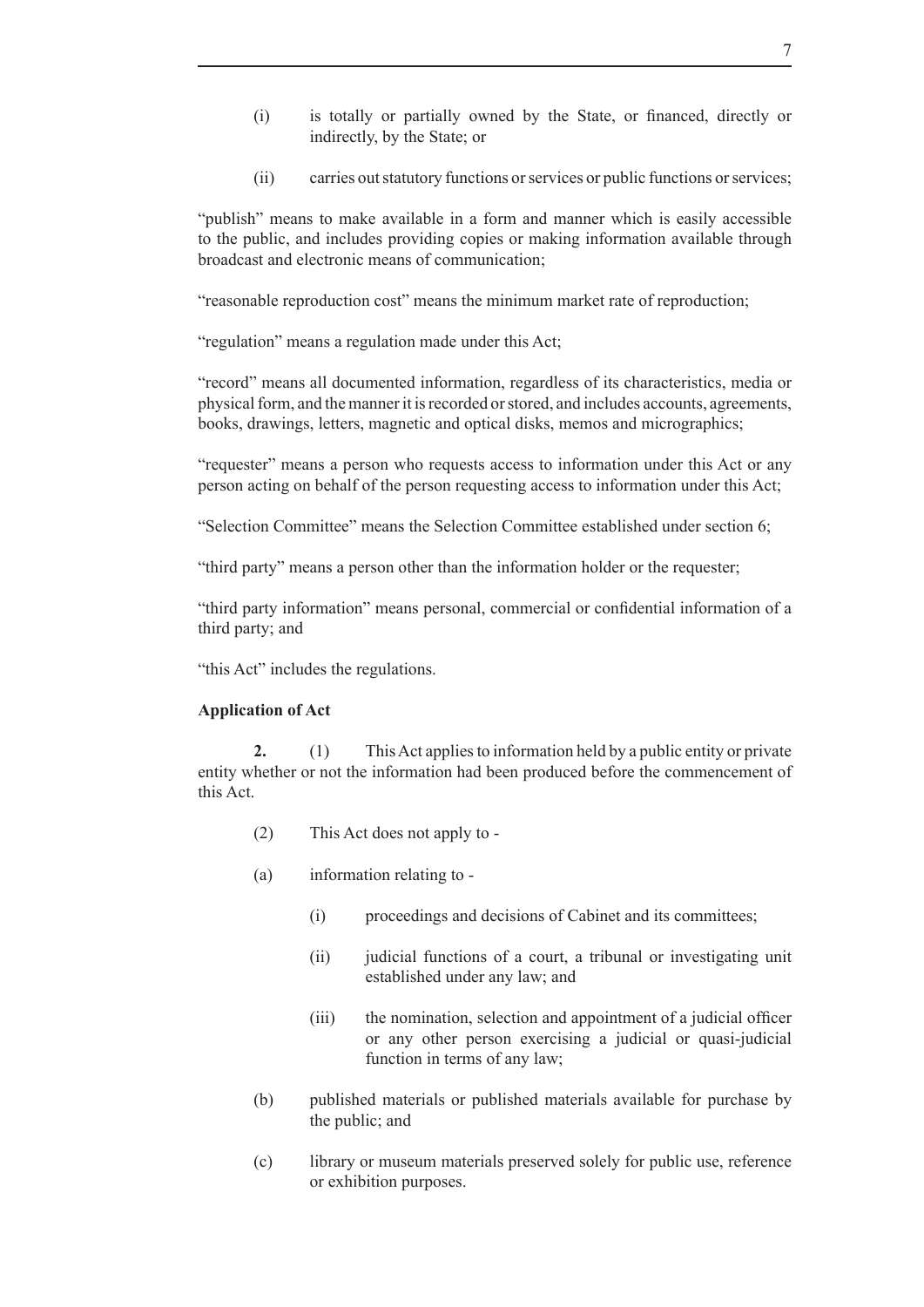## **Interpretation of Act**

**3.** (1) When interpreting this Act, due consideration must be given to the Namibian Constitution, the general principles referred to in section 4, the objects of this Act and the relevant international instruments applicable to Namibia.

- $(2)$  This Act -
- (a) is intended to complement and not replace the procedures for access to information existing under any other law; and
- (b) is not intended to limit in any way access to any type of information under the control of a public or private entity that is normally available to the general public.
- (3) Unless otherwise provided in this Act, nothing in this Act -
- (a) limits any other legislation that grants access to information held by a public or private entity; or
- (b) prevents any other legislation that prohibits or limits the disclosure of information held by a public or private entity,

but in the case of a conflict between this Act and such other legislation, the legislation with a provision that is more favourable than the other in terms of granting access to information prevails.

## **General principles**

**4.** The right of access to information conferred by section 30 is guaranteed based on the following principles that -

- (a) a person has the right to access information held by public entities without delay and free of charge, except where payment of reproduction, translation and transcription is allowed under this Act or any other law;
- (b) a person has the right to expeditiously and inexpensively access information of private entities that may assist in the exercise or protection of any right;
- (c) thisAct and any other law, policy or practice creating a right of accessto information is interpreted and applied on the basis of a presumption of disclosure, and that non-disclosure is permitted only under exemptions as set out in this Act or any other law;
- (d) information holders are subject to the authority of the Information Commissioner in all matters relating to access to information;
- (e) any refusal to disclose information is subject to internal review, appeal and judicial review;
- (f) public entities are required to proactively disclose information, unless otherwise provided in this Act or any other law; and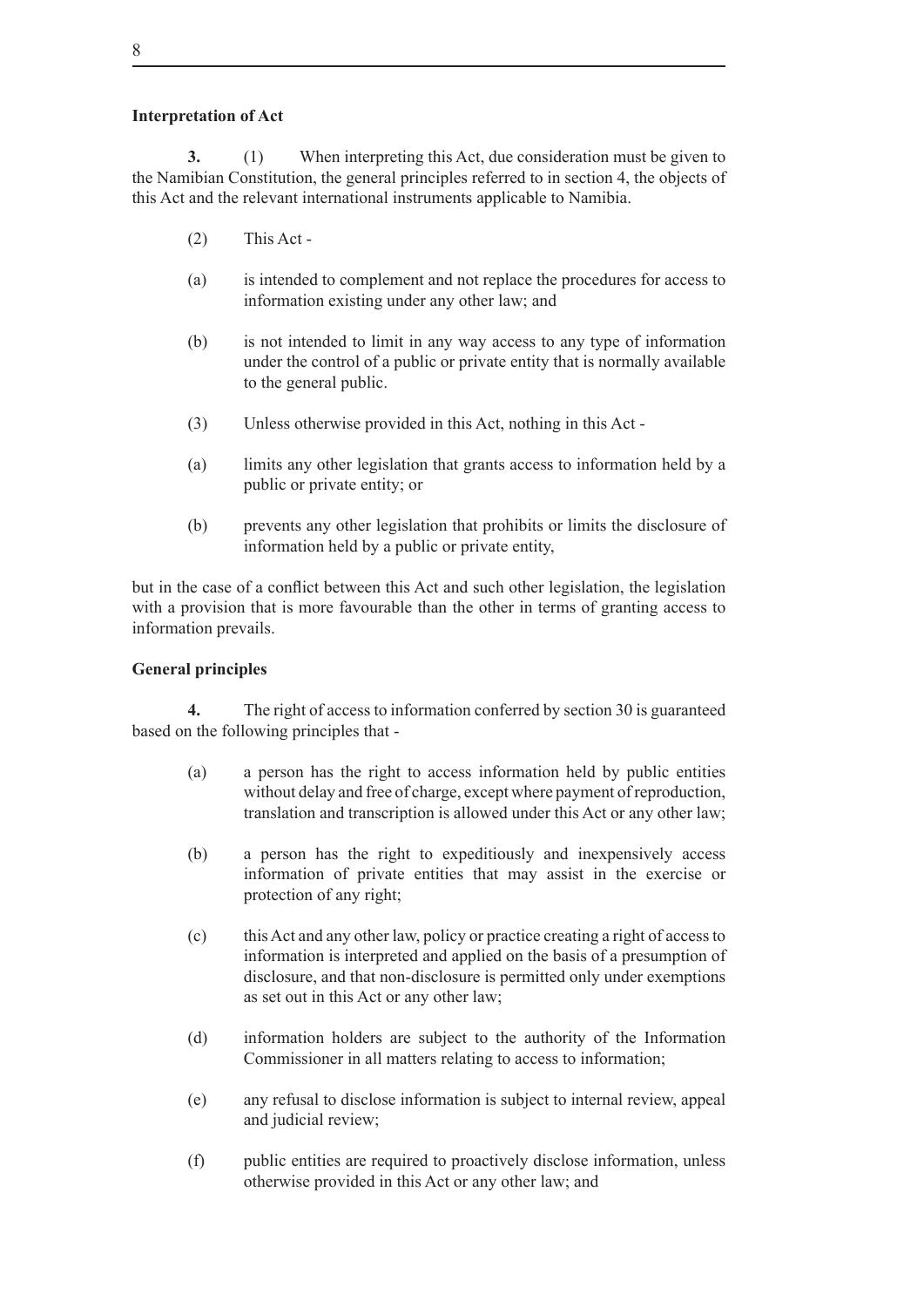(g) a person who discloses information in good faith is not subject to any sanction except where a relevant law provides otherwise.

## PART 2 INFORMATION COMMISSIONER AND DEPUTY INFORMATION COMMISSIONERS

## **Appointment of Information Commissioner and Deputy Information Commissioners**

**5.** (1) In terms of subsection (3), the President must appoint an independent and impartial person as Information Commissioner to promote, monitor and protect the right of access to information in Namibia.

(2) The Information Commissioner is assisted by one or more Deputy Information Commissioner appointed by the President in terms of subsection (3).

(3) The President appoints, in writing, the Information Commissioner or a Deputy Information Commissioner after the National Assembly by resolution approves the appointment of a candidate from a list of two to three candidates nominated by the Selection Committee.

#### **Establishment, constitution and meetings of Selection Committee**

**6.** (1) There is established a Selection Committee for the purposes  $of -$ 

- (a) shortlisting, interviewing, selecting and nominating candidates for
	- (i) approval of the National Assembly by a resolution; and
	- (ii) subsequent appointment by the President as Information Commissioner or Deputy Information Commissioner; and
- (b) selecting and nominating persons for appointment as members of a committee under section 14.
- (2) Subject to subsection  $(4)$ , the Selection Committee consists of -
- (a) the Chairperson of the Public Service Commission established by section 2 of the Public Service Commission Act, 1990 (Act No. 2 of 1990), who is the Chairperson of the Selection Committee;
- (b) the Chairperson of the Council of the Law Society of Namibia referred to in section 45 of the Legal Practitioners Act, 1995 (Act No. 15 of 1995), who is the Deputy Chairperson of the Selection Committee;
- (c) the Executive Director of the Ministry administering information;
- (d) the Chief Executive Officer of the Communications Regulatory Authority of Namibia established by section 4 of the Communications Act, 2009 (Act No. 8 of 2009); and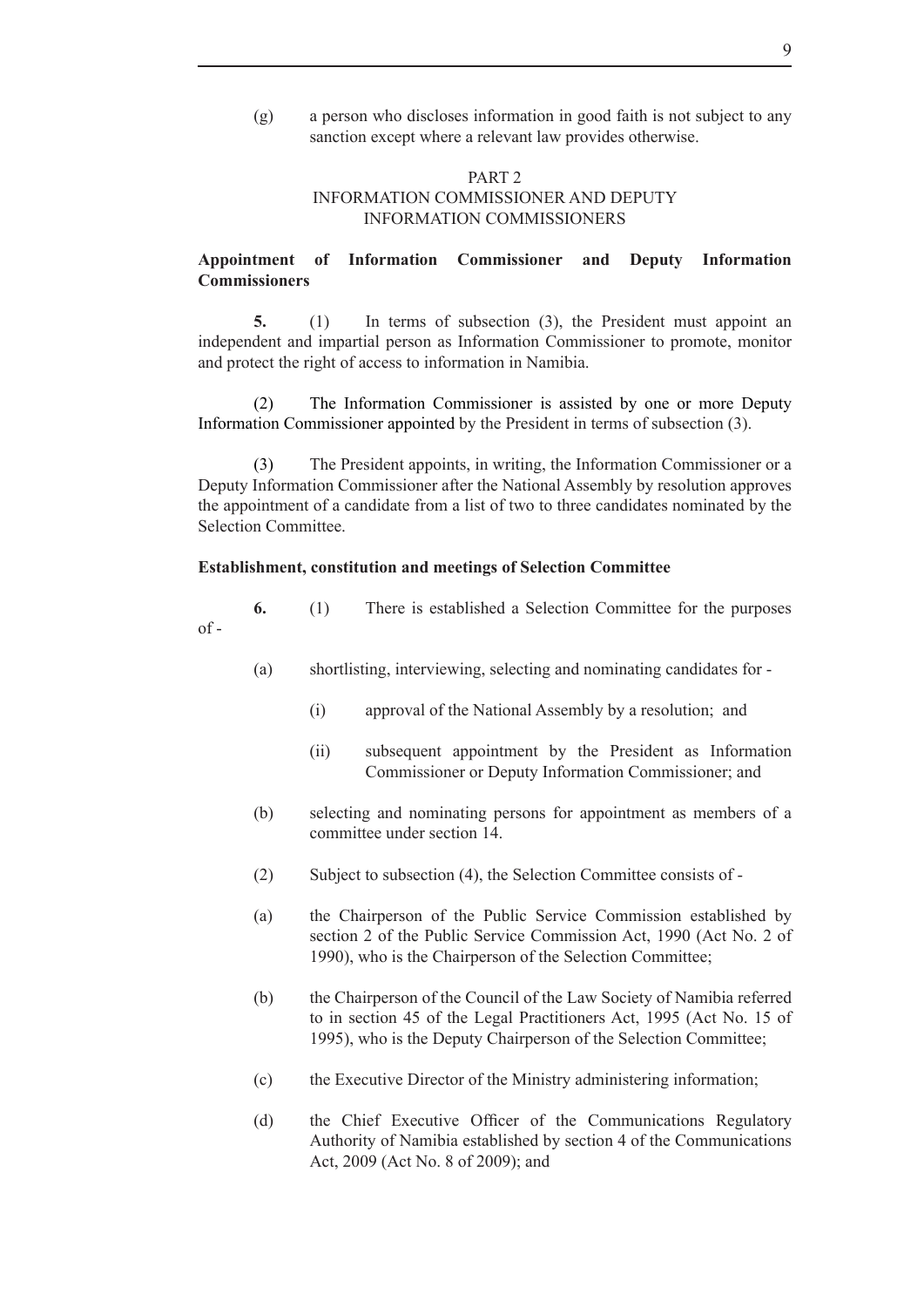(e) a person -

- (i) nominated by non-governmental organisations established in terms of the laws of Namibia dealing with media; and
- (ii) appointed by the Minister together with his or her alternate from a list of not more than three persons.

(3) The Minister must, for the purposes of selecting persons for appointment as contemplated in subsection  $(1)(e)$ , in at least two local newspapers circulating nationally, request interested non-governmental organisations to submit, within 30 days of publication of the notice in the newspapers, the names of persons complying with the requirements for appointment as a member of the Selection Committee.

(4) The Chairperson of the Selection Committee must make sure that, as far as practicable, no gender has more than three members on the Committee by arranging that the second in charge of an institution as contemplated in subsection (5) may replace a respective member to create gender balance.

 $(5)$  Subject to subsections  $(6)$ , if a member of the Selection Committee is unable to attend a meeting of the Selection Committee -

- (a) a member of the Public Service Commission designated by the Commission, the Vice-Chairperson of the Council of the Law Society, the Deputy Executive Director of the Ministry administering information, the Chief Operations Officer of the Communications Regulatory Authority of Namibia or the alternate member appointed under subsection  $(2)(e)(i)$ , respectively; or
- (b) a person appointed to act as such in the absence of any functionary referred to in paragraph (a),

must attend the meeting of the Selection Committee in the place of the member who is unable to attend the meeting.

(6) All five members of the Selection Committee form a quorum for the purposes of any meeting of the Committee.

(7) The majority of the members of the Selection Committee present and voting at the meeting of the Committee constitute the decision of the Committee.

(8) The Secretary to the National Assembly must serve as the secretary at meetings of the Selection Committee.

- (9) The Minister may, with the approval of the National Assembly, prescribe the -
	- (a) terms and conditions of appointment as members of the Selection Committee:
	- (b) procedures to be followed at meetings of the Selection Committee; and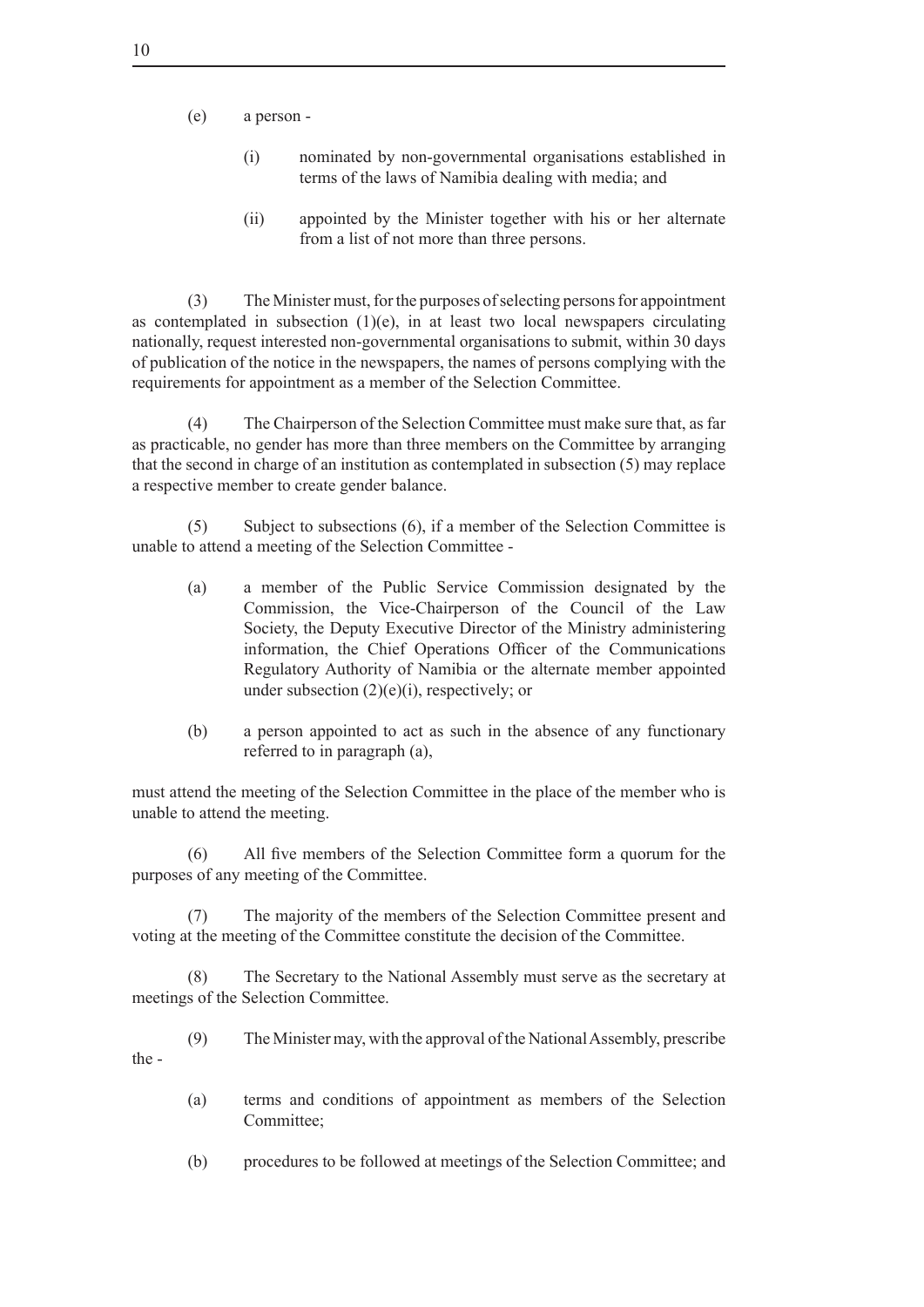(c) advertisement of the vacancies, applications for appointment, and shortlisting of candidates for interviews and selection process for nomination for appointment as Information Commissioner or Deputy Information Commissioner.

## **Qualifications for appointment of Information Commissioner and Deputy Information Commissioners**

**7.** A person qualifies for appointment as Information Commissioner or Deputy Information Commissioner if the person -

- (a) is a fit and proper person and is a person of integrity;
- (b) possesses academic qualifications, knowledge and experience relevant to the functions of the Information Commissioner;
- (c) has knowledge in human rights, especially the right of access to information, or in public or corporate governance; and
- (d) has a clear understanding of the application of the principles of transparency and accountability.

## **Disqualification for appointment of Information Commissioner and Deputy Information Commissioners**

**8.** A person does not qualify for appointment as Information Commissioner or Deputy Information Commissioner if the person -

- (a) is not a Namibian citizen or is not lawfully admitted to Namibia for permanent residence;
- (b) is a member of Parliament;
- (c) is a member of a regional council or a local authority council;
- (d) is an unrehabilitated insolvent;
- (e) has been convicted of an offence and sentenced to imprisonment without the option of a fine, excluding an offence of a political nature committed before the date of independence of Namibia; or
- (f) holds a political office at any level of the State, or occupies a position within a political party, at the time of nomination.

## **Powers and functions of Information Commissioner**

- **9.** (1) The powers of the Information Commissioner include -
- (a) entering and searching any premises, and seizing of any information or material necessary for the execution of his or her mandate in terms of this Act;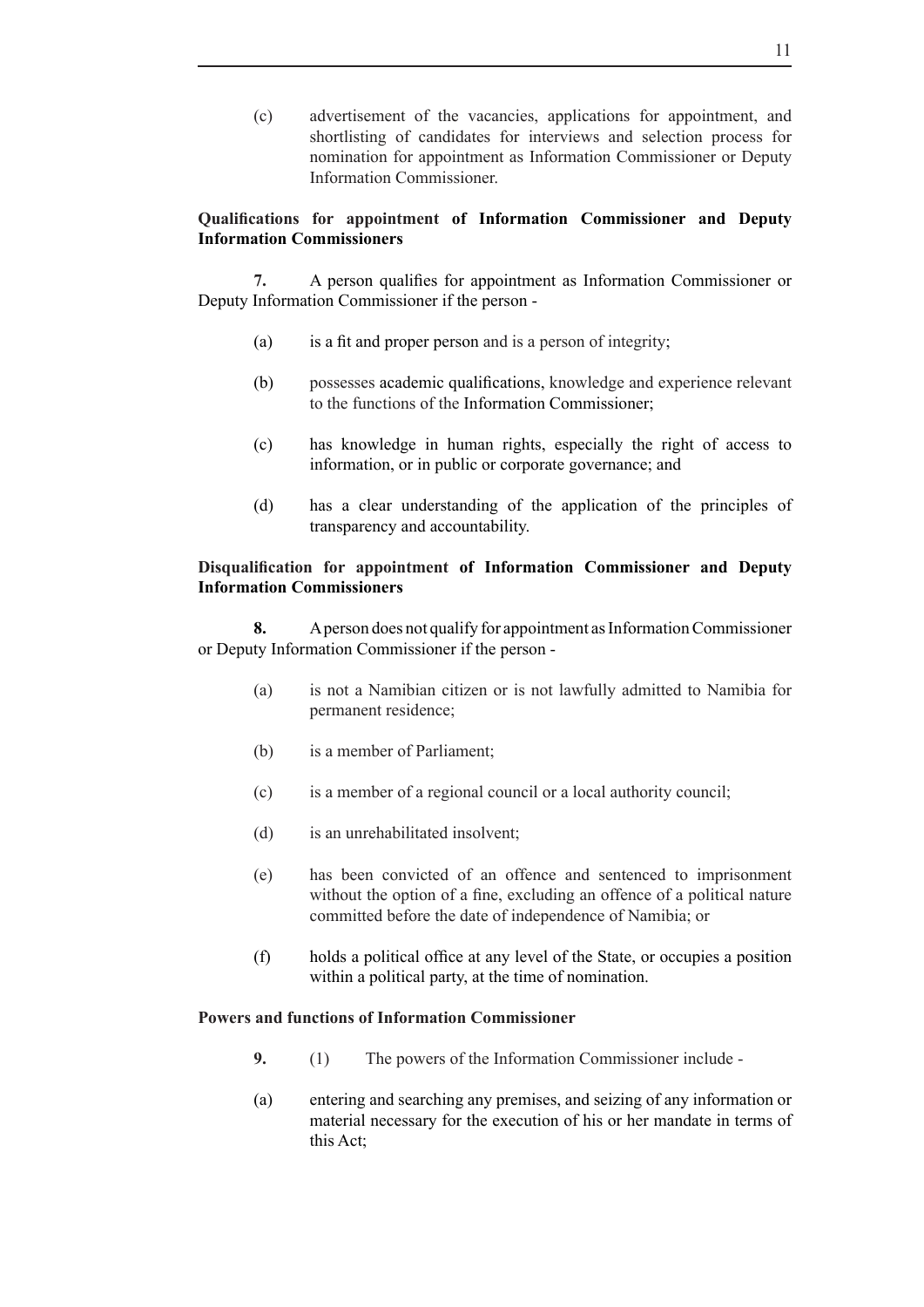- (b) examining, reproducing, taking extracts from documents or holding information for as long as is necessary, including information found in any premises entered pursuant to paragraph (a);
- (c) demanding the production of information to which access has been refused on the basis of exempted information under Part 9, for the purpose of deciding whether it is an exempt document;
- (d) bringing an action in his or her own name before an appropriate court or join court proceedings, if he or she considers necessary;
- (e) authorising or undertaking any action he or she considers necessary or appropriate for the execution of his or her mandate in terms of this Act;
- (f) requiring a public entity to take such steps as may be necessary to ensure compliance with its obligations in terms of this Act;
- (g) determining and issuing general directions for the hearing of a matter including notification of parties; and
- (h) issuing specific directions where issues of sensitivity to the State are concerned and in matters concerning confidential information or minors or circumstances which he or she considers appropriate for such action.

 (2) In exercising his or her powers, the Information Commissioner has the following functions -

- (a) to determine the nature, process and undertakings necessary to discharge his or her mandate in terms of this Act, including all work necessary for the promotion, monitoring and protection of the right to access information in all sectors of society;
- (b) to resolve any matter through negotiation, conciliation or mediation if he or she considers such recourse appropriate;
- (c) to determine the need for and the form and type of investigation required for the determination of any matter;
- (d) to issue such orders in matters before him or her as he or she considers appropriate;
- (e) to grant condonation, where appropriate, on the facts of the matter, and issue written orders obliging the production of information;
- (f) to take any other action or issue and serve notices as may be appropriate for the resolution of any matter before him or her;
- $(g)$  to prepare a plain language guide to this Act to assist users in requesting access to information, and where possible to translate the guide in other languages;
- (h) to conduct matters with as little technicality or formality and as expeditiously as possible;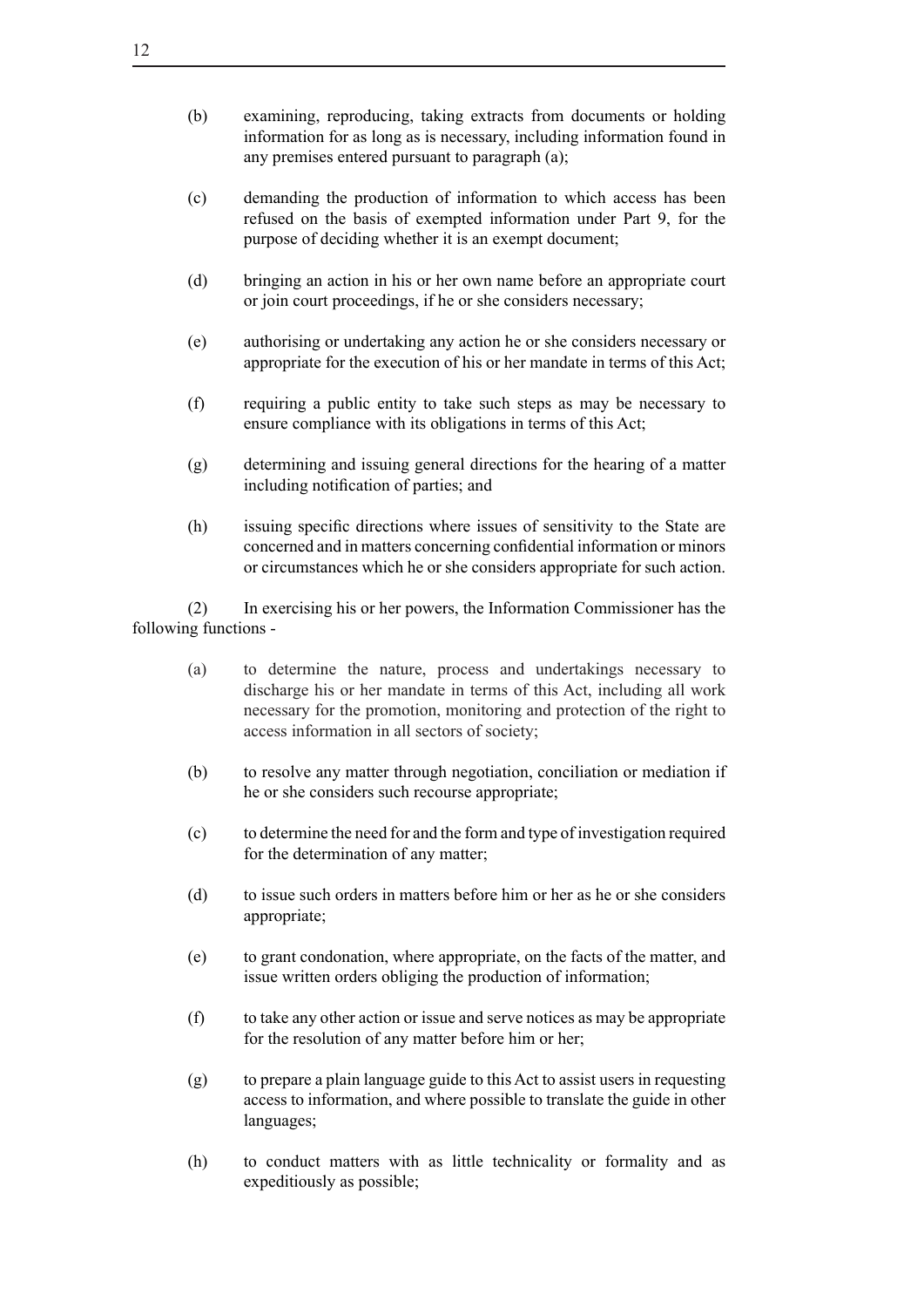- (i) to consider the needs of persons who wish to make disclosures such as minors and other vulnerable groups; and
- (j) to quarterly publish his or her findings, recommendations, orders, decisions and directives.

#### **Independence and impartiality of Information Commissioner**

- 10. (1) The Information Commissioner -
- (a) is independent and impartial in the exercise and performance of his or her powers and functions, subject only to the Namibian Constitution and the law;
- (b) is accountable to the National Assembly for the execution of his or her mandate, operations and performance; and
- (c) may, whenever he or she thinks appropriate, convene a panel of experts for the purpose of assisting the Information Commissioner in exercising any power or performing any function under or in terms of this Act.

 (2) A public entity or private entity, or other person has the obligation to accord such assistance as may be needed for the protection of the independence, integrity, dignity and effectiveness of the Information Commissioner.

## **Prohibition of outside work and political activities**

**11.** During his or her term of office, the Information Commissioner or Deputy Information Commissioner may not -

- (a) occupy any other office for financial gain; or
- (b) engage in any political activity such as presiding at a public political meeting or draw up or publish any writing or deliver a public speech or make a public statement with the intention to promote or prejudice the interests of any political party.

## **Term of office of Information Commissioner and Deputy Information Commissioners**

**12.** The Information Commissioner or a Deputy Information Commissioner holds office for a term of five years, and is eligible for reappointment upon the expiry of that term, but a person may not serve for more than two terms of office.

## **Vacation of office and filling of vacancies**

**13.** (1) The Information Commissioner or a Deputy Information Commissioner vacates office if his or her term of office expires and he or she is not reappointed, or if he or she **-**

- (a) in writing to the President, resigns from his or her office;
- (b) becomes disqualified in terms of section 8; or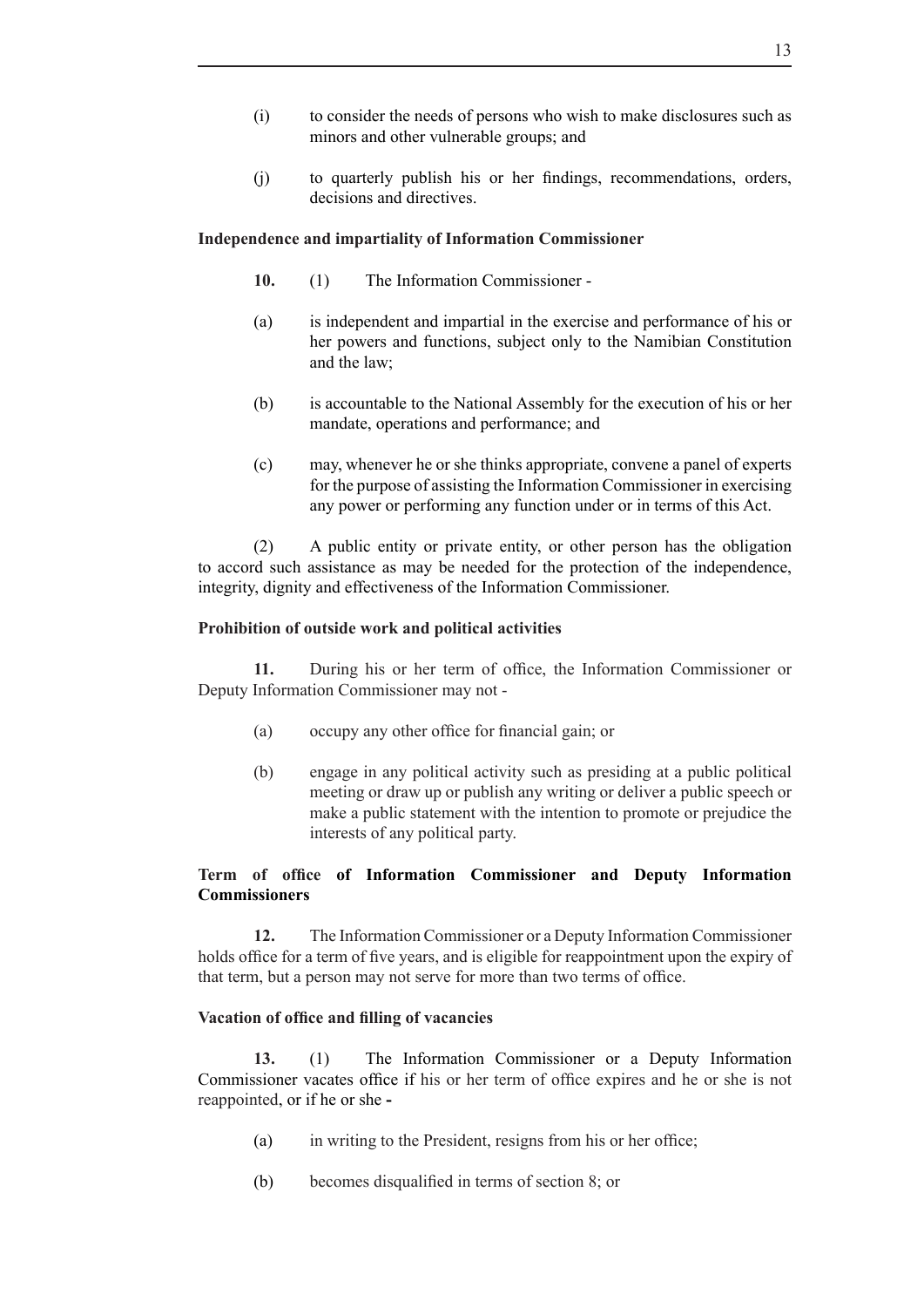(c) is removed from office by the President as contemplated in section 14.

(2) The President must, in accordance with section 5, fill the vacancy of Information Commissioner or a Deputy Information Commissioner within six months of the occurrence of the vacancy.

## **Removal of Information Commissioner and Deputy Information Commissioners from office**

14. (1) Subject to this section, the President may remove the Information Commissioner or a Deputy Information Commissioner from office if the Information Commissioner or Deputy Information Commissioner -

- (a) fails to comply with a term or condition of his or her contract of appointment;
- (b) by reason of his or her physical or mental illness, incompetence or any other reason, is incapable of efficiently exercising or performing his or her powers or functions; or
- (c) is found guilty of a prescribed act of misconduct.

 (2) If the question of any inquiry into an alleged non-compliance, incapacity, incompetence or act of miscoduct of the Information Commissioner or Deputy Information Commissioner contemplated in subsection (1) arises, the President must immediately notify the Speaker of the National Assembly.

(3) The Speaker of the National Assembly must, within five days after receipt of the notice under subsection (2), notify the Selection Committee to nominate persons for appointment by the President as members of a committee -

- (a) to inquire into the matter; and
- (b) to submit a report and recommendations to the President.
- (4) The committee contemplated in subsection  $(3)$  consists of -
- (a) a chairperson who
	- (i) is a retired magistrate or a judge of the High Court or Supreme Court of Namibia; or
	- (ii) is a legal practitioner with 10 or more years of post-admission experience; and
- (b) two other persons who have 10 or more years of experience in their field of expertise relevant to the powers and functions of the Information Commissioner and are fit and proper persons of integrity.

 (5) The Secretary to the National Assembly must serve as the secretary at meetings of the committee contemplated in subsection (3).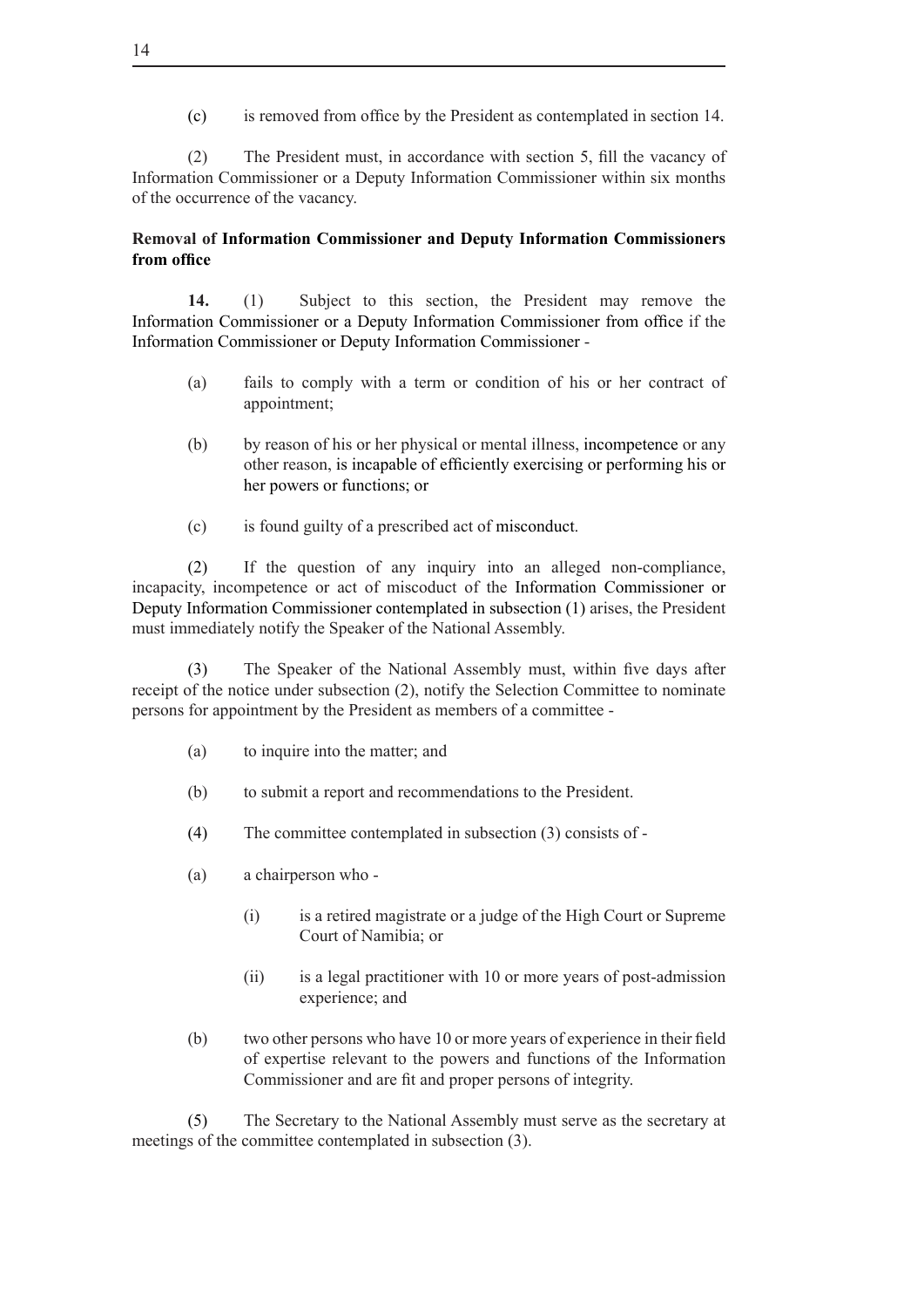(6) If the inquiry into the action of misconduct of the Information Commissioner or a Deputy Information Commissioner is referred to the committee, the President -

- (a) may suspend the Information Commissioner or Deputy Information Commissioner from exercising and performing the powers and functions of his or her office, pending the inquiry by the committee; and
- (b) must immediately cancel the suspension imposed under paragraph (a), if -
	- (i) the conditions for suspension lapse; or
	- (ii) the committee recommends to the President that the appointment of the Information Commissioner or Deputy Information Commissioner is not to be terminated.
- (7) The committee contemplated in subsection (3) must -
- (a) inquire into the matter in accordance with the procedure that conforms to the rules of natural justice; and
- (b) within 21 days after conclusion of the inquiry, submit its report and recommendations to the President.

 $(8)$  If the recommendation of the committee referred to in subsection  $(3)$ is that the Information Commissioner or Deputy Information Commissioner must be removed from office, the President must refer the recommendation and the reasons for the recommendation to the Speaker of National Assembly -

- (a) within seven days after receipt of the recommendation if the National Assembly is in session; or
- (b) if the National Assembly is not then in session, within seven days after the next session of the National Assembly starts.

 (9) On adoption by the National Assembly of a resolution calling for the termination of appointment of the Information Commissioner or a Deputy Information Commissioner, the President must, immediately on receipt of the resolution, by notice in writing, terminate the appointment of the Information Commissioner or Deputy Information Commissioner.

## **Acting Information Commissioner**

**15.** (1) If the office of the Information Commissioner becomes vacant or the Information Commissioner is absent from office or unable for any reason to perform the functions of his or her office, a Deputy Information Commissioner must act as Information Commissioner.

(2) Despite subsection (1), but subject to sections  $7$  and  $8$  -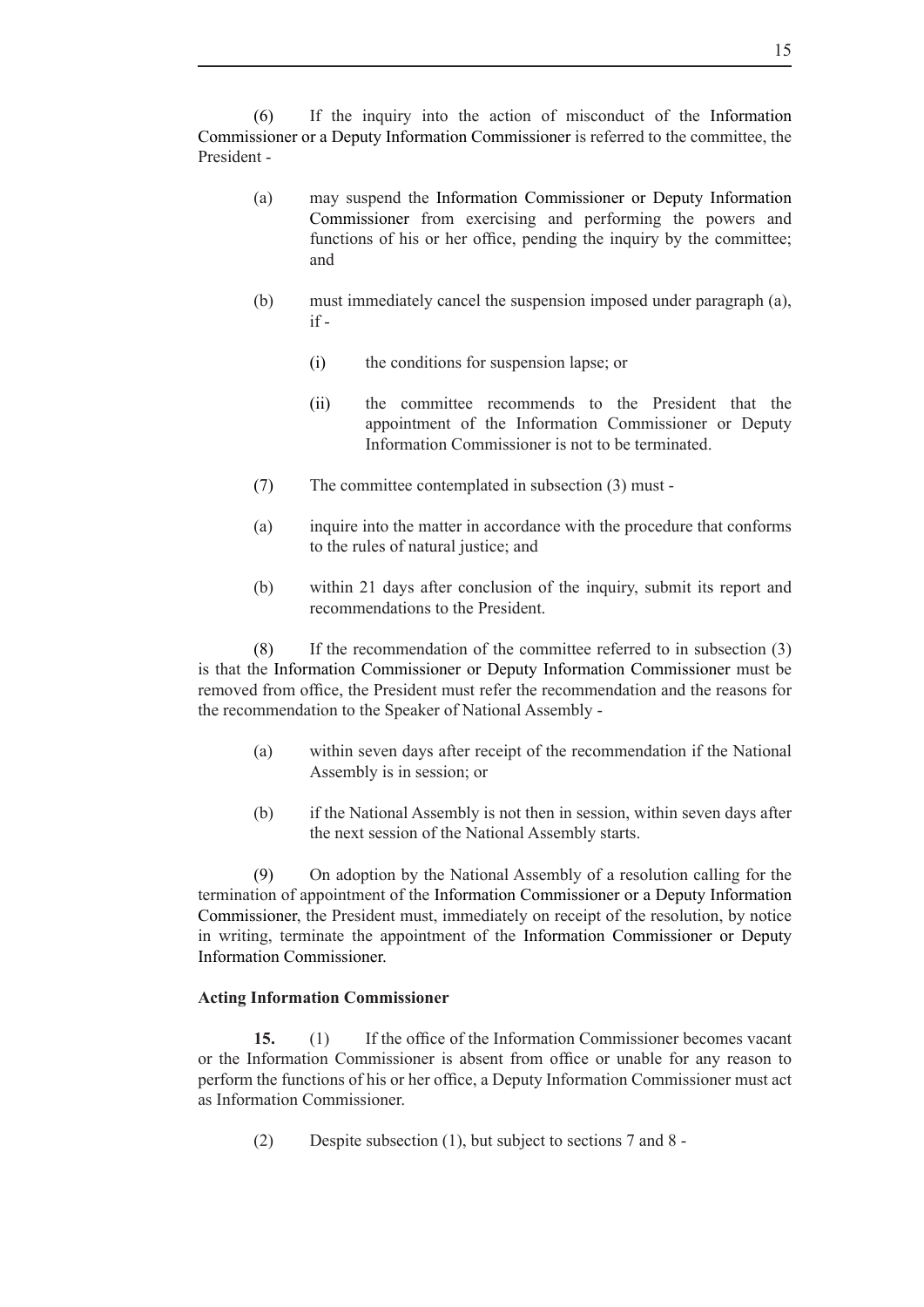- (a) if the circumstances so require, the President may appoint any other person to act as Information Commissioner during such vacancy or temporary absence of the Infromation Commissioner; or
- $(b)$  if -
	- (i) the offices of both the Information Commissioner and Deputy Information Commissioner are vacant; or
	- (ii) both the Information Commissioner and Deputy Information Commissioner are absent or unable for any reason to perform the functions of their offices,

the President must appoint another person to act as Information Commissioner during such vacancy or temporary absence.

- (3) Subject to section  $6(9)(a)$ , a person -
- (a) may not act as Information Commissioner for longer than six months; and
- (b) who is appointed as acting Information Commissioner while the office of the Information Commissioner is vacant is entitled to the remuneration attached to that office for the period the person so acts.

## **Funds and remuneration of Information Commissioner**

16. (1) The funds required for the purposes of exercising the powers and performing the functions of the Information Commissioner consist of money -

- (a) appropriated by Parliament for that purpose; and
- (b) any money made available by any person for that purpose from any lawful source with the approval of the Minister.

 (2) The remuneration and other conditions of service of the Information Commissioner and Deputy Information Commissioner are at a level commensurable with that of the Director-General and Deputy Director-General of the Anti-Corruption Commission appointed in terms of the Anti-Corruption Act, 2003(Act No. 8 of 2003), respectively.

#### **Staff and seat of Information Commissioner and accounting officer**

17. (1) In the performance of his or her functions under this Act, the Information Commissioner is assisted by the staff members from the Public Service made available for that purpose on assignment or secondment as the Prime Minister, on the recommendation of the Public Service Commission, may direct by notice in the *Gazette*.

(2) The Information Commissioner must supervise and take control over the staff members referred to in subsection (1).

(3) The Information Commissioner may obtain the services of any person, other than a staff member referred to in subsection (1), to assist the Information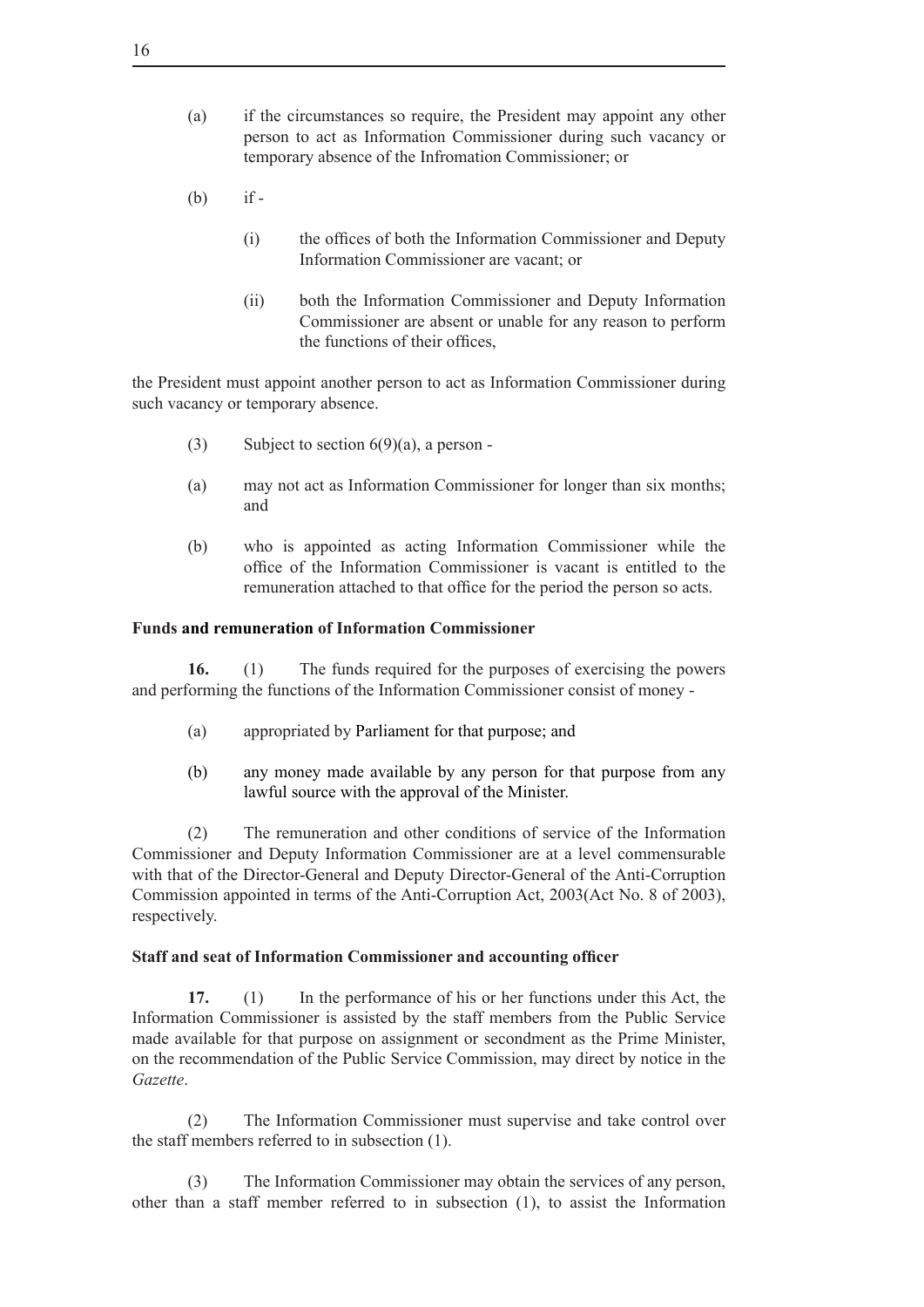Commissioner in performing the functions of the Information Commissioner on such terms and conditions as may be determined by agreement with such person.

 (4) The Information Commissioner may issue administrative directives, not inconsistent with this Act or the Public Service Act, 1995 (Act No. 13 of 1995) -

- (a) on the general control, training, and responsibilities of staff members; and
- (b) on such other matters as may be necessary or expedient for the good administration of the office or the prevention or abuse of power or neglect of duty, and generally for ensuring the efficient and effective functioning of the Information Commissioner.

 (5) The President, by proclamation, must assign and announce the seat of the Information Commissioner and the accounting officer responsible for the funds of the Information Commissioner.

## **Annual reports**

**18.** (1) As soon as practicable, but not later than three months after the end of each financial year, the Information Commissioner must prepare and submit to the Minister a report concerning the activities of the office of the Commissioner during such financial year for tabling in the National Assembly.

- (2) The report must include -
- (a) the state of implementation of access to information in terms of this Act;
- (b) the findings of any audit undertaken; and
- (c) offences reported or prosecuted that have been noted during investigations under this Act.

## PART 3 LAW REFORM, MONITORING AND AUDITING

## **Research and law reform**

**19.** (1) The Information Commissioner must review, research and submit recommendations for reform on proposed legislation or policies to the relevant authorities, especially legislation or policies affecting the right of access to information, when requested to do so.

 (2) The Information Commissioner may undertake or commission any research he or she thinks necessary to achieve the objects of this Act.

(3) Recommendations for reform and any outcome of research undertaken by the Information Commissioner must be included in the annual report of the Information Commissioner.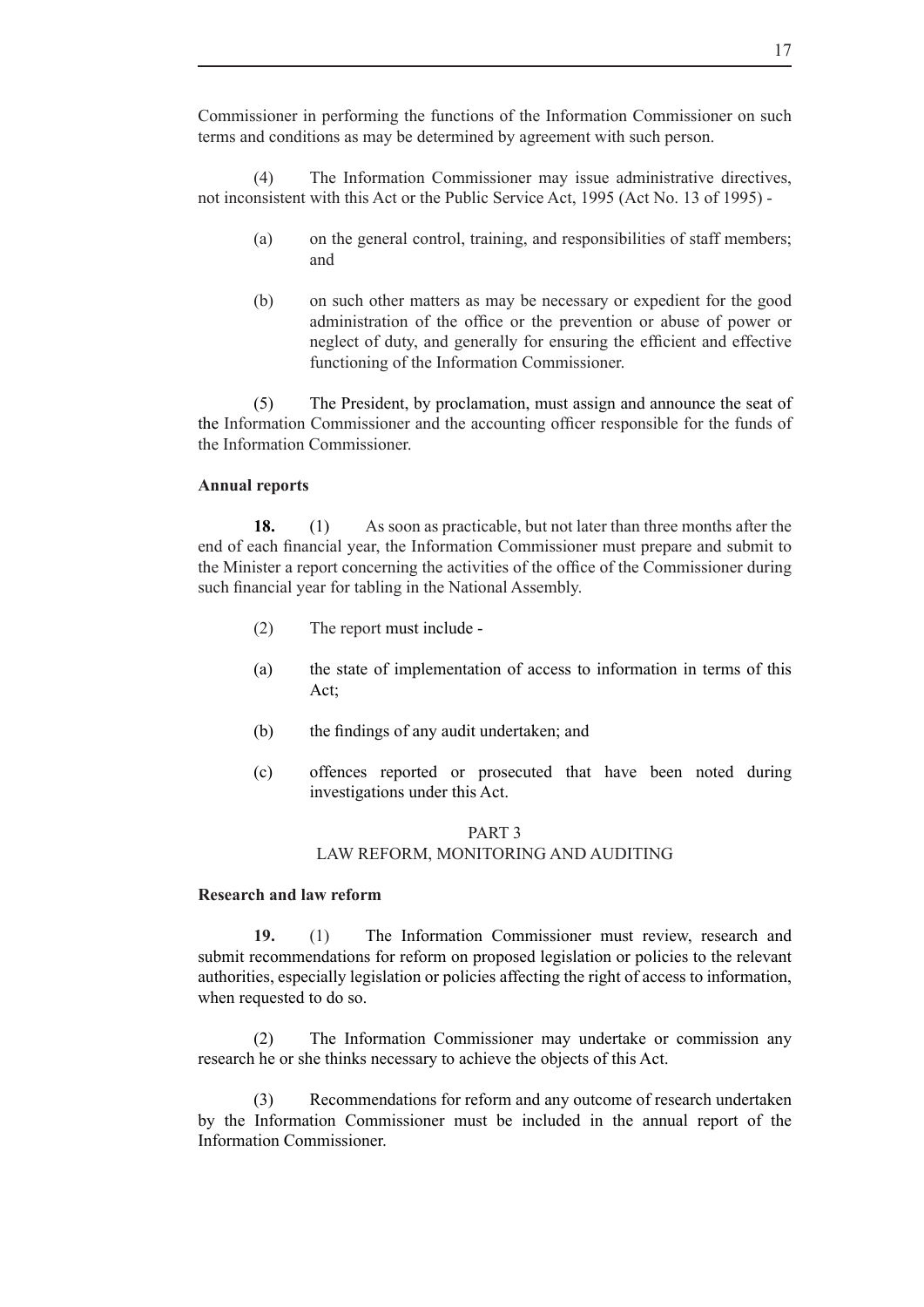## **Monitoring and evaluation**

**20.** (1) Subject to subsection (1), every public entity must provide reports to the Information Commissioner on the implementation of this Act for monitoring and evaluation by the Information Commissioner.

(2) The Information Commissioner must, after consultation with the public entities, develop and publish guidelines, in the prescribed manner, on the terms and conditions, including the manner, means and timeframes required in relation to reports under this Act.

(3) The Information Commissioner may at any time request any further information from a public entity to facilitate and enhance monitoring and may issue an order in writing compelling the provision of such further information.

## **Auditing of compliance with Act**

**21.** (1) The Information Commissioner must, in the prescribed manner and within the prescribed time, cause an audit into the compliance with this Act by public entities.

(2) Before the conduct of an audit, the Information Commissioner must notify the public entity to be audited of the audit.

(3) When conducting an audit, the Information Commissioner may do any or all of the following -

- (a) conduct inspections at the premises of the public entity;
- (b) undertake any investigation he or she considers appropriate in furtherance of an audit;
- (c) engage with staff of the public entity;
- (d) request copies of any information and any other related records from the public entity;
- (e) access any information he or she considers necessary to undertake the audit.

 (4) After having concluded an audit, the Information Commissioner must take appropriate action or steps to call for or require the remedying and correction of matters or instances through such means as are fair, proper and effective, including -

- (a) issuing time-bound recommendations to the public entity;
- (b) monitoring implementation of his or her recommendations; and
- (c) investigating reasons for non-compliance with his or her recommendations, if any.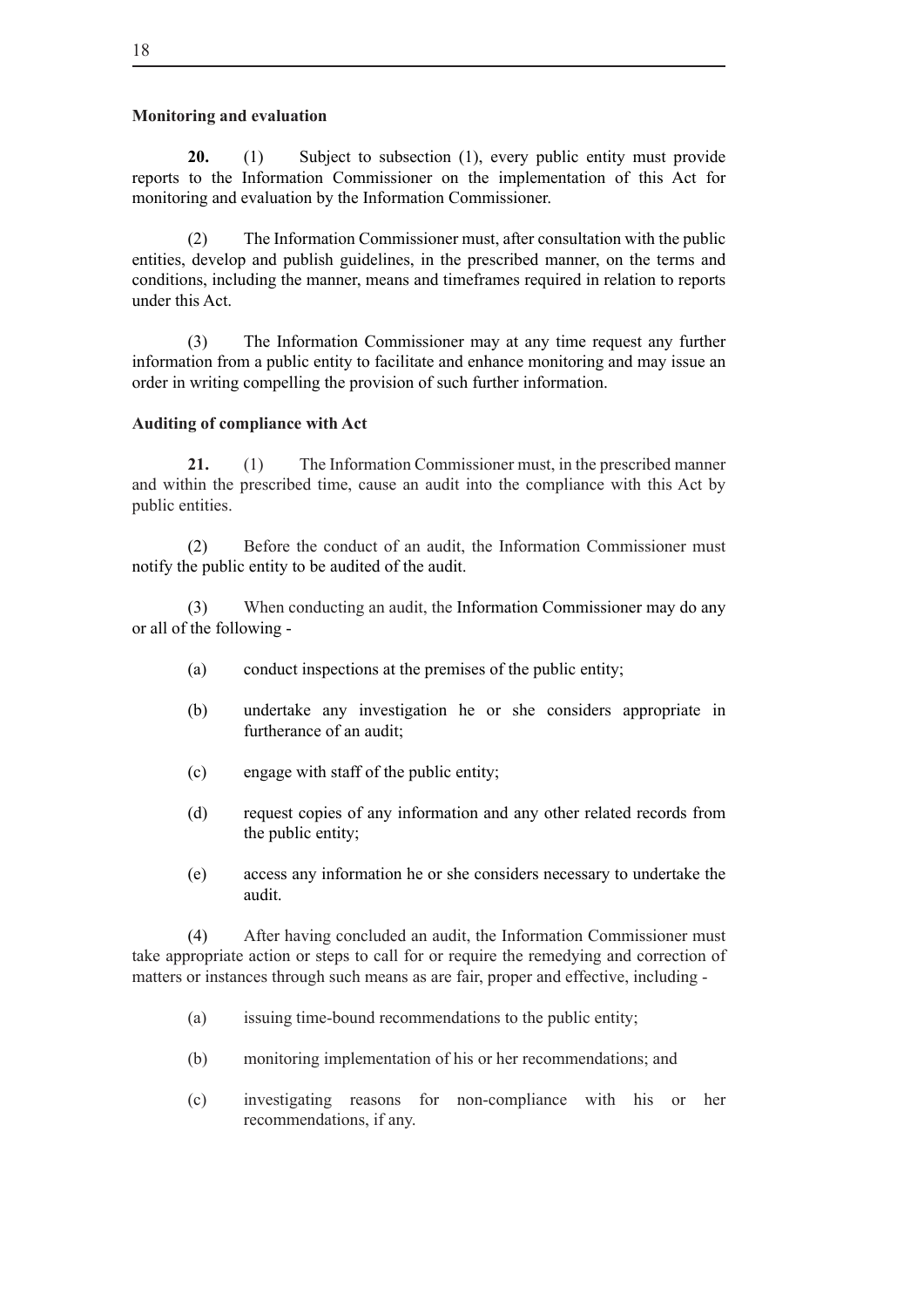## PART 4

## OBLIGATIONS OF PUBLIC ENTITIES AND PRIVATE ENTITIES

## **Designation of information officers by public and private entities**

**22.** (1) The head of every public or private entity must designate a competent and suitable staff member as information officer to exercise and perform the powers and functions of an information officer conferred and imposed by or under this Act.

 (2) If the head of a public or private entity fails to designate a staff member as information officer, the head of the public or private entity must serve as information officer for the purposes of this Act.

## **Designation of deputy information officers by public and private entities**

23. (1) To enable a public or private entity to comply with the requirements of this Act, a public or private entity may designate one or more staff members as deputy information officers to assist the information officer.

 (2) A deputy information officer designated under subsection (1) exercises and performs his or her powers and functions under the direct supervision of the information officer.

## **Implementation plans by public entities**

24. (1) A public entity must submit an implementation plan to the Information Commissioner -

- (a) within 12 months of the commencement of this Act, in respect of an existing entity; or
- (b) within 12 months of establishment or registration, in respect of an entity established or registered after the commencement of this Act.

 (2) The implementation plan of a public entity contemplated in subsection (1) must include -

- (a) the operational plan to implement obligations of the public entity under this Act;
- (b) an information publication plan in respect of the proactive disclosure of information contemplated in section 33, including -
	- (i) policies and plans for the purposes of realising its proactive disclosure obligations, including information classification processes; and
	- (ii) measures to ensure frequent and accurate proactive disclosure of information;
- (c) budgetary projections for implementation against available resources for implementation;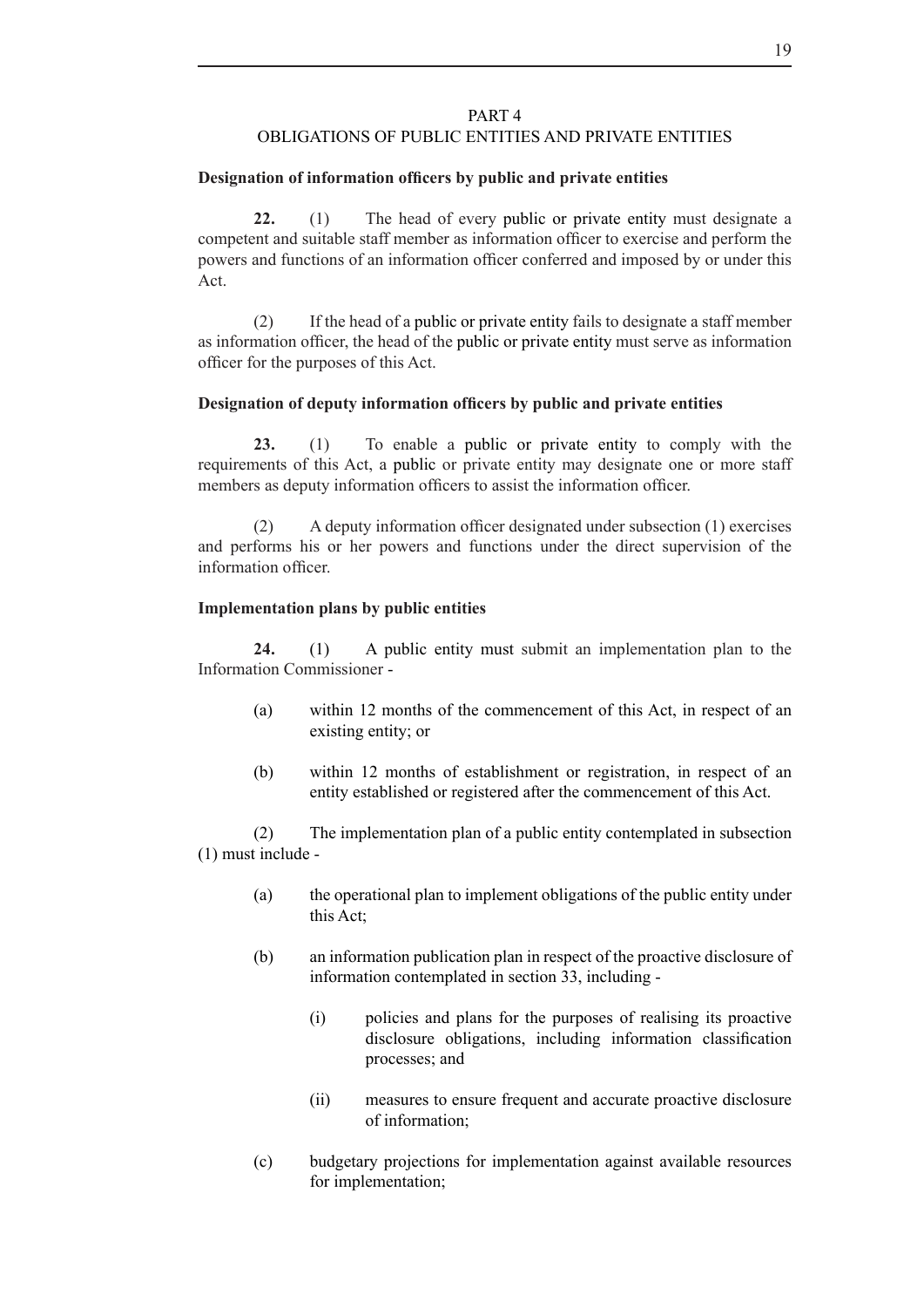- (d) staff estimates per capita and identification of staff;
- (e) processes, mechanisms and policies to facilitate and enhance implementation of this Act, including measures to secure optimal responsiveness to requests for information and record management;
- (f) mechanisms the public entity uses to monitor and track applications, notifications and responses;
- (g) steps to secure continued capacity building and compulsory training plans for staff;
- (h) plans for public consultations, community outreach, information sharing and awareness raising; and
- (i) plans for, and frequency of, self-initiated implementation audits.
- (3) The Information Commissioner may -
- (a) call for further implementation plans or amended implementation plans;
- (b) issue directives on specific plans for enhanced implementation; or
- (c) require that the plan produced in terms of subsection (1) to be reviewed within such timeframes and at such frequencies as he or she considers necessary.

#### **Publication of information manuals by public entities**

**25.** (1) A public entity must prepare and publish an information manual -

- (a) within 24 months of the commencement of this Act in respect of an existing entity; or
- (b) within 24 months of establishment or registration in respect of an entity established or registered after the commencement of this Act.
- (2) The information manual must be -
- (a) submitted to the Information Commissioner for approval prior to publication and circulation;
- (b) circulated to the public as prescribed;
- (c) updated and published whenever material changes to the information occur; and
- (d) reviewed every fifth year and published if material changes are made.
- (3) The information manual must include -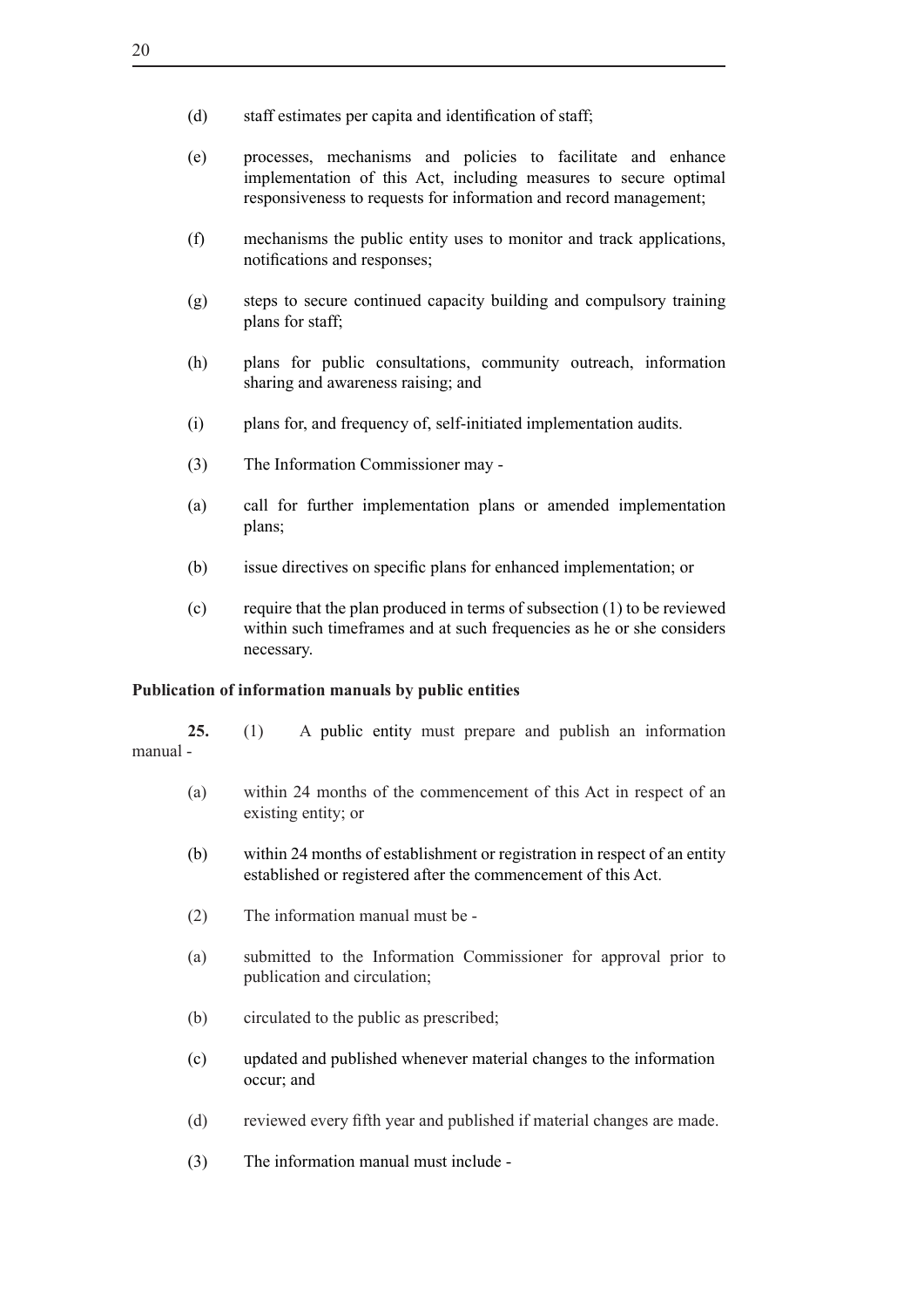- (a) a description of the structure of the public entity and its objectives, powers and functions;
- (b) physical and electronic contact details of the information officer and deputy information officers;
- (c) the plain language guide developed by the Information Commissioner under section 9(2);
- (d) a description of any arrangement or provision for a person to make recommendations or to otherwise participate in the formulation of policy or the exercise of powers or performance of functions by the public entity;
- (e) a description of remedies available in respect of an act or omission by the public entity;
- (f) the manner of payment of reproduction fees, translation fees and transcription fees; and
- (g) the categories of information that the information holder proactively discloses and those which are made available through the formal request process.

(4) A public entity must endeavour to publish its information manual in as many local languages as possible.

## **Annual reports by public entities**

**26.** (1) The head of a public entity must annually, but not later than the end of April, submit to the Information Commissioner a report, in relation to the public entity, stating in respect of the preceding year -

- (a) the number of requests for access to information refused
	- $(i)$  in full; and
	- (ii) in part;
- (b) the number of times each provision of Part 9 was relied on to refuse access to information in full or in part;
- (c) the number of cases in which the periods stipulated in section 37 were extended in terms of section 39;
- (d) the number of applications for internal review lodged;
- (e) the number of appeals lodged on the ground that a request for access was deemed as having been refused in terms of section 41;
- (f) the number of cases in which, as a result of an internal review, access to information was refused;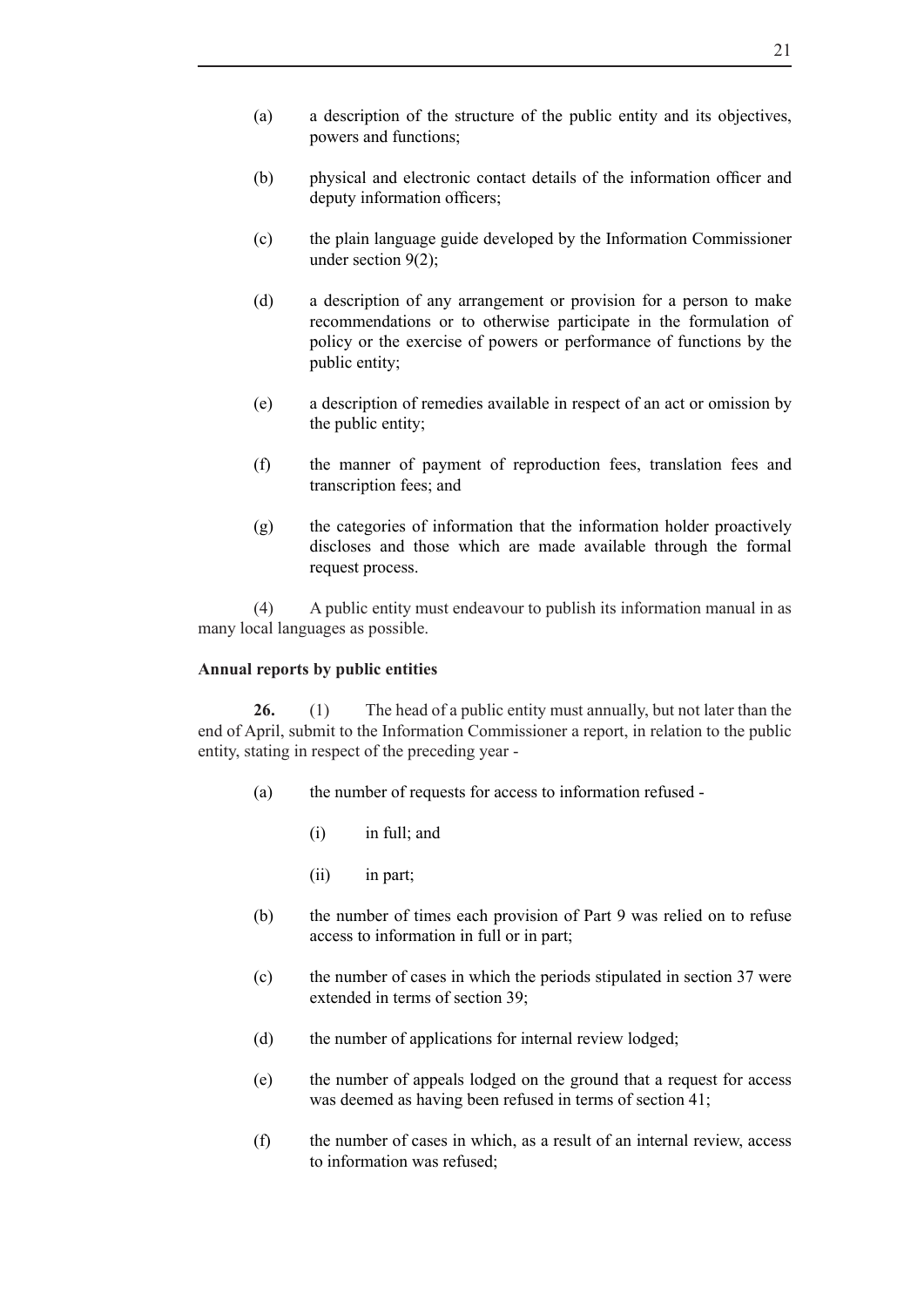- (g) the number of appeals to the Information Commissioner and the outcome of those appeals;
- (h) the number of judicial reviews lodged with an appropriate court and the outcome of those reviews;
- (i) a description of the steps or efforts taken by the head of the entity to encourage all staff of the entity to comply with this Act;
- (j) any facts which indicate an effort by the entity to administer and implement the spirit and objects of this Act according to its submitted plan;
- (k) the particulars of any penalties issued against any person under this Act;
- (l) the particulars of any disciplinary action taken against any person under this Act;
- (m) the particulars of any difficulties encountered in the implementation of this Act in terms of the operations of the entity, including issues of staffing and costs; and
- (n) the categories of information that have been proactively disclosed by the entity, including -
	- (i) those documents referred to in section 33; and
	- (ii) where the public can access that information; and
- (o) any recommendation by the entity made for the reform of this Act, other laws, regulations or practice relevant to the optimal realisation of the objects of this Act.

 (2) The Information Commissioner must take whatever steps necessary to ensure compliance with subsection (1).

## **Submission of implementation plans, information manuals and annual reports by public entities**

**27.** (1) A public entity must annually, within the prescribed time, submit to the Information Commissioner -

- (a) an information publication plan with respect to its proactive disclosure obligations contained in section 33, in accordance with section 24(2); and
- (b) annual reports on the implementation of this Act in accordance with section 26.

 (2) A public entity must publish information manuals detailing the categories of information it proactively discloses in accordance with section 33.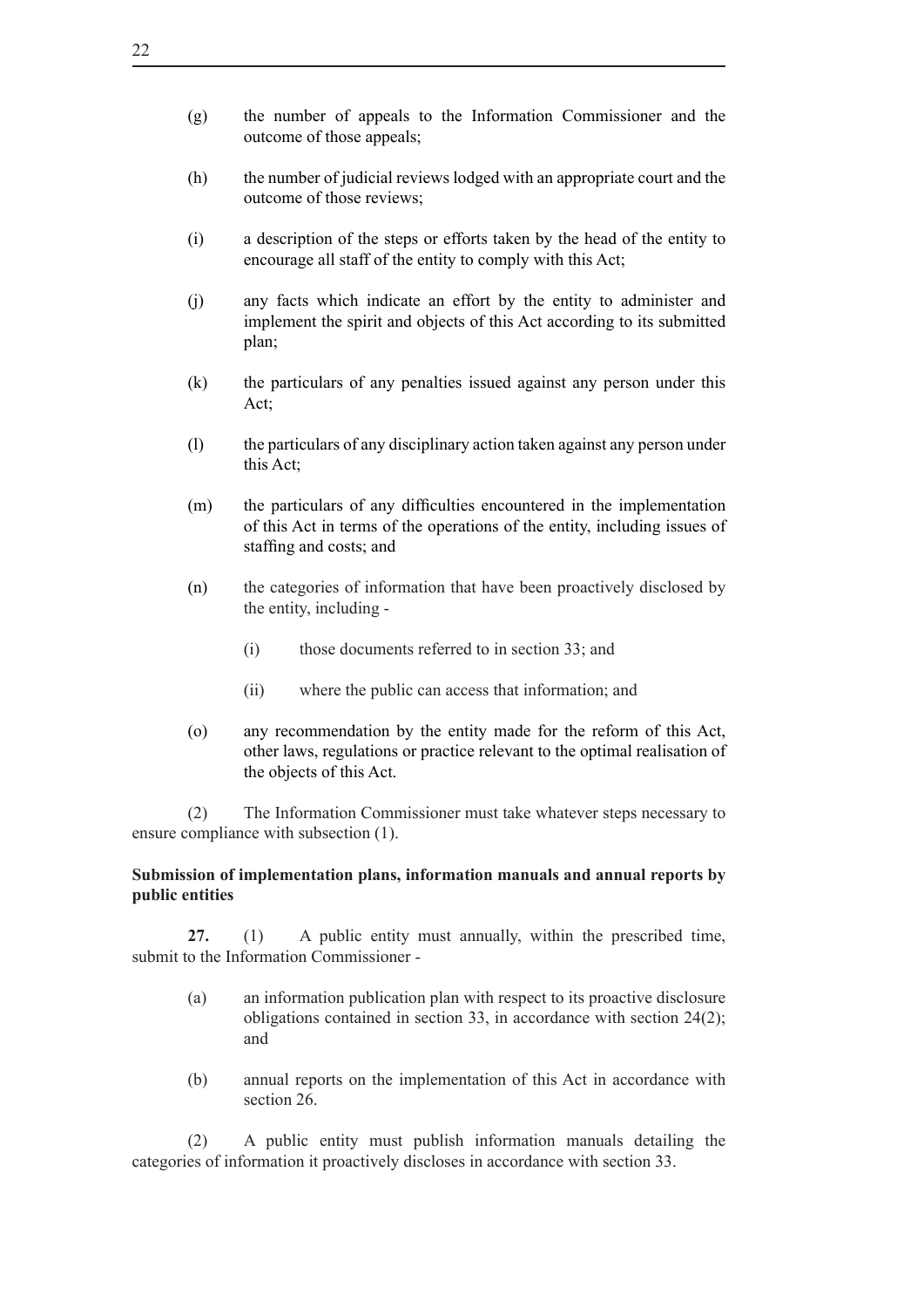## **Public entities and private entities to assist Information Commissioner**

**28.** A public entity or private entity must assist the Information Commissioner in the course of any application, investigation or appeal under this Act to the best of its abilities.

## **Exemption of certain categories of organisations from obligations**

**29.** The Information Commissioner may, in writing, exempt a category of organisations operating on a non-profit basis which are public entities by virtue of paragraph (c)(ii) of the definition of public entity from any obligation under this Act.

## PART 5 ACCESS TO INFORMATION

## **Right of access to information**

**30.** (1) A person has an enforceable right of access to information held  $by -$ 

- (a) a public entity; or
- (b) a private entity if the information may assist in the exercise or protection of any fundamental human right or freedom.

 (2) For the purposes of this Act, unless otherwise proven, any information provided to a requester in accordance with this Act by any information holder is presumed to be true and accurate in content and in form and the requester may rely on and use the information on that basis.

- (3) Nothing in this Act prevents a public entity from -
- (a) publishing information; or
- (b) giving access to information,

including information exempt from disclosure under Part 9, if it can do so without infringing any rights or is required by law to do so under this Act or any other law.

## **Promotion of access to information**

**31.** (1) The Information Commissioner has the mandate to promote public awareness of the right of access to information by educating and training the public on how to use this Act and by popularising the right.

 (2) In promoting the right of access to information, the Information Commissioner must -

(a) assess all implementation plans required in terms of section 24 to ensure that public entities have clear obligations and processes which support awareness raising and education interventions at community level, including disadvantaged groups;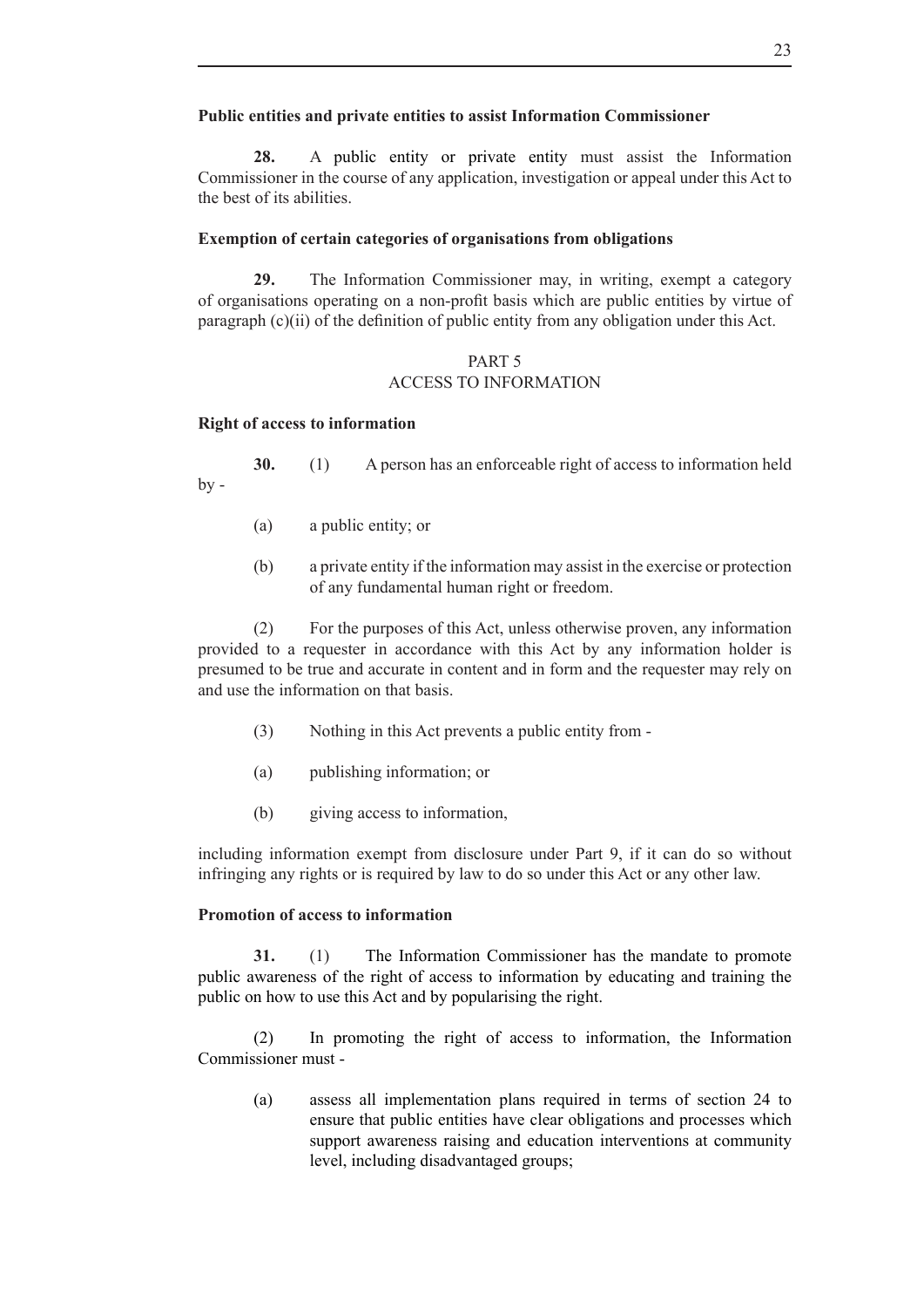- (b) consult and collaborate with civil society organisations and interest groups;
- (c) provide recommendations and guidelines to public entities for internal training of personnel, and provide training on request, if resources are available;
- (d) monitor internal training of staff within public entities and issue directives for mandatory training, if necessary;
- (e) assist both requesters and information holders on matters of interpretation and implementation of this Act;
- (f) develop such materials as he or she thinks necessary to advance promotion of access to information; and
- (g) make public and widely disseminate the annual reports of the Information Commissioner.

## **Producing, keeping, organising and management of information**

**32.** (1) A public entity must produce, keep, organise and manage its information in a manner which facilitates the right of access to information as provided in this Act and any other law.

(2) In furtherance of the obligations contemplated in subsection (1), a public entity must -

- (a) produce information in respect of all its activities, including but not limited to those expressly provided for under section 27;
- (b) arrange all information in its possession systematically and in a manner that facilitates prompt and easy identification and allocation; and
- (c) keep all information in its possession in good condition and in a manner that preserves the safety and integrity of its contents.

## **Proactive disclosure of information**

**33.** (1) A public entity must proactively disclose information produced by or in relation to the public entity within 30 days after production or receipt of the information by publishing -

- (a) manuals, policies, procedures or rules and similar instruments which have been prepared for use by its staff in discharging its functions, exercising powers and handling complaints, making decisions or recommendations or providing advice to persons outside the entity with respect to rights, privileges, benefits, obligations, penalties or other detriments, to or for which persons may be entitled;
- (b) the names, designations and other particulars of the information officer and deputy information officers of the entity, including their physical contact details and electronic addresses where persons may submit requests for information;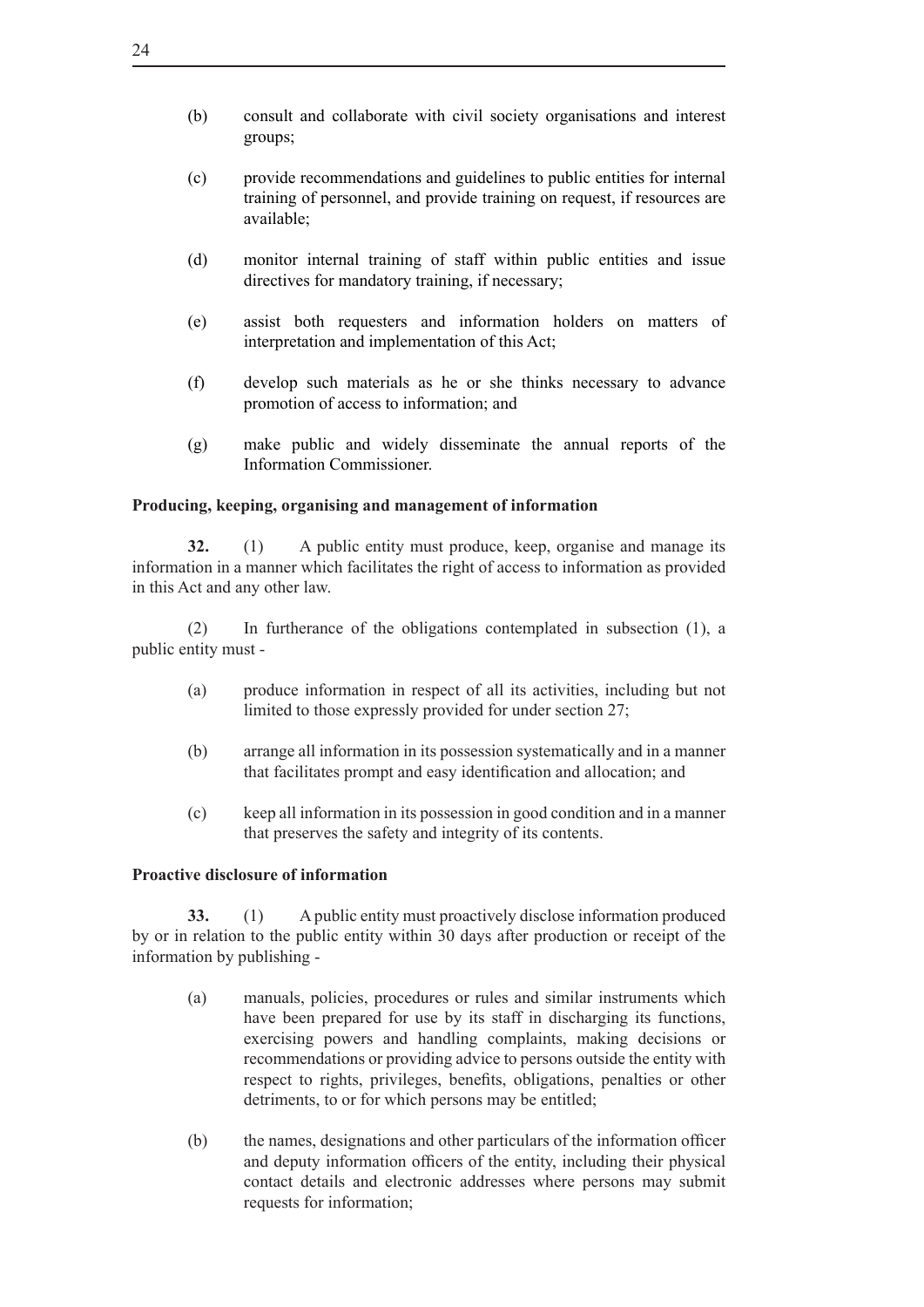- (c) any prescribed forms, procedures, processes and rules for engagement by members of the public with the public entity;
- (d) the particulars of any arrangement, statutory or otherwise, that exists for consultation with, or representation by, members of the public in relation to the formulation or implementation of its policies, draft legislation or similar documents;
- (e) whether meetings of the public entity, including its boards, councils, committees or similar other bodies, are open to members of the public and, if so, the process for direct or indirect engagement, but where a meeting is not open to the public, the public entity must proactively make public the contents of submissions received, the process for decision making and decisions reached;
- (f) detailed information on the design and execution of any subsidy programs implemented with public funds, including the amounts allocated and expended, the criteria for accessing the subsidy, and the beneficiaries;
- (g) all contracts, licences, permits, authorisations and public-private partnerships granted by the entity;
- (h) reports containing the results of surveys, studies or tests, including scientific or technical reports and environmental impact assessment reports, prepared by the entity; and
- (i) any other information directed by the information commissioner.

 (2) A public entity must publish the following information produced by or in relation to the public entity -

- (a) the particulars of its organisation, mandate, powers and obligations;
- (b) information containing interpretations and particulars of Acts and policies administered by the public entity;
- (c) details of its processes and procedures for producing, keeping, organising and managing information;
- (d) a list of all the categories of information held by the public entity or under its control;
- (e) a directory of its staff, including their powers, functions and title, indicating the permanent staff, the temporary staff and the outsourced staff, recruitment procedures and vacancies;
- $(f)$  a description of the composition, functions, and appointment procedures of the boards, councils, committees, and other bodies consisting of two or more persons, constituted as part of the entity or for the purpose of advising or managing the public entity;
- (g) the detailed actual budget, revenue, expenditure and indebtedness for -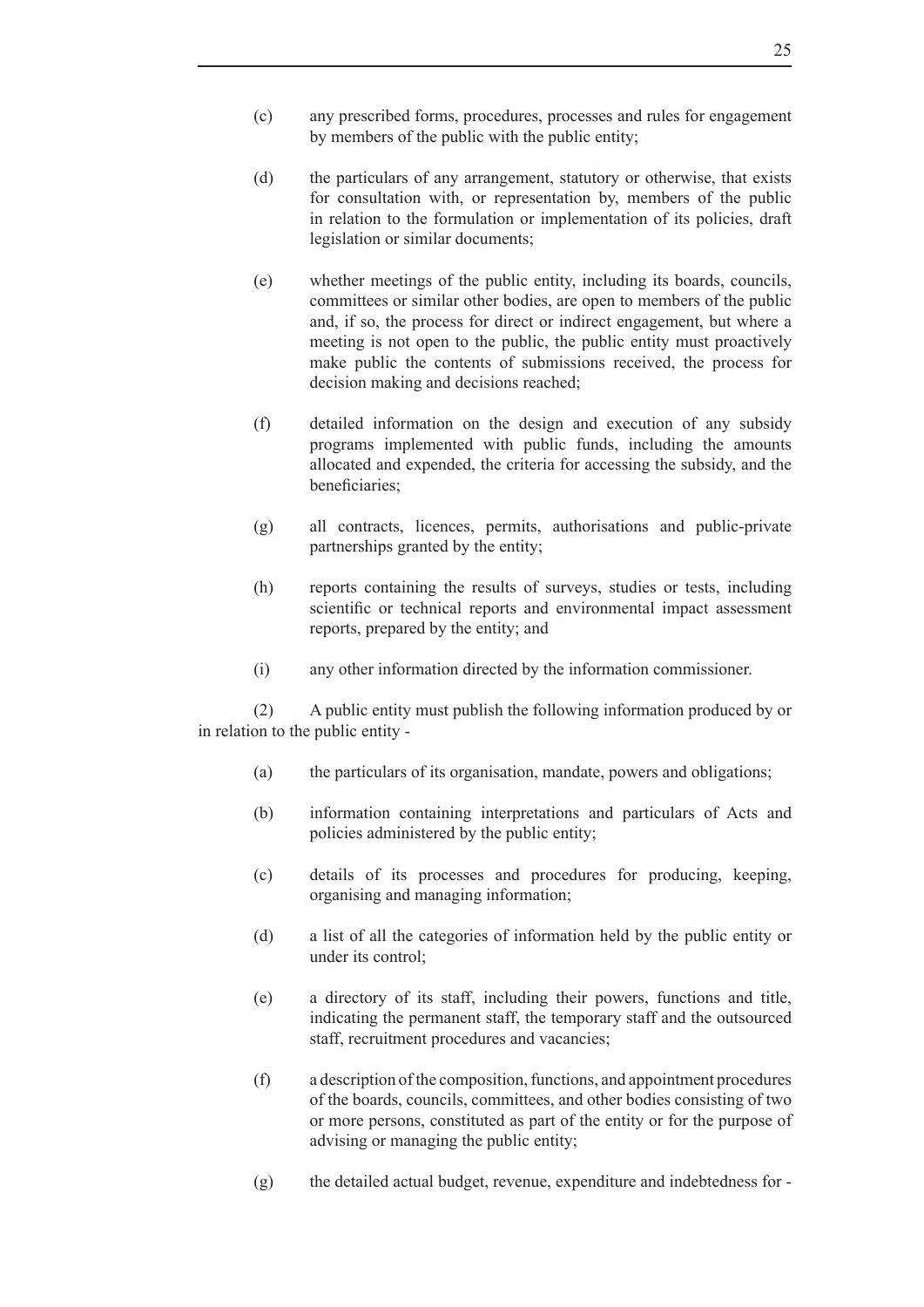- (i) the current financial year, including all related estimates, plans, projections and reports, including audit reports; and
- (ii) in respect of an existing entity, two previous financial years preceding the date of the commencement of this Act;
- (h) the annual report submitted in terms of section 26; and
- (i) any other information directed by the information commissioner.

## **Unpublished information not to prejudice public**

**34.** If a public entity fails to publish information referred to in section 33 in a timely manner, a member of the public who was not aware of such information may not be subjected to any prejudice if he or she could lawfully have avoided the prejudice had he or she been aware of the information.

#### **Requests for access to information**

**35.** (1) A person who wishes to obtain access to information held by an information holder must make a request in writing or orally to the information officer.

(2) If a person makes a request orally the information officer must reduce the oral request to writing and provide a copy of that written request to the requester.

(3) On receipt of a request, an information officer must immediately provide an acknowledgement of the request to the requester in the prescribed form if the information requested is not readily available to be accessed.

 (4) If the information requested is readily available to be accessed, the information officer must immediately provide the information and retain a record of the request and the response.

 (5) If an information officer is able to provide an immediate response to a requester and such response is to the satisfaction of the requester, the information officer must produce and retain a record of the request and the response.

(6) Subject to subsections  $(7)(b)$  and (c), a requester must provide a reason for requesting access to information.

- (7) A requester must -
- (a) provide such details concerning the information requested as is reasonably necessary to enable the information officer to identify and allocate the information;
- (b) if the requester believes that the information is necessary to safeguard the life or liberty of a person, include a statement to that effect and the basis for such belief;
- (c) ifthe request isto a private entity, explain why the requested information may assist in the exercise or protection of any fundamental right or freedom;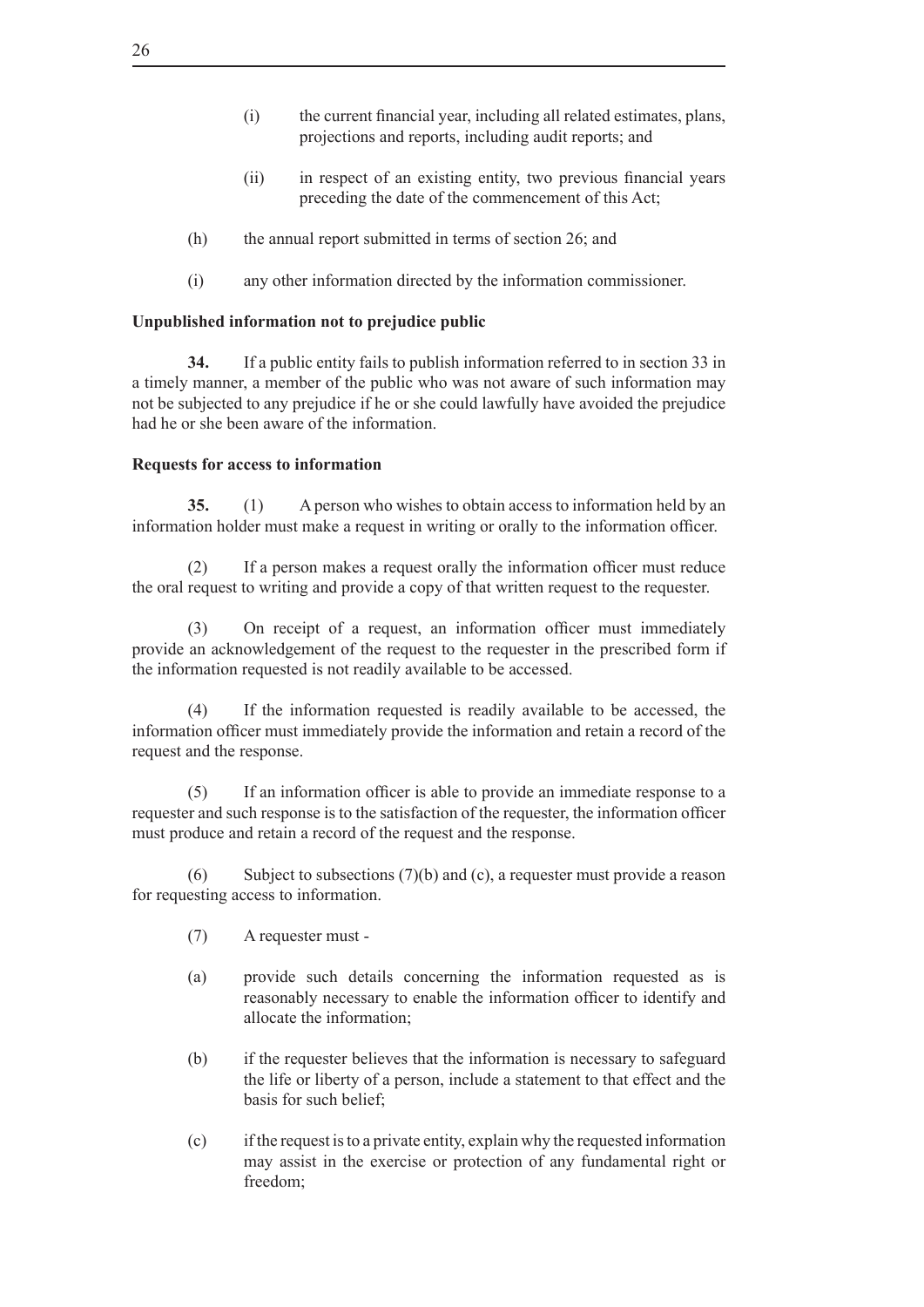- (d) identify the nature of the form and language in which the requester prefers access; and
- (e) ifthe request is made on behalf ofsomeone else, include an authorisation from the person on whose behalf the request is made.

#### **Information holders to assist requesters**

- **36.** (1) If a person -
- (a) wishes to make a request for access to information to an information holder; or
- (b) has made a request for access to information to an information holder that does not comply with the requirements of this Act,

the information officer must take all necessary steps to assist the person, free of charge, to make the request in a manner that complies with this Act.

 (2) If a person with a disability wishes to make a request for access to information, an information officer must -

- (a) take all necessary steps to assist the person to make the request in a manner that complies with this Act and meets his or her needs; and
- (b) provide information in accessible communication format and technologies as chosen by the requester and appropriate to his or her kind of disability in a timely manner and without additional cost.

#### **Consideration of requests for access to information**

- **37.** (1) A request for access to information is not affected by -
- (a) any reason the requester gives for requesting access; or
- (b) the belief of an information officer as to what the reasons of the requester are for requesting access,

except in so far as it relates to a request for information made for reasons contemplated in subsection (3), or section  $35(7)(b)$  or (c).

 (2) Subject to subsection (3), the information officer to whom a request for access to information is made must, as soon as reasonably practicable within 21 days after receipt, consider the request, and must -

- (a) grant the request; or
- (b) refuse the request.

and must notify the requester of the decision in writing.

 (3) If a request for access to information relates to information which reasonably appears to be necessary to safeguard the life or liberty of a person, the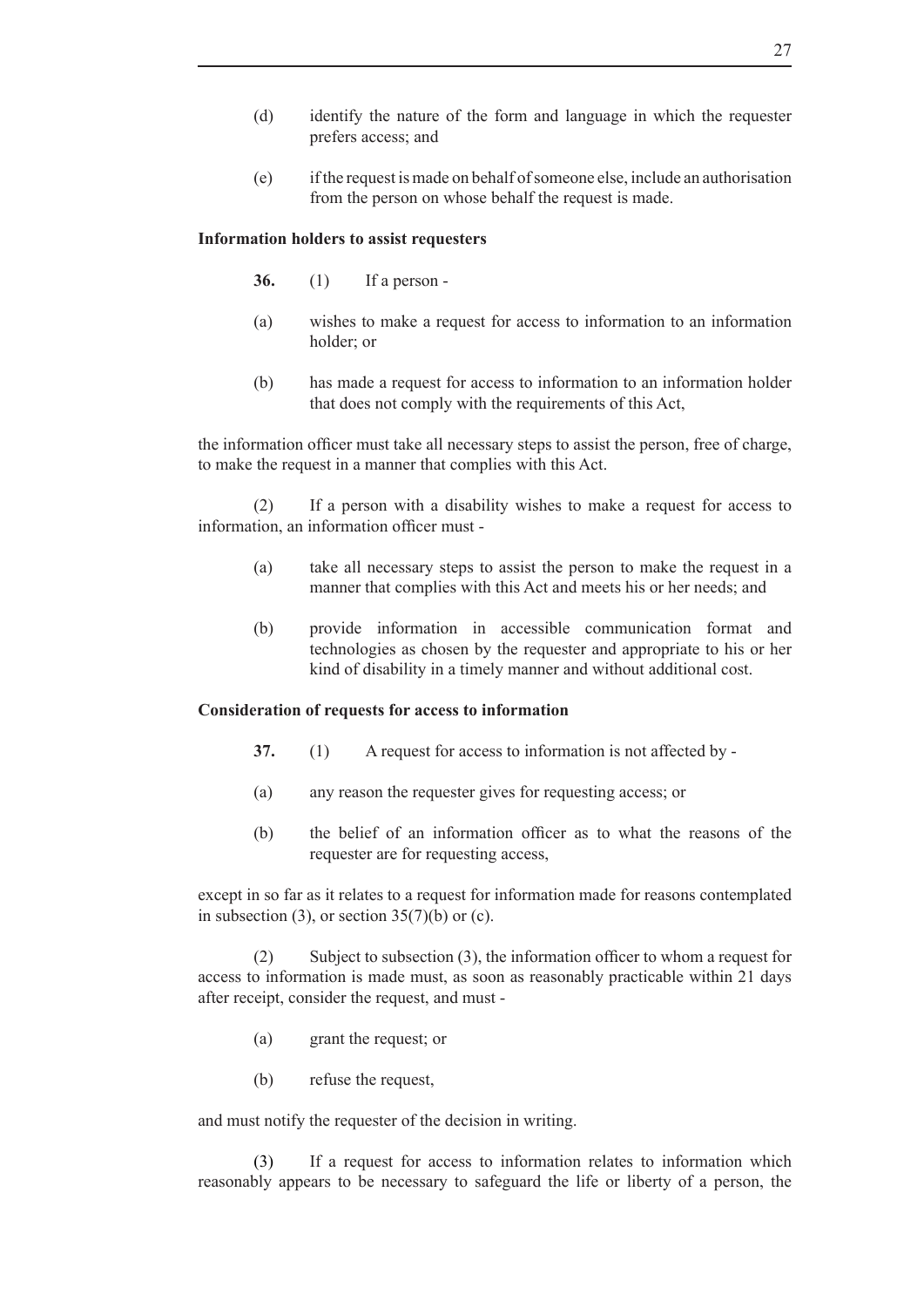information officer must within 48 hours after receipt of the request consider the request, and must -

- (a) grant the request; or
- (b) refuse the request,

and must notify the requester of the decision in writing.

(4) If the request for access to information is granted under subsection  $(2)$ or (3), the notice referred to in that subsection must state -

- (a) the reproduction fee, translation fee or transcription fee payable, if any;
- (b) the form in which access to information is to be given;
- (c) that, if the information requested contains third party information, information is not released until such time -
	- (i) any right of the third party to review the granting of access to the information has expired; or
	- (ii) any review lodged by the third party has been determined; and
- (d) that the requester may, in accordance with section 48, apply for review  $of -$ 
	- (i) the reproduction fee, translation fee or transcription fee payable; or
	- (ii) the form in which access has been granted.

(5) Subject to subsections  $(4)(c)$  and  $(6)$ , if a requester has been given notice that his or her request has been granted, the information officer must immediately release the information -

- (a) on payment of a reproduction fee, translation fee or transcription fee, whichever is payable; or
- (b) if no reproduction fee, translation fee or transcription fee is payable.
- (6) If an information officer -
- $(a)$  is required to respond to a request within 48 hours in terms of subsection (3); and
- (b) grants the request,

the information officer must immediately give the requester access to information, irrespective of whether any reproduction fee, translation fee or transcription fee has been paid or not.

 (7) If a request for access to information is refused, the notice referred to in subsection  $(2)$  or  $(3)$  must -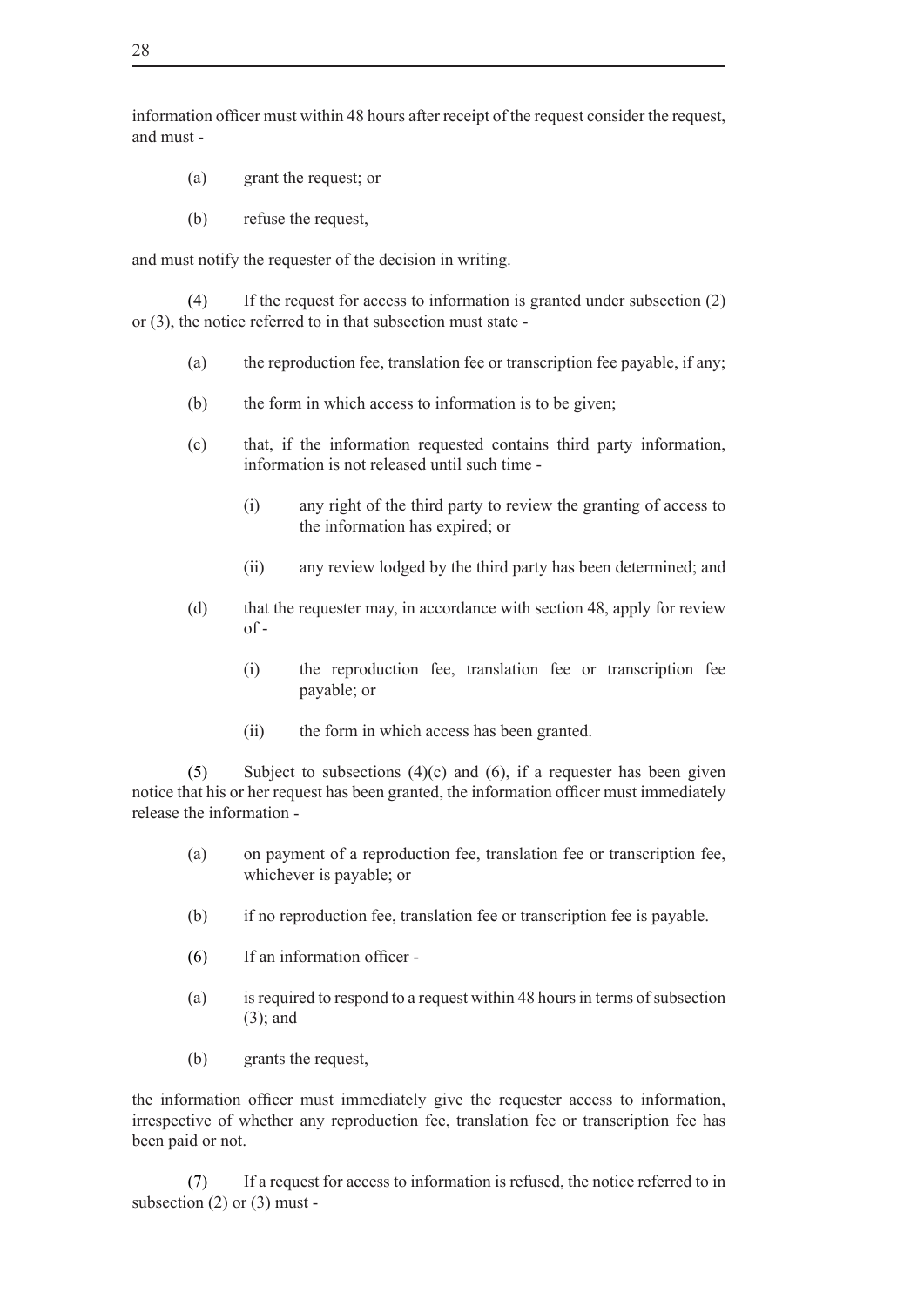- (a) state reasons for the refusal, based on the contents and substance of the request and the information considered by the information officer;
- (b) contain a reference to specific provisions of this Act or any other law on which the refusal is based; and
- (c) inform the requester that he or she may apply to the head of the information holder for review of the decision in accordance with section 48.

#### **Information requested contains third party information**

**38.** (1) If an information officer considers a request for access to information that contains -

- (a) personal information of a natural third party; or
- (b) commercial or confidential information of a third party,

the information officer must, within seven days of receipt of the request, take reasonable steps to notify, in writing -

- (i) the third party to whom the information relates; or
- (ii) if the third party is deceased, the executor of the deceased estate, the next of kin or legal representative of the third party.

(2) Subject to subsection  $(9)$ , the notice referred to in subsection  $(1)$  must include the -

- (a) nature of the request and the content of the information; and
- (b) information that
	- (i) the third party may consent to the release of the information or make a representation as to why access to the information should not be granted in accordance with subsection (3);
	- (ii) if the third party does not make a representation as to why access to the information should not be granted, access must be granted;
	- (iii) the information officer may grant or refuse the request even if the third party makes a representation under subsection (3); and
	- (iv) if the information officer decides to release the information, the third party may lodge an application for review of the decision under section 48.

 (3) Subject to subsection (4), a third party may, within 14 days of being informed of a request under subsection (1) -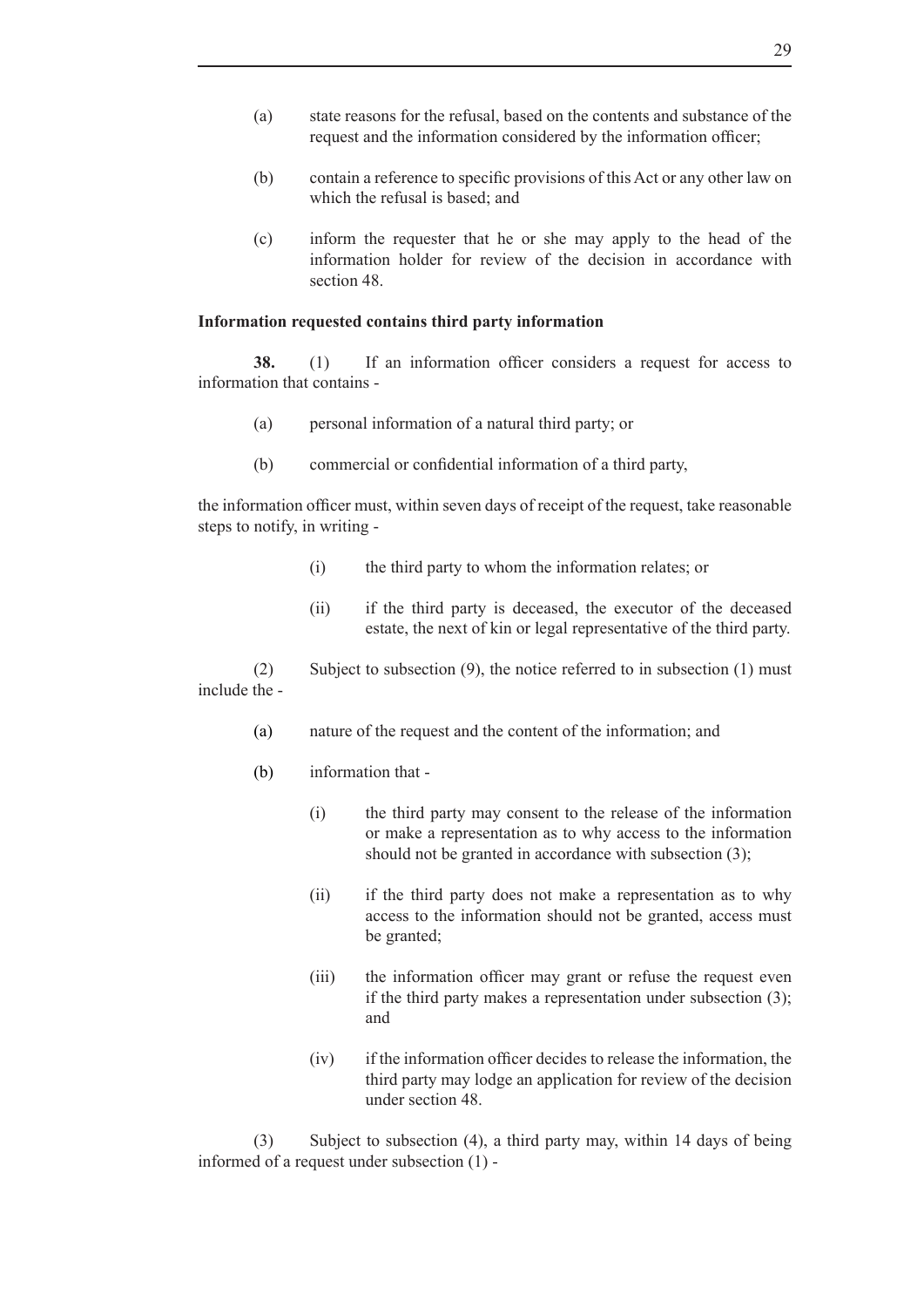- (a) inform the information officer, orally or in writing, that he or she consents to the release of the information to the requester; or
- (b) make a representation to the information officer, orally or in writing, stating why the request for access to the information should not be granted.

 (4) If consent is given or a representation is made orally under subsection (3), the information officer must reduce the consent or representation to writing and provide a copy of the consent or representation to the third party.

- $(5)$  If a third party -
- (a) does not provide a response under subsection (3); or
- (b) cannot be located after reasonable steps have been taken to do so,

after 14 days of the request, the information officer must -

- (i) assume that the third party does not object to the granting of access to information to the requester; and
- (ii) if the third party cannot be located, prepare and sign an affidavit stating all steps taken to locate the third party, and retain such affidavit and grant access.

 (6) On determining whether to grant the requester access to the personal, commercial or confidential information of the third party, the information officer must notify the third party in writing of the decision within seven days.

 (7) If the third party objected to the granting of access and the information officer has granted the request for access, the notice referred to in subsection (6) must state -

- (a) the reasons for granting the request;
- (b) that the third party may apply for a review of the decision in accordance with section 48 within 14 days of receipt of the notice; and
- (c) that the requester will be granted access to the information, unless an application for review is lodged within 14 days of receipt of the notice.
- $(8)$  If an information officer considers a request -
- (a) to which the information officer must respond to within 48 hours as required by section 37(3); and
- (b) that contains personal information of a natural third party or commercial or confidential information of a third party,

the information officer must take reasonable steps to notify the third party to whom the information relates.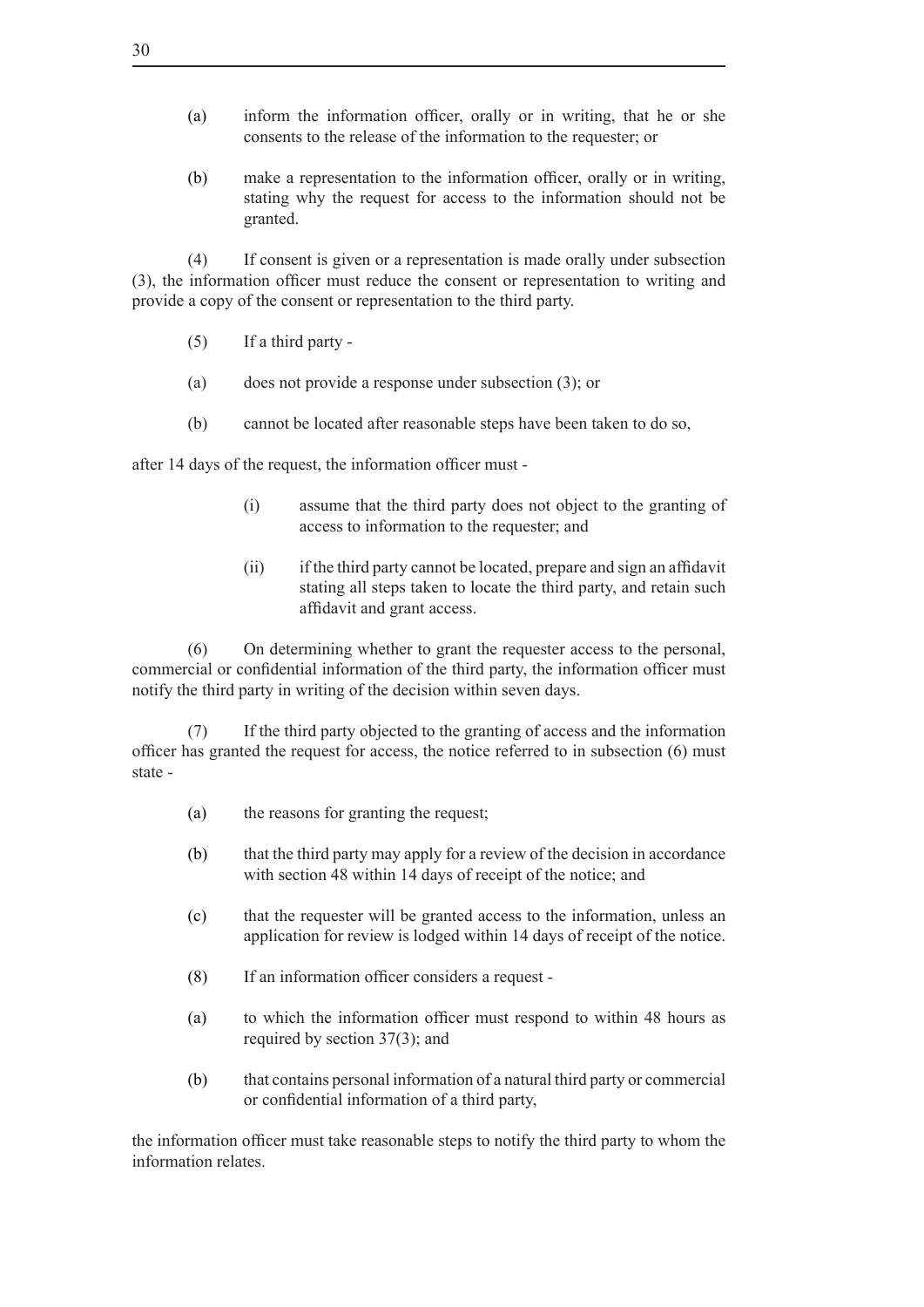(9) The notification referred to in subsection  $(8)$  must be in writing, and the notification must state -

- (a) the nature of the request and the content of the information;
- (b) the name of the requester; and
- (c) whether the information officer may or may not release the information to the requester.

 $(10)$  If an information officer complies with subsection  $(8)$  but the third party cannot be located or fails to make his or her representation within 48 hours stating why the request should not be granted, the information officer must -

- (a) decide on the request with or without a representation being made; or
- (b) in the case where the request for access is granted, if appropriate, consider severing any portion that contains third party information from the information.

## **Extension of time to respond to request for access to information**

**39.** (1) Subject to subsection (3), an information officer may extend the period within which to consider a request received under section 35 to a period of not more than 14 days on a single occasion, if -

- (a) the request is for a large amount of information or requires a search through a large amount of information that cannot be provided or completed within 21 days without unreasonable interference with the main activities of the information holder; or
- (b) the holding of consultations is necessary to comply with the request and cannot be reasonably completed within 21 days.

(2) If the information officer considers any part of the information requested within 21 days specified in section 37(2), the information officer may decide in respect of such part in accordance with that section.

 (3) If a period to respond to a request is extended in terms of subsection (1), the information officer must, within the 14 day extension, notify the requester in writing of the extension.

- (4) The notice in terms of subsection  $(3)$  must state -
- (a) the period of the extension;
- (b) the reasons for the extension, based on the provisions of this Act; and
- (c) that the requester may apply for review of the decision in accordance with section 48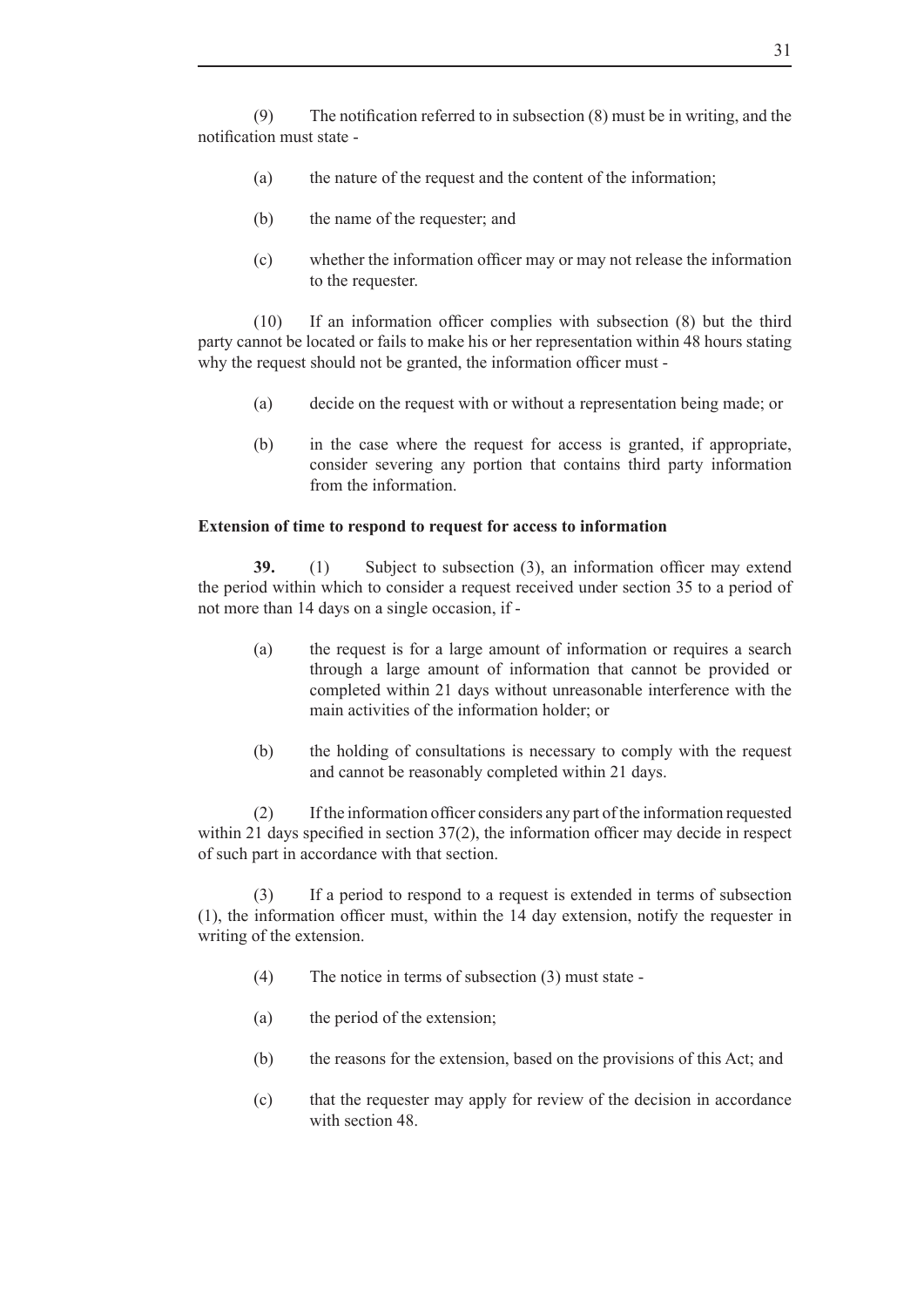## **Referral of request for access to information**

**40.** (1) If a request for access to information is made to a public entity, and the public entity -

- (a) does not hold the information; or
- (b) knows or reasonably presumes the information to be
	- (i) held by another public entity; or
	- (ii) more closely connected with the mandate or functions of another public entity,

the public entity must, after inquiry with the other public entity, refer the request or such part of the request as may be appropriate to the other public entity.

 (2) A public entity that needs to refer a request in accordance with subsection (1) must, within five days of receipt of the request -

- (a) refer the request to the other public entity; and
- (b) notify the requester of the referral in writing.

(3) A public entity that receives the referred request under subsection  $(2)$ must within five days notify the requester of the receipt in writing.

 (4) If a request is referred to another public entity in accordance with subsection (2), the request is considered to have been -

- (a) made to the public entity to which it was referred; and
- (b) received by the public entity on the date the original public entity received the request.

## **Deemed refusal of request for access to information**

**41.** An information officer is deemed to have refused a request for access to information if the information officer fails to make a decision on the request within -

- (a) the period specified in section 37; or
- (b) any extended period if the period referred to in paragraph (a) has been extended in accordance with section 39.

## **Deferral of access to information**

**42.** (1) An information officer who grants the request for access to information requested in accordance with section 37 may defer the actual access to information if -

(a) the information has been prepared for tabling in the National Assembly within a period not exceeding five sitting days of the Assembly from the date the request was granted; or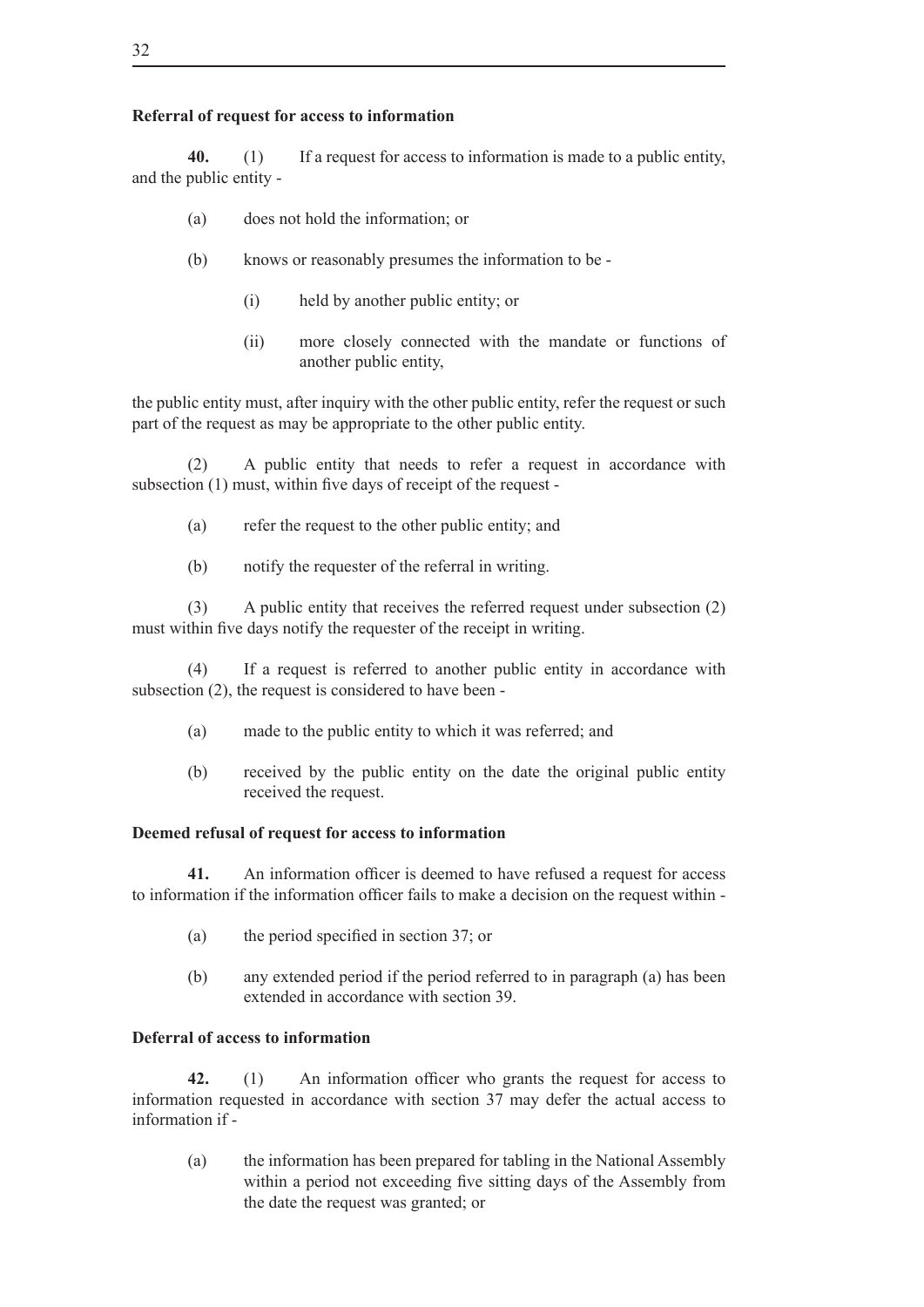- (b) the information constitutes a report or part of a report that has been prepared for the purpose of presenting it -
	- (i) to any public or private entity; or
	- (ii) to a person acting in his or her capacity as an officer of the **State**

but only until the report has been tabled, presented or made available to the public or private entity or person or on the expiration of 21 days from the date of the request, whichever is the earlier.

 (2) If an information officer determinesto defer actual accessto information under subsection (1), the information officer must, as soon as possible but not later than 21 days after receipt of the request, notify the requester in writing of the decision to defer, including -

- (a) the reasons and provisions of this Act relied on;
- (b) the period for which access is to be deferred; and
- (c) his or her right to make written or oral representationsto the information officer, within 14 days of receipt of the notice, as to why access should not be deferred.

(3) On receipt of any representations made under subsection  $(2)(c)$ , the information officer must -

- (a) in the case of oral representations, reduce to writing and provide a copy of the written representations to the requester; and
- (b) within seven days of receipt, consider the representations and must -
	- (i) accept the representations if there are reasonable grounds for believing that the requester will suffer prejudice; or
	- (ii) dismiss the representations if there are no reasonable grounds for believing that the requester will suffer prejudice,

if access to the information is deferred for the period contemplated in subsection (1).

## **Information that cannot be found or does not exist**

43. (1) An information officer must, within 21 days of the receipt of a request for access to information, notify the requester in writing that the information cannot be found or does not exist if the information officer -

- (a) has taken all reasonable steps to find the information; and
- (b) has concluded that the information
	- (i) is in the possession of the information holder but cannot be found; or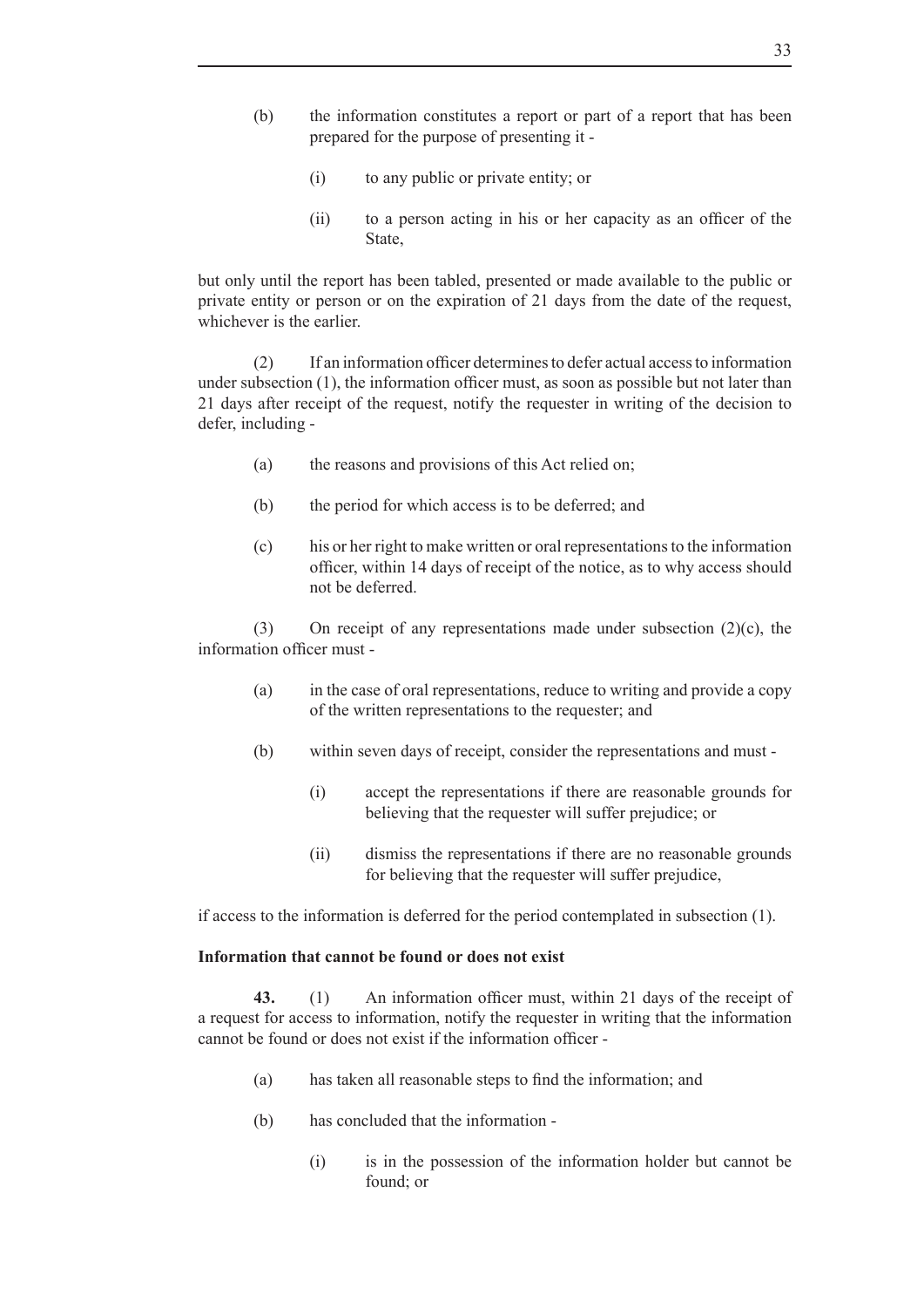(ii) does not exist.

(2) The notice referred to in subsection (1) must include a prescribed affidavit by the information officer stating the substantive details of all steps taken to find the information or to determine whether the information exists, including details  $of -$ 

- (a) all locations searched for the information and the person or persons that conducted the searches;
- (b) any communications with any person that the information officer contacted in searching for the information or attempting to establish the existence of the information; and
- (c) any evidence relating to the existence of the information, including
	- (i) any evidence that the information was destroyed; and
	- (ii) the location in which the information was last known to be held.

(3) If the information is found after notice is given to a requester under subsection (1), the information officer must immediately notify the requester in writing, and must, within 14 days of the finding of the information -

- (a) consider the request for access to information; and
- (b) continue, apply and complete the process and procedures of request for access to information as set out in section 37 and other applicable provisions regarding reviews and appeals.

#### **Form of access to information**

- 44. (1) Access to information may be granted to a requester in a form
- $\alpha f$  -
- (a) a reasonable opportunity to inspect the information;
- (b) a copy of the information; or
- (c) in the case of information
	- (i) that is an article or thing from which sounds or visual images are capable of being reproduced, the making of arrangements for the person to hear, view, record or copy the sounds or visual images;
	- (ii) by which words are recorded in a manner in which they are capable of being reproduced in the form of sound or in which words are contained in the form of shorthand writing or in codified form, a written transcript;
	- (iii) which is held in a computer, or in electronic or machinereadable form, and from which the information holder is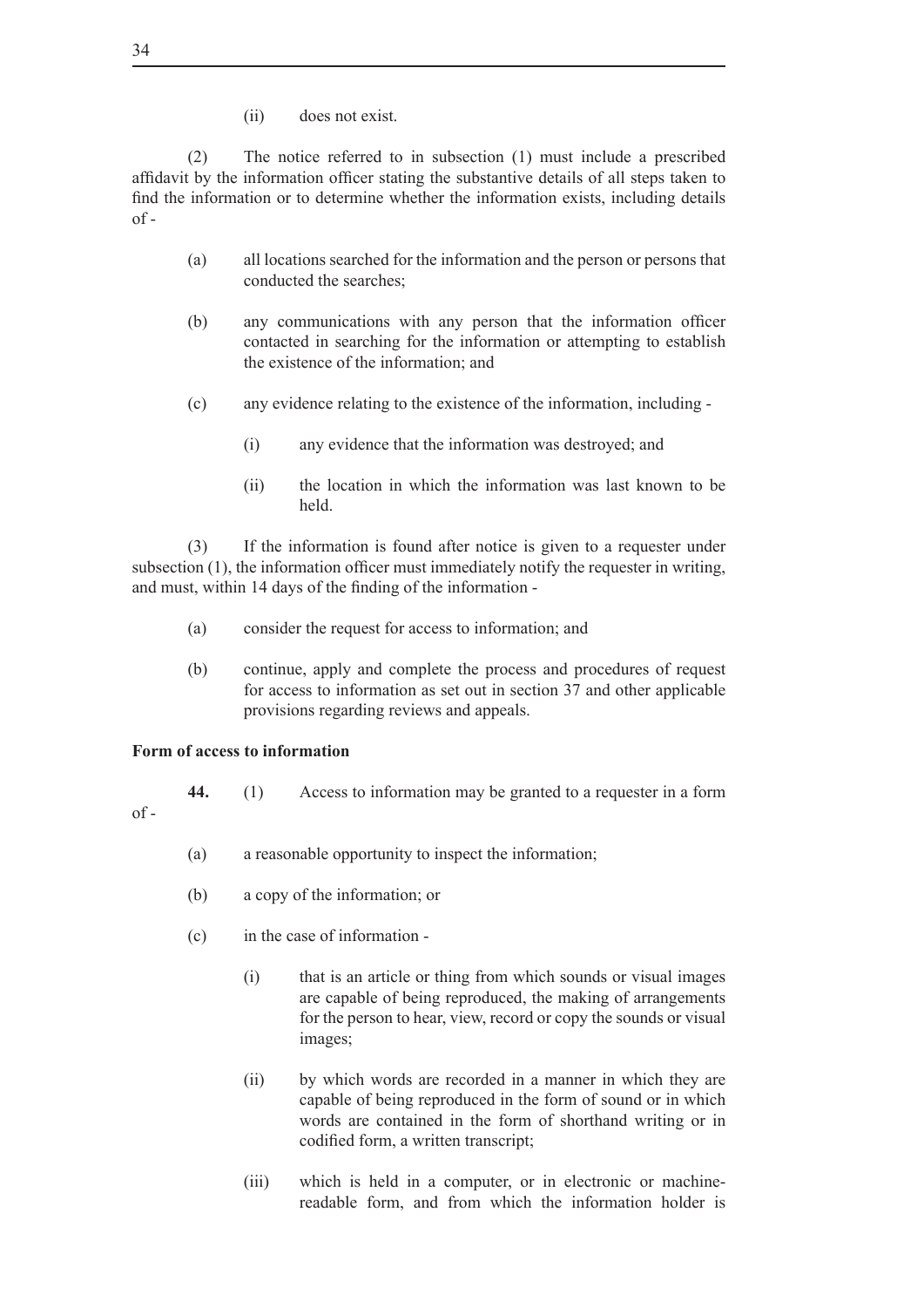capable of producing a printed copy of the information or part of it, a printed copy; or

(iv) available or capable of being made available in computer readable form, a copy in that form.

 (2) Subject to subsection (4), if the requester has requested access to information in a particular form, the information officer must grant access in such form if possible.

 (3) A requester may amend his or her preferred form of access on receipt of notice of the reproduction fees, translation fees or transcription fees payable if access is not granted in the form initially requested.

 (4) An information officer may not grant a request for accessto information in the form as requested under subsection (2) if giving access in the form so requested is likely to -

- (a) unreasonably interfere with the operations of the information holder;
- (b) be detrimental to the preservation of the information;
- (c) be inappropriate, having regard to the physical nature ofthe information;
- (d) endanger national security or defence; or
- (e) to jeopardise a criminal investigation,

but access may be granted in another form authorised by subsection (1) as it may be appropriate, subject to any modification relating to the fees payable.

- $(5)$  If a requester with a disability -
- (a) requests accessto information and the information holder grants access; and
- (b) is prevented by the disability from reading, viewing or listening to, the information,

in the form in which it is held, the information officer must take reasonable steps to make the information available in a form in which the requester can read, view or listen, if the requester so requests.

## **Information to be provided in official or other languages**

45. (1) Information must be provided to a requester in English or in a language which the requester prefers or best understands.

(2) If the information holder does not hold the information in the language the requester prefers, the information officer -

(a) may cause the information to be translated, decoded, transformed or converted into the preferred language of the requester; and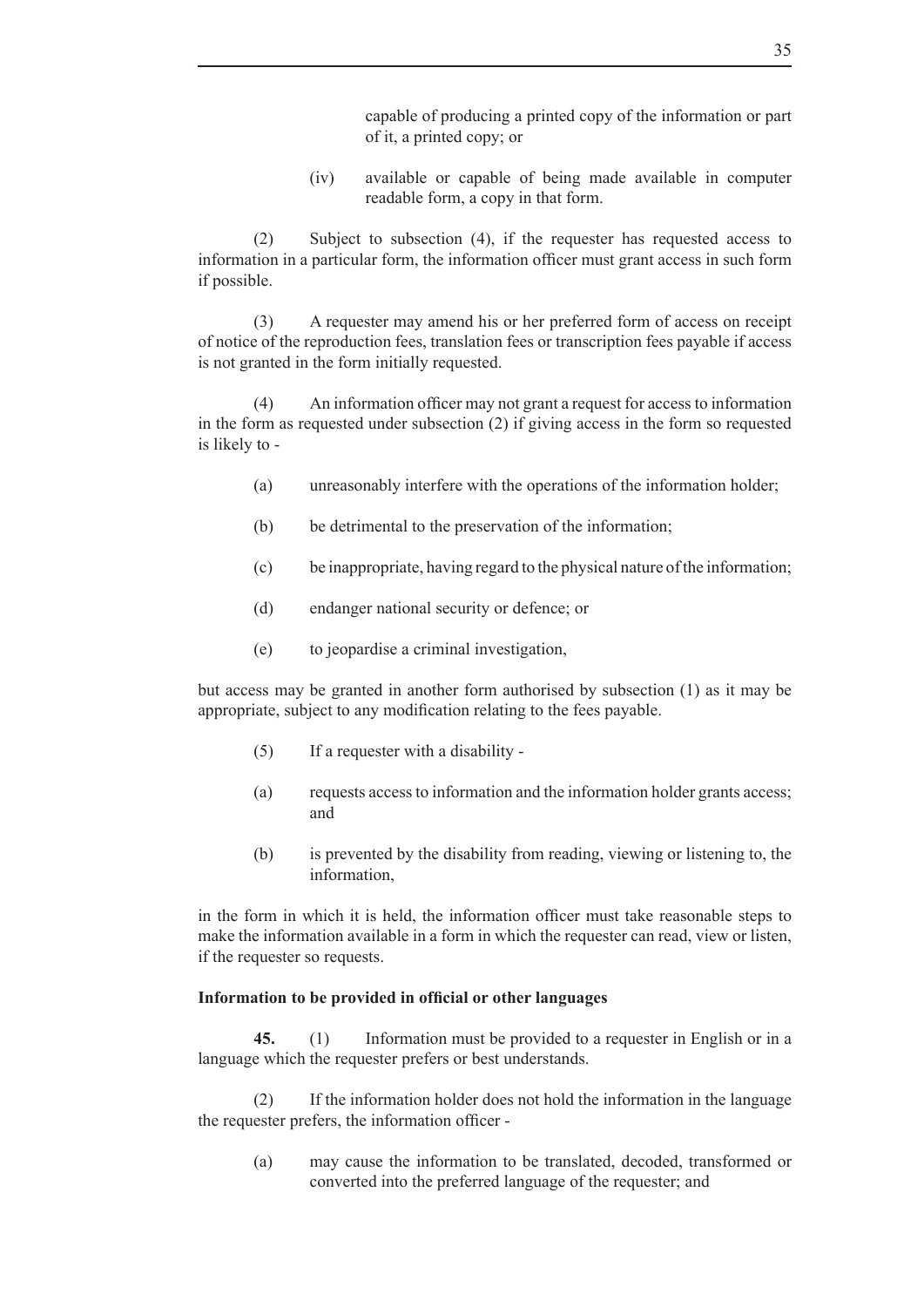(b) may recover the prescribed translation fees from the requester.

## **Reproduction, translation and transcription fees**

- **46.** (1) A requester is not required to pay any fee -
- (a) on lodging a request; or
- (b) in relation to time spent by an information holder -
	- (i) searching for the information requested; or
	- (ii) examining the information to determine whether it contains exempted information or severing the exempted part of the information from the information granted.

 (2) Subject to subsection (3), an information holder may charge the requester a reproduction fee consisting of the reasonable reproduction costs incurred by the information holder.

- (3) A reproduction fee is not payable -
- (a) for reproduction of personal information of the requester;
- (b) if the request is made on behalf of another person, for the personal information of the person on whose behalf the request is made;
- (c) for reproduction of information which is in the public interest;
- $(d)$  if an information holder fails to respond to a request within -
	- (i) the period required under section 37; or
	- (ii) the extended period, where an extension of the period has been made under section 39; or
- (e) if the requester is indigent as may be prescribed.

 (4) An information holder may recover the prescribed translation fee or transcription fee from a requester if the requester makes a request to the information holder that -

- (a) the information released under this Act be made available in a language other than the official language in which it is held; or
- (b) a written transcription of information released under this Act be produced.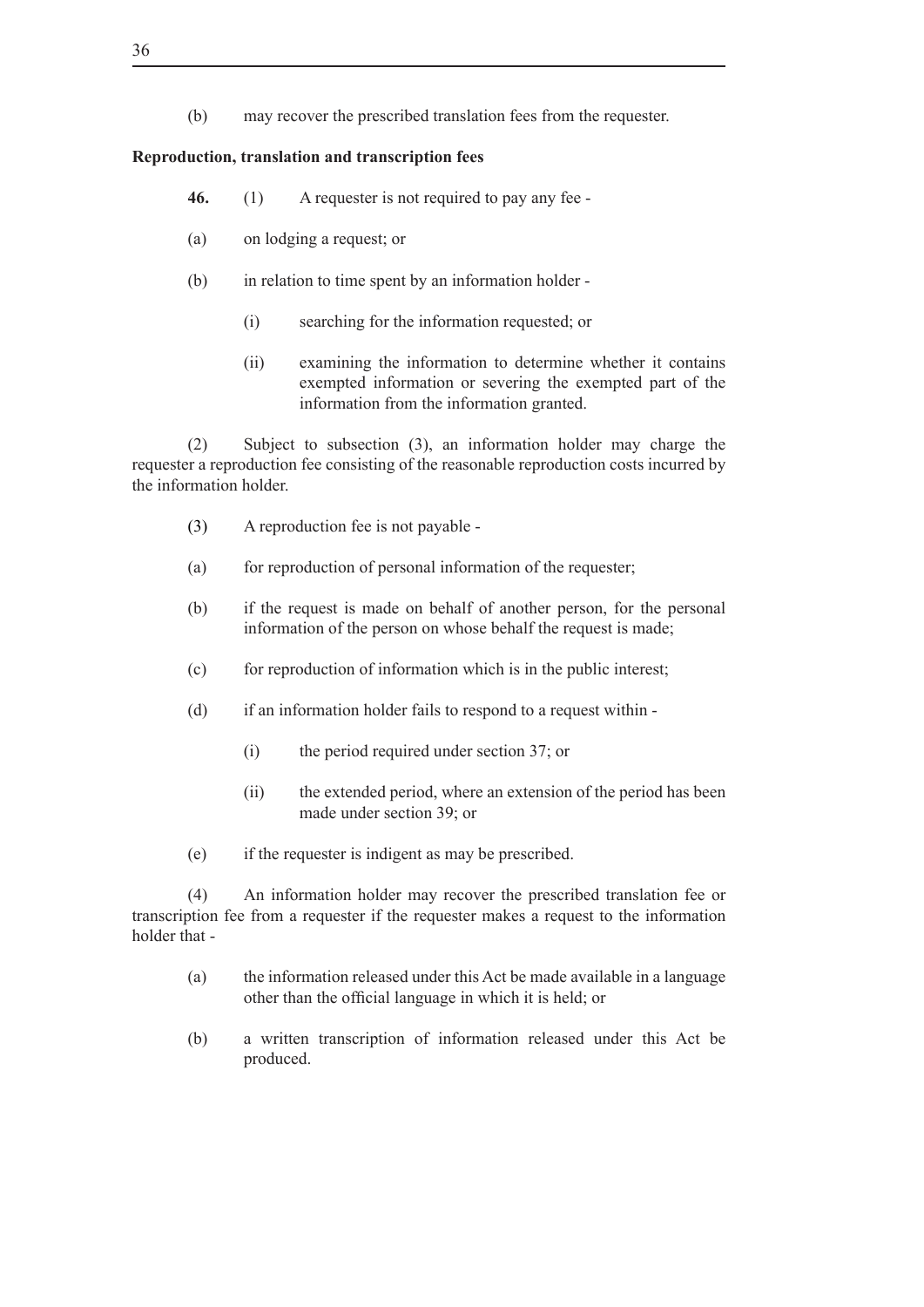#### PART 6 INTERNAL REVIEWS

#### **Right to internal review**

**47.** (1) If a requester is not satisfied with the decision of the information officer, the requester may apply for internal review of the decision.

 (2) If a third party is not satisfied with the decision of the information officer granting access to information containing third party information, the third party may apply for internal review of the decision.

#### **Application for internal review**

**48.** (1) An application for internal review of the decision of an information officer must -

- (a) be lodged within 14 days of receipt of the decision;
- (b) be lodged in writing or orally with the information officer;
- (c) set out particulars of the decision and the grounds for review; and
- (d) be determined by the head of the information holder or any staff member designated in writing by the information holder.

 (2) If a requester or a third party orally applies for internal review, the information officer must reduce the oral application to writing and provide a copy of the application to the applicant.

 (3) An information officer, within five days of receipt of the application for internal review, must submit to the head of the information holder -

- (a) the application for internal review;
- (b) the reasons for his or her decision; and
- (c) all forms of proof,

and notify the applicant in writing that the application together with all documentation have been so submitted.

 (4) If an application for internal review is lodged after the expiry of 14 days, the information officer may, on good cause shown, allow the late lodging of the application.

## **Determination of matters on internal review**

**49**. (1) The power to determine a matter brought on internal review in terms of section 48 is to be exercised by -

- (a) the head of the information holder; or
- (b) a staff member designated in writing by the information holder.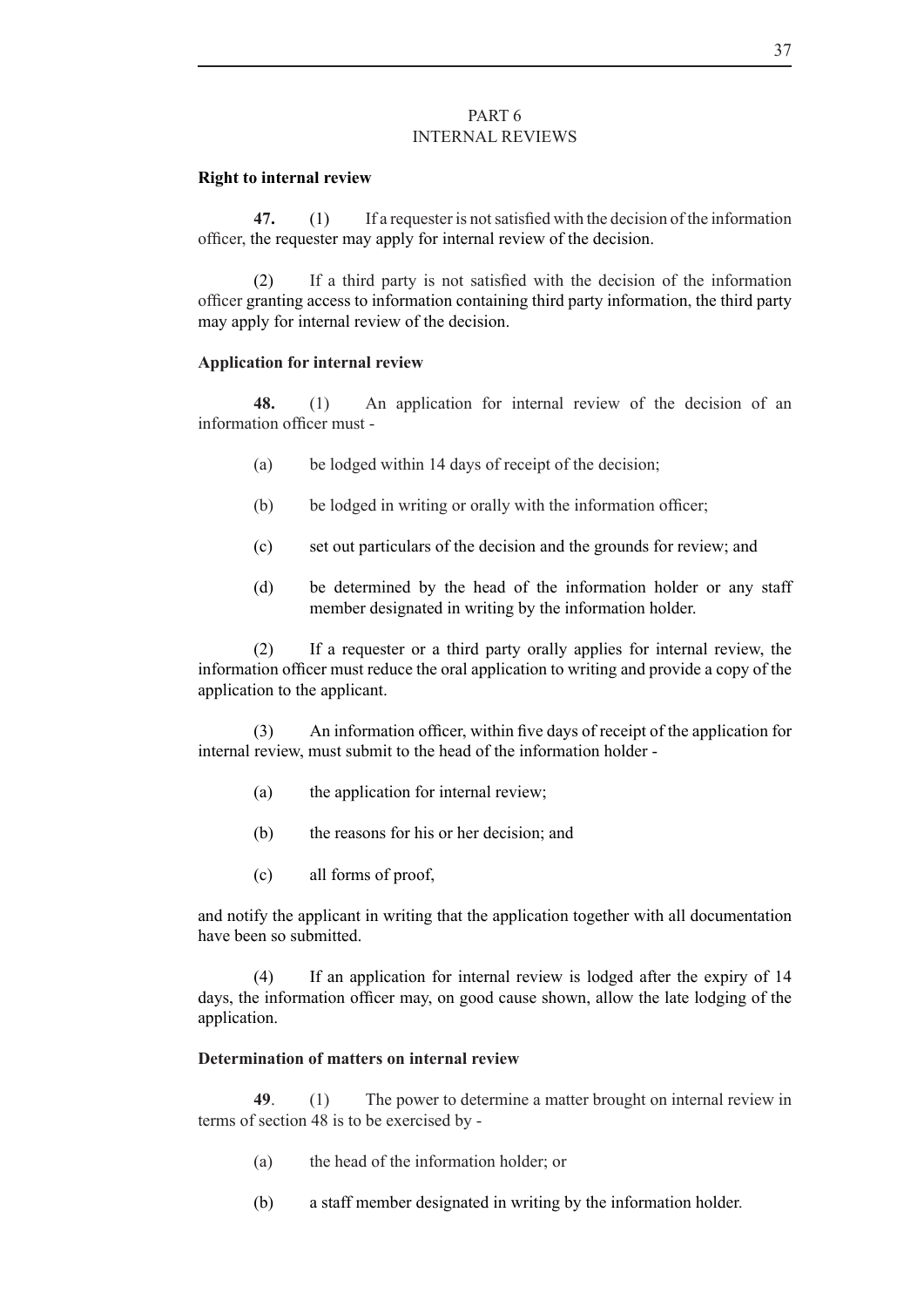(2) The head of the information holder or staff member referred to in subparagraph (1)(b) must, within 14 days of receipt of the application for internal review, consider the review of the decision of the information officer, and must -

- (a) refuse the application and confirm the decision; or
- (b) grant the application and set aside or amend the decision:

and must notify the requester or third party in writing.

(3) If the head of the information holder or staff member decides to grant access to information, the notice to the requester referred to in subsection (2) must state -

- (a) the reproduction fee, translation fee or transcription fee payable, if any;
- (b) the form in which access is to be given; and
- (c) that the requester may appeal to the Information Commissioner under section 59 against the decision in respect of the reproduction fee, translation fee or transcription fee payable or the form of access, and the process for lodging the appeal.
- (4) The notice to the third party referred to in subsection  $(2)$  must state -
- (a) the reasons for the decision; and
- (b) that the third party may appeal to the Information Commissioner against the decision in accordance with section 52, and the process for lodging the appeal.

 $(5)$  Subject to subsection  $(6)$ , if a requester has been given notice that access to information has been granted, the head of the information holder or the staff member must immediately give the requester access to the information -

- (a) if a reproduction fee, translation fee or transcription fee is payable, on payment of the fee; or
- (b) if no reproduction fee, translation fee or transcription fee is payable.

 (6) If the head of the information holder or the staff member has on internal review decided to release information containing third party information the requester may not be granted access to the information until such time -

- (a) any right of the third party to appeal against the decision to release the information under section 52 has expired; or
- (b) any appeal lodged by the third party has been finally determined.

 $(7)$  If the head of the information holder or the staff member has on internal review refused to grant access to information, the notice to the requester referred to in subsection (2) must state -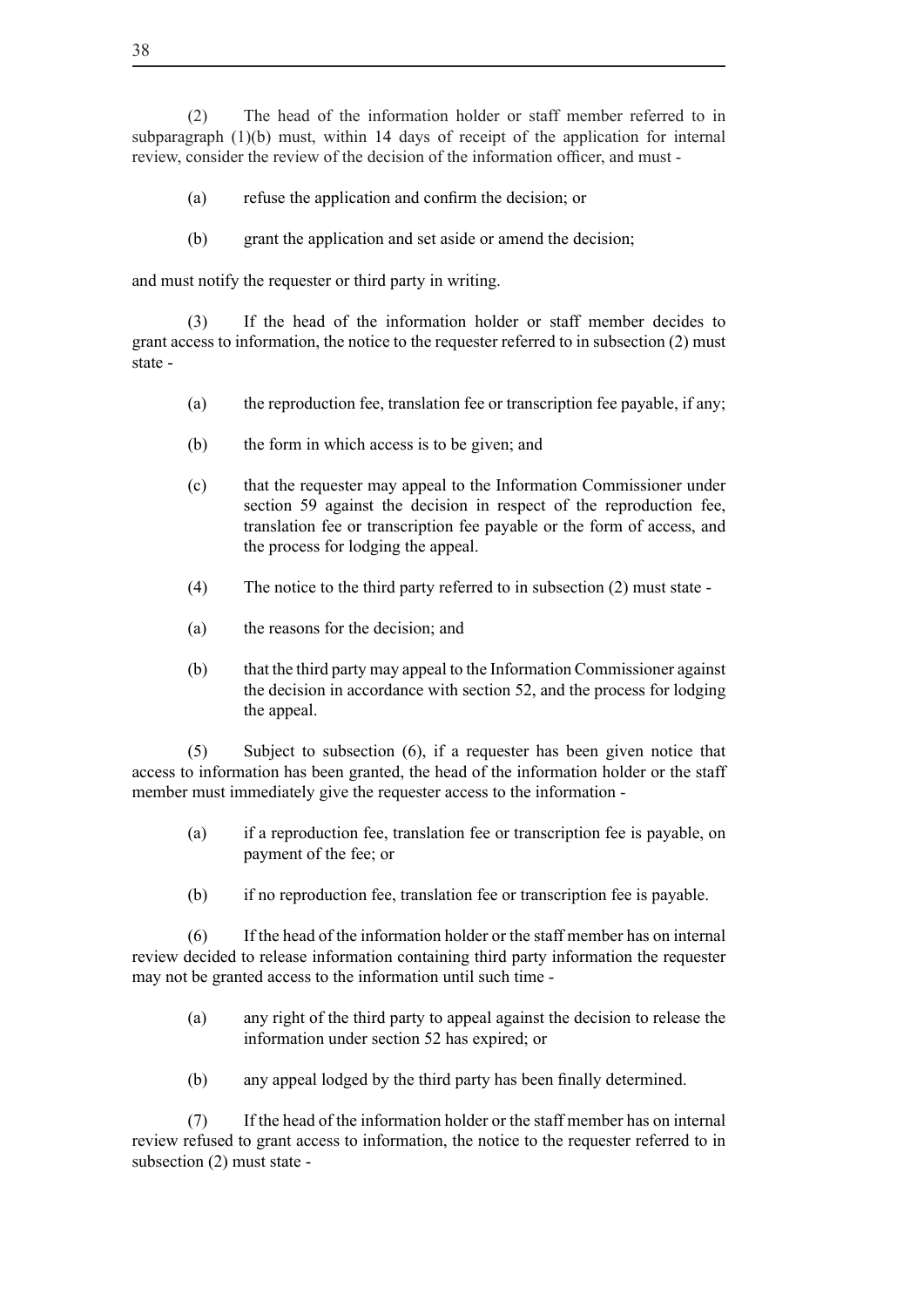- (a) the reasons for the refusal, based on the contents and substance of the request and the information considered by the head;
- (b) the specific provisions of this Act on which the refusal is based; and
- (c) that the requester may appeal to the Information Commissioner against the decision in accordance with section 52, and the process of lodging the appeal.

## **Deemed refusal of application for internal review**

**50.** If the head of an information holder or the staff member referred to in section  $49(1)(b)$  fails to make a determination on an internal review within 14 days as required by section 49, the application for review is deemed to have been refused, unless the determination could not be made due to a reason provided and agreed to by the requester at least three days before the expiry of that period.

#### **No appeals before exhaustion of internal review process**

**51.** (1) Subject to subsection (2), a person may not appeal to the Information Commissioner against the decision of an information holder under section 52 if the person has not exhausted the internal review process under this Part.

 (2) A person may directly appeal to the Information Commissioner against the decision or failure to make a decision without exhausting the internal review process under this Part if -

- (a) the information officer refused to grant
	- (i) the personal information of the requester; and
	- (ii) access to the information which was previously in the public domain and has never been withdrawn;
- (b) the head of the information holder is also the information officer of the information holder; or
- (c) the requester reasonably believes that access to the information requested is necessary to safeguard the life or liberty or rights of a person and to be granted in 48 hours of the request, and -
	- (i) no notice of decision on the request for access to information is received in the 48 hours; or
	- (ii) the request for access to information is refused.

## PART 7 APPEAL AND JUDICIAL REVIEW

#### **Appeals to Information Commissioner**

- **52.** (1) If a requester is not satisfied with -
- (a) the decision of -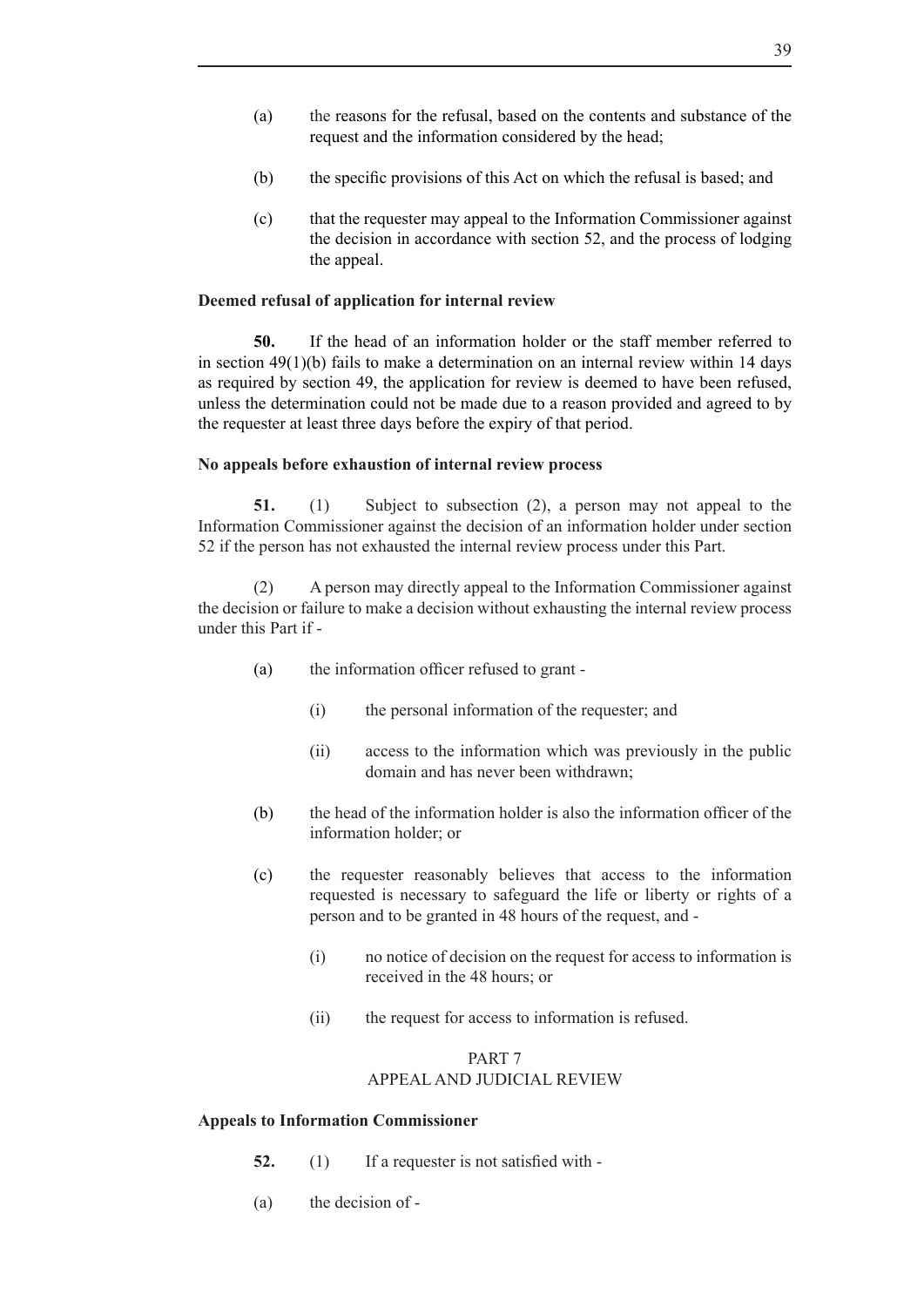- (i) the head of an information holder or a staff member taken on internal review in terms of section 49; or
- (ii) the information officer made under section 37; or
- (b) the failure to make a decision as contemplated in section 41 or 50,

the requester may appeal to the Information Commissioner against the decision or the failure to make a decision in accordance with section 53.

(2) A third party who is not satisfied with the decision of the head of an information holder or a staff member taken on internal review in terms of section 49 granting a requester access to information containing the third party information may appeal to the Information Commissioner against the decision in accordance with section 53.

## **Appeals**

**53.** (1) An appeal to the Information Commissioner under section 52 -

- (a) must be lodged within 14 days of receipt of the decision of  $-$ 
	- (i) the head of the information holder or a staff member; or
	- (ii) the information officer in terms of section  $51(2)$ ;
- (b) must be lodged in writing or orally with Information Commissioner;
- (c) must set out particulars of the decision and the grounds for appeal in the prescribed manner; and
- (d) must be decided by the Information Commissioner or a Deputy Information Commissioner acting as the Information Commissioner or such other person in that acting capacity.

(2) If an appeal is lodged orally, the Information Commissioner must ensure that the oral appeal is reduced to writing and provide a copy of the appeal to the requester or third party, if applicable.

#### **Decisions on appeals**

**54**. (1) The Information Commissioner must, within 14 days of receipt of the appeal under section 53, consider the appeal, and he or she must -

- (a) accept the appeal and set aside the decision;
- (b) vary the decision or the type of access granted; or
- (c) refuse the appeal and confirm the decision,

and must notify the requester or third party in writing.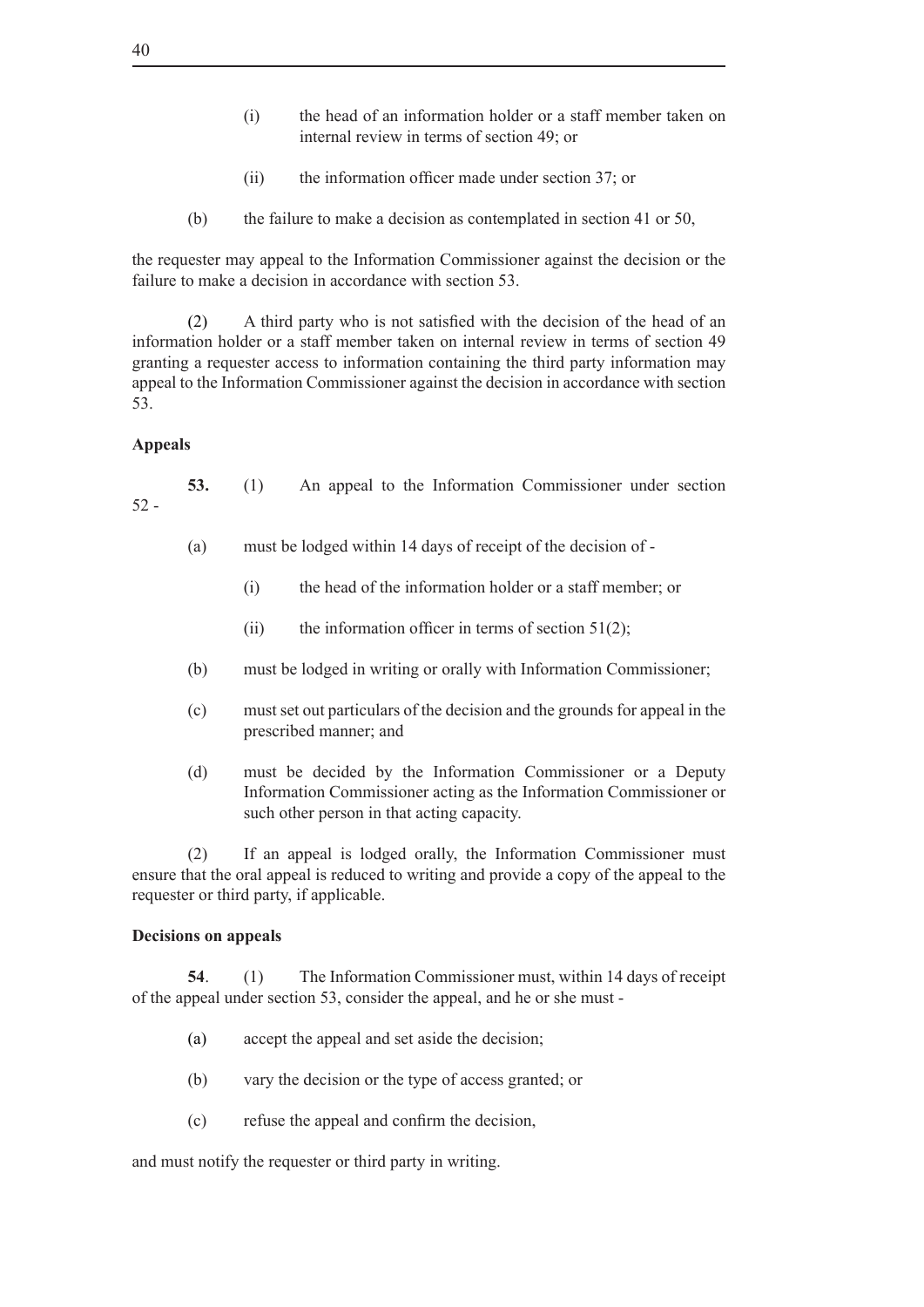(2) If the Information Commissioner decides to grant access to information, the notice to the requester must state -

- (a) the reproduction fee, translation fee or transcription fee payable, if any;
- (b) the form in which access is to be given; and
- (c) that the requester or third party may apply to the High Court for review under section 55 against the decision or any order in respect of the reproduction fee, translation fee or transcription fee payable or the form of access and the process for lodging the appeal.

(3) Subject to subsection (4), if the Information Commissioner has given notice to the requester that access to information has been granted, the Information Commissioner must immediately give the requester actual access to the information -

- (a) if a reproduction fee, translation fee or transcription fee is payable, on payment of the fee; or
- (b) if no reproduction fee, translation fee or transcription fee is payable.

 (4) If the Information Commissioner has on appeal decided to release information containing third party information -

- (a) the requester may not be granted actual access to the information until such time -
	- $(i)$  any right of the third party to judicial review under section 55 against the decision to release the information has expired; or
	- (ii) any judicial review lodged by the third party has been determined; and
- (b) the notice to the third party referred to in subsection  $(1)$  must state -
	- (i) the reasons for the decision;
	- (ii) that the third party may apply to the High Court in accordance with section 55 for a review of the decision; and
	- (iii) the procedure for lodging the review.

 (5) If the Information Commissioner has on appeal refused to grant access to information, the notice to the requester must state -

- (a) the reasons for the refusal, based on the contents and substance of the request and the information considered by the Information Commissioner;
- (b) the specific provisions of this Act on which the refusal is based; and
- (c) that the requester may apply to the High Court under section 55 for a review of the decision.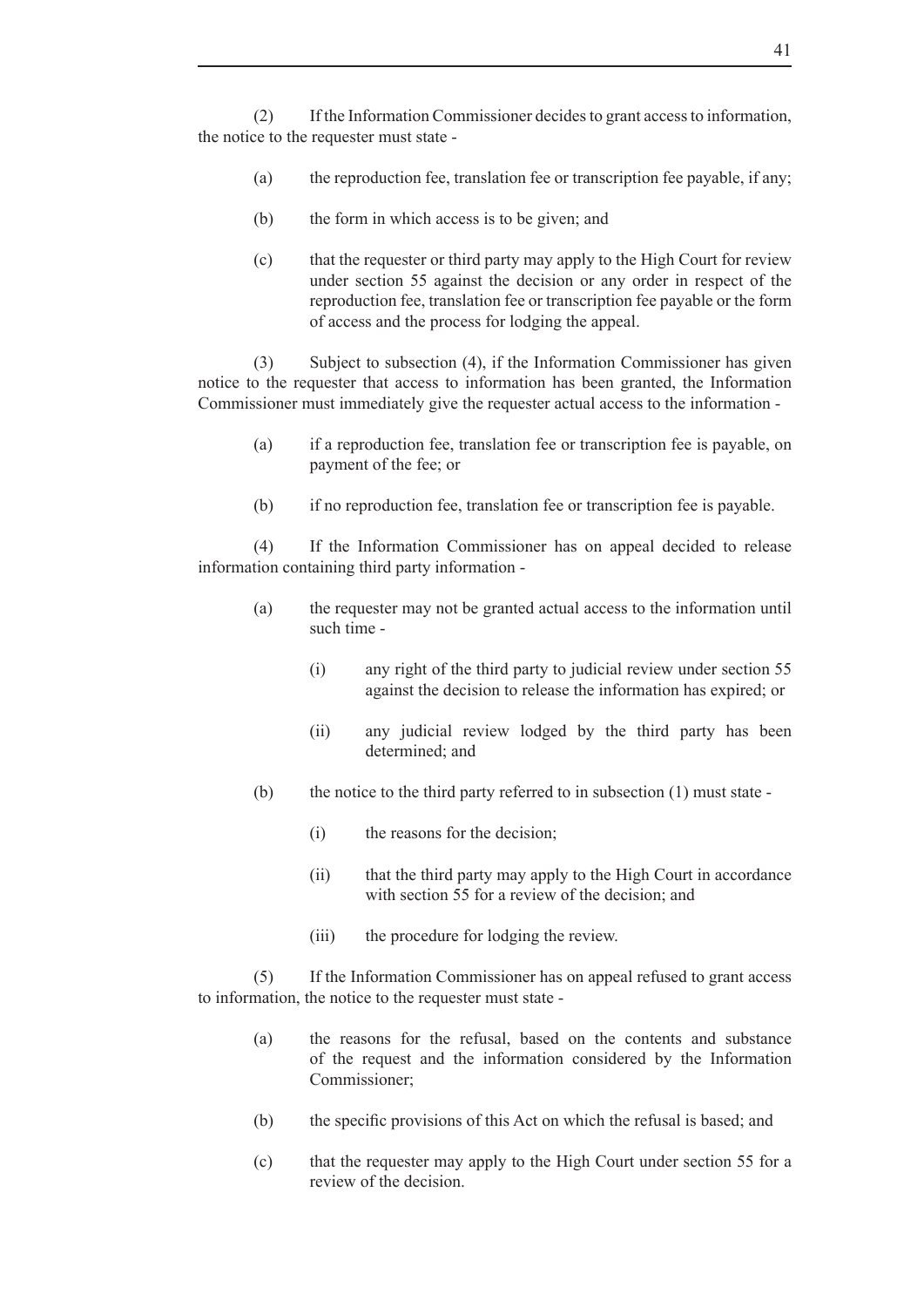## **Applications for judicial review**

**55.** A requester or third party who is not satisfied with the decision of the Information Commissioner made under this Act may apply to the High Court for a review of the decision in terms of rule 119 of the Rules of the High Court of Namibia.

#### PART 8

## NOTICES, INVESTIGATIONS AND HEARINGS

#### **Notice of intention to investigate and hear matters**

**56.** Before the Information Commissioner commences an investigation or hearing of any matter under this Act, he or she must, at least seven days before the start of the investigation or hearing, notify the head of the information holder concerned of -

- (a) his or her intention to investigate or hear a matter; and
- (b) the substance of the investigation or hearing.

#### **Notice to third parties**

**57**. (1) On receipt of a notice of investigation or hearing from the Information Commissioner under section 56, the head of the information holder must, within two days, inform the Information Commissioner of all the third parties involved if their particulars have not been provided already.

 (2) Subject to subsection (1), on receipt of the particulars of the third parties, the Information Commissioner must immediately notify the third parties of the investigation or hearing of a matter.

#### **Right to make representations**

**58.** In any matter before the Information Commissioner, the following persons are entitled to a reasonable opportunity to make representations -

- (a) the person who made the application, and the requester, if he or she did not make the application;
- (b) the head of the information holder concerned;
- (c) a third party, if the information requested contains third party information and the third party can reasonably be located.

#### **Holding of hearing open to public**

**59.** The holding of a hearing before the Information Commissioner is open to the public, except -

- (a) when, in the view of the Information Commissioner, the circumstances dictate the holding of a hearing in camera; or
- (b) on good cause shown, a request to hold the hearing in camera is made to the Information Commissioner by any of the parties prior to the hearing and has been so approved by the Commissioner.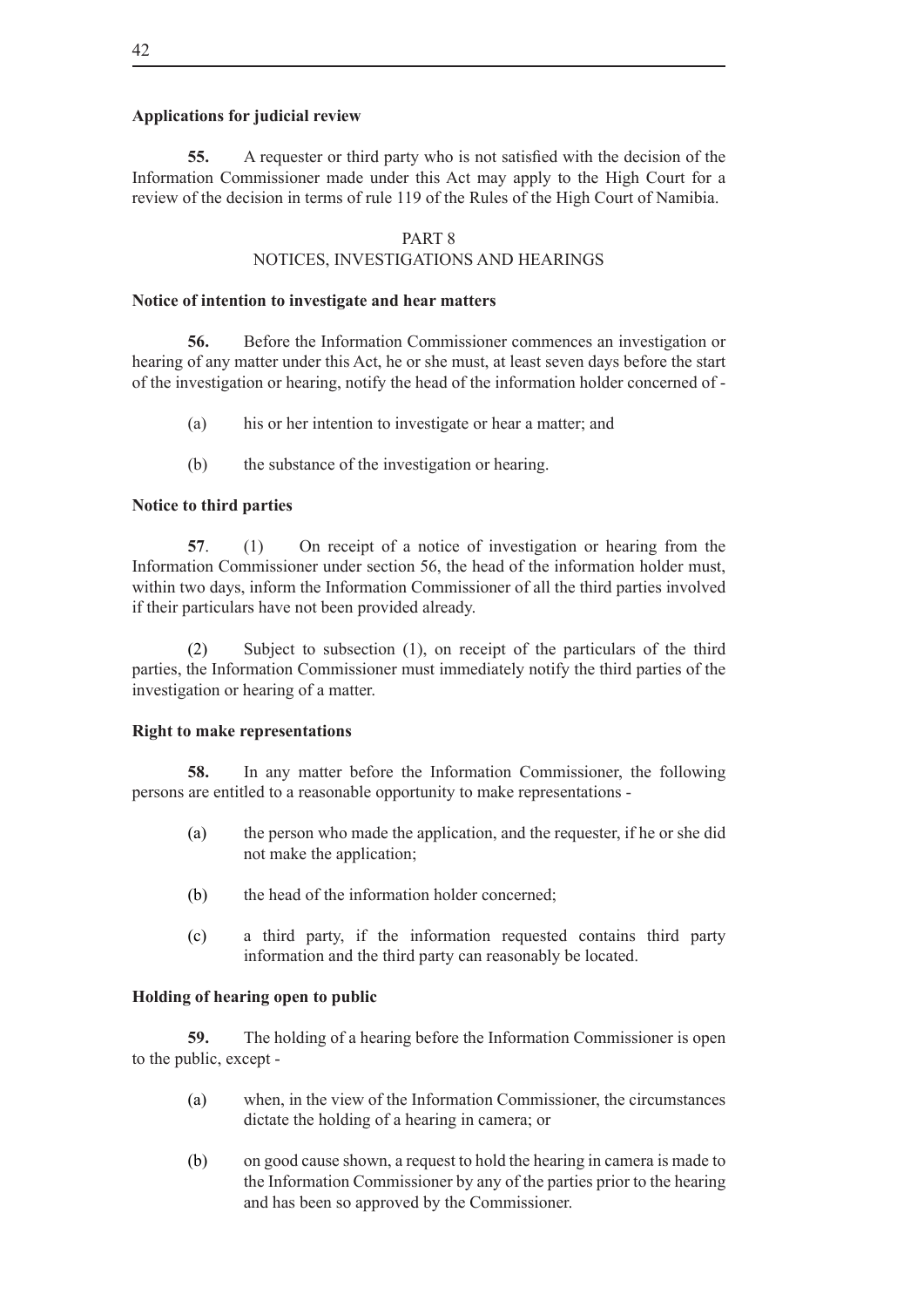**60.** The Information Commissioner, with regard to any matter before him or her, has the powers -

- (a) to summon, in the prescribed form and manner, heads of organs of State, heads of offices, ministries and agencies of Government, members of board of directors or any other persons as witnesses;
- (b) to summon expert witnesses where appropriate;
- (c) to allow interested parties on application to join proceedings;
- (d) to provide assistance to applicants, where appropriate;
- (e) to allow parties and witnesses to participate in investigations and hearings through the medium of their choice;
- $(f)$  to compel any witness or evidence he or she considers necessary for the resolution of a matter; and
- (g) to administer oaths and receive any such evidence under oath or on affidavit he or she considers necessary.

## **Burden of proof**

**61.** (1) An information holder bears the burden of proof in all proceedings relating to investigations and hearings, except where subsection (3) applies.

 (2) An information holder who refuses to grant access to information as requested has the burden of proving that -

- (a) such information is exempt from disclosure under this Act; and
- (b) the harm to the protected interest under the relevant exemption that would result from the release of the information outweighs the public interest.
- (3) The requester bears the onus of proof if -
- (a) a request to a private entity is refused on the basis that the information requested does not assist in the exercise or protection of any right; or
- (b) he or she asserts that no reproduction fee is payable on the basis that
	- (i) the information requested is in the public interest in terms of section  $46(3)(c)$ ; or
	- (ii) he or she is indigent in terms of section  $46(3)(e)$ .

#### **Notices of findings and referrals**

**62.** (1) The Information Commissioner must serve, within 14 days of his or her findings or decision, on all parties to a matter notice of -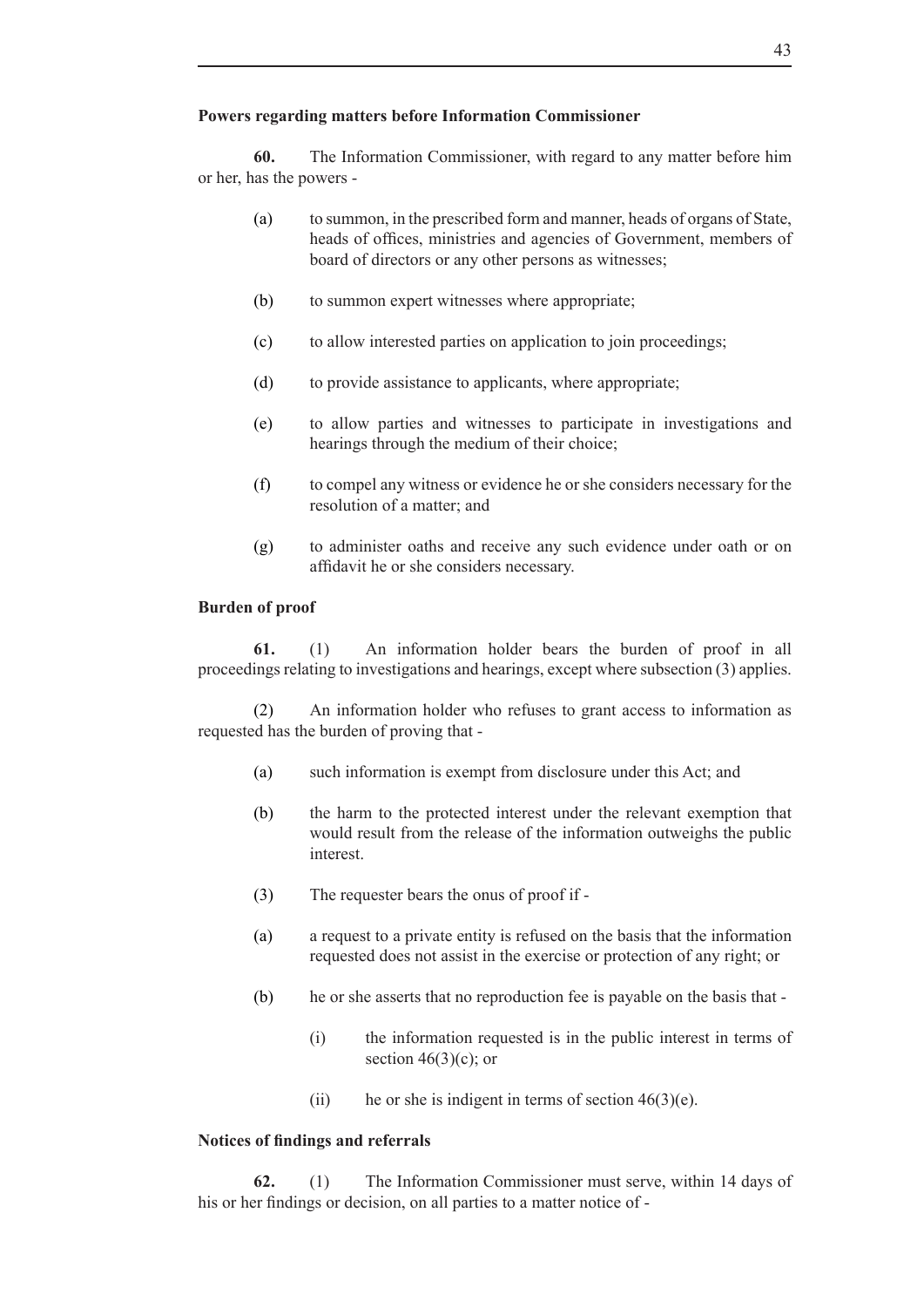- (a) the findings of an investigation;
- (b) the decision on a hearing; or
- (c) any referral to an appropriate court on questions of law or such other matters it considers appropriate, including any rights of appeal for judicial review that the party has.

(2) If in the view of the Information Commissioner, service of a notice of a finding will cause prejudice due to the sensitive nature of exempt information, the Information Commissioner must amend such finding in a manner he or she considers appropriate.

 (3) The InformationCommissionermay decide to dispense with notification in terms of subsection (1) if the Information Commissioner is of the view that it may -

- (a) prejudice the conduct of an investigation of any contravention or possible contravention of the law;
- (b) prejudice the enforcement or administration of the law;
- (c) endanger the life or physical safety of a person;
- (d) cause prejudice to the commercial interests of a private business or private individual; or
- (e) impair relations between States.

## PART 9 EXEMPT INFORMATION

#### **Prohibition of access to exempt information**

**63.** A public or private entity may not grant access to information that falls within the scope of exempt information set out in this Part, unless otherwise provided in this Part.

## **Public interest overriding other interests**

**64.** Despite any exempt information set out in this Part, an information officer from whom access to information has been requested under this Act must grant such access, if -

- (a) the disclosure of the information would reveal evidence of
	- (i) a corrupt activity or any serious contravention of law;
	- (ii) an imminent and serious public health or safety risk; or
	- (iii) an imminent and serious environmental risk; and
- (b) the public interest demonstrably outweighs the resulting harm to the interest protected under the relevant exemption should the disclosure of the information be granted.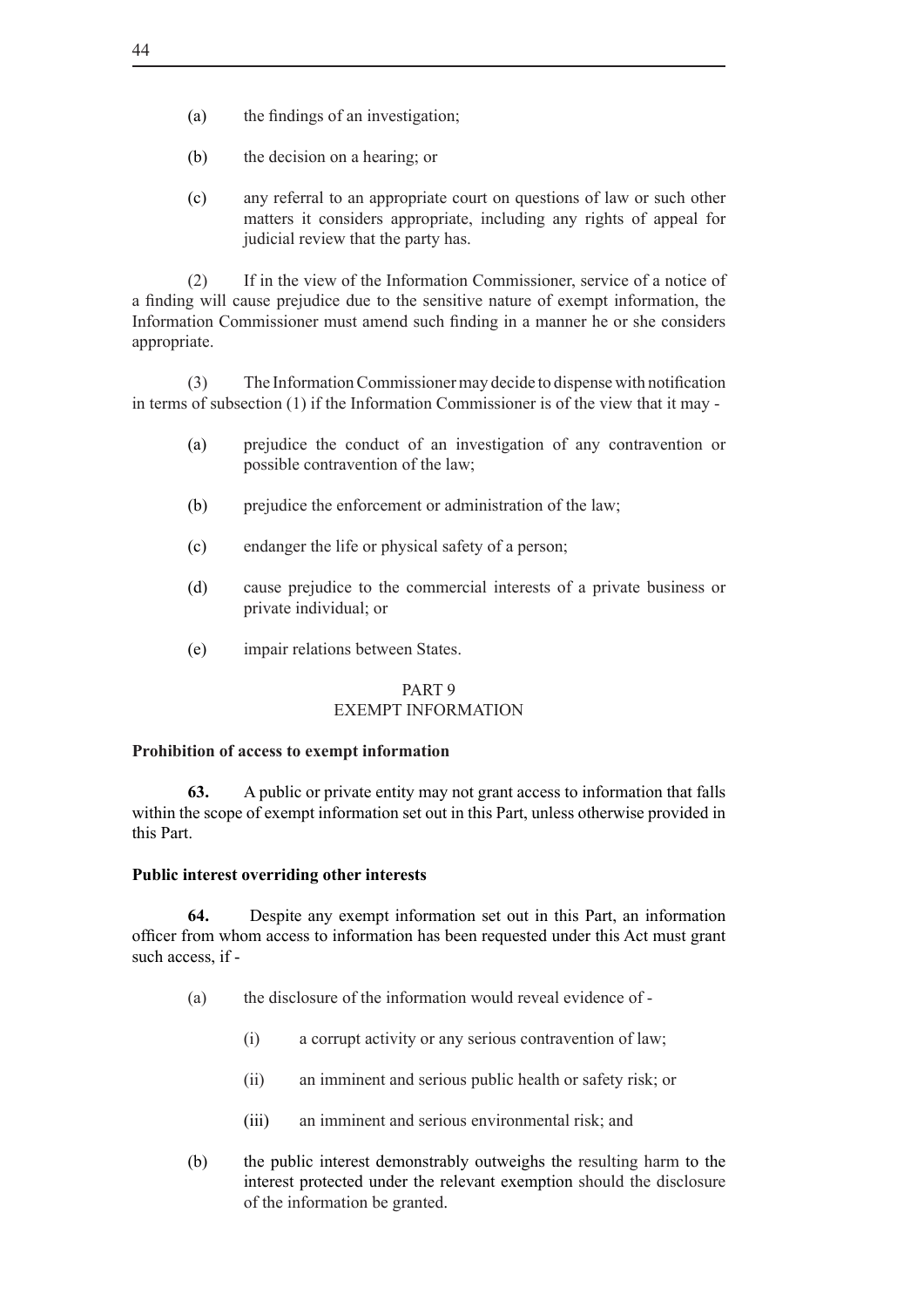- **65.** (1) Classified information -
- (a) is exempt from disclosure under this Act merely on the basis of its classification status under the relevant law; and
- (b) remains classified until
	- (i) declassified under the relevant law;
	- (ii) its classification period expires in terms of the relevant law; or
	- (iii) disclosed under this Act or any other law.

 (2) A person may not request access to classified information under this Act until such time the information is declassified or its classification period expires, unless the request for access to information is based on section 64.

#### **Personal and other information of third parties**

**66.** (1) Subject to subsection (2), an information officer may not grant a request for access to information if the disclosure of the information -

- (a) would involve the disclosure of personal information about a natural third party, including a deceased individual;
- (b) would constitute a breach of duty of confidence owed to a third party in terms of an agreement; or
- (c) contains information that was supplied in confidence by a third party the disclosure of which could reasonably be expected to prejudice the future supply of -
	- (i) similar information; or
	- (ii) any information from the same source,

and it is in the public interest that similar information or information from the same source should continue to be supplied.

 (2) An information officer must grant a request for access to information contemplated in subsection (1) if -

- (a) the third party does not make a representation under section  $38(3)$ stating why access to the information should not be granted;
- (b) the third party consents to the disclosure;
- (c) the information relates to the physical or mental wellbeing of an individual who is under the care of the requester and who is -
	- (i) under the age of 18 years; or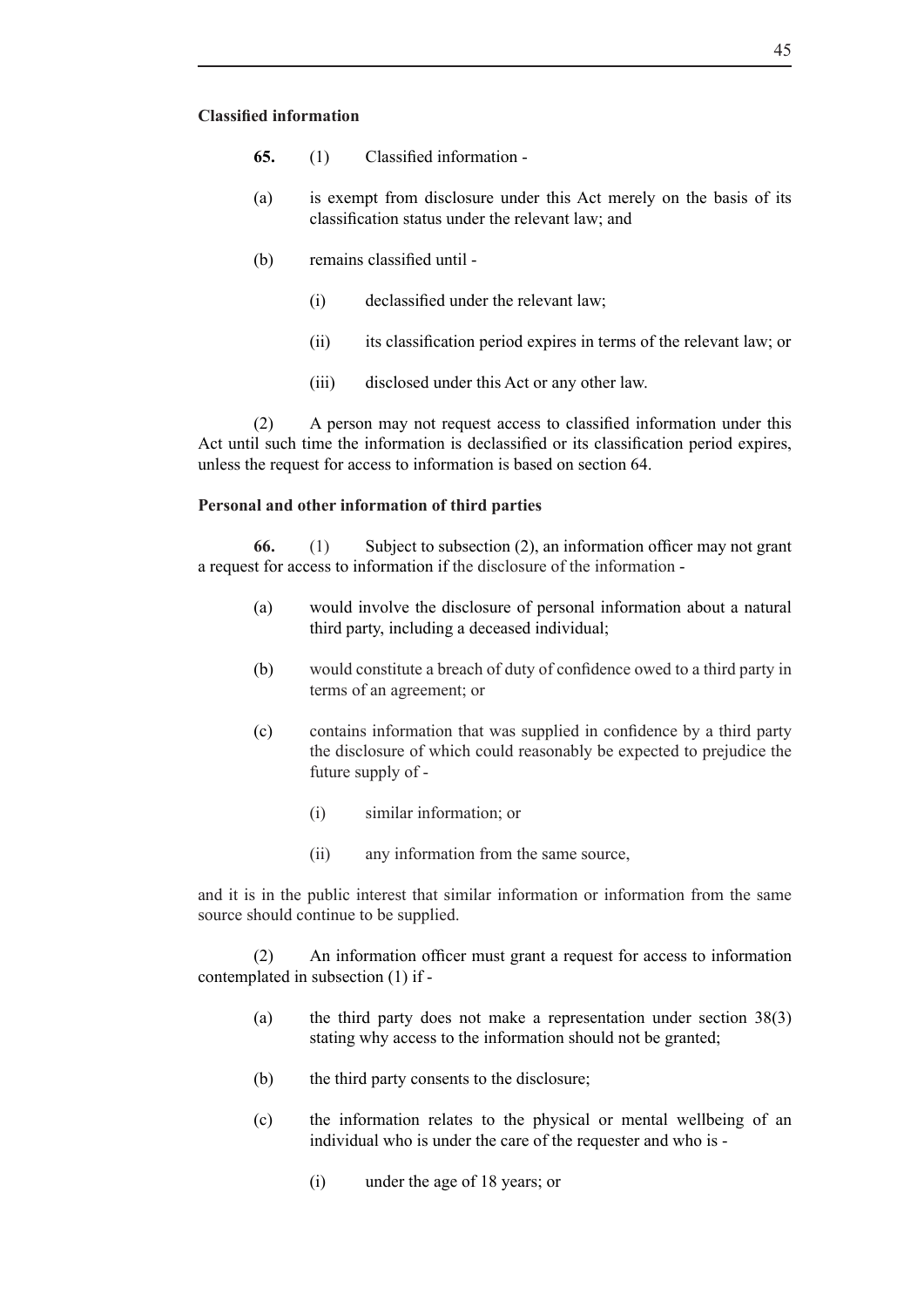(ii) incapable of understanding the nature of the request,

and giving access would be in the interest of the individual;

- (d) the information is about a deceased and the requester is -
	- $(i)$  the next of kin or legal representative of the deceased;
	- (ii) making the request with the written consent of the next of kin or legal representative of the deceased;
	- (iii) the executor of the estate of the deceased; or
	- (iv) the trustee of a trust which can benefit from the estate of the deceased;
- (e) the information relates to the position or functions of an individual who is or was an official of the information holder or any other public or private entity; or
- $(f)$  the information was supplied to the information holder by the individual to whom it relates and the individual was informed by or on behalf of the information holder, before it was given that the information belongs to a class of information that would or might be made available to the public.

## **Commercial and economic information of information holders and third parties**

**67.** (1) Subject to subsection (2), an information officer may not grant a request for access to information if the information contains -

- (a) trade secrets or confidential financial, commercial,scientific ortechnical information of an information holder or third party and the disclosure of which would likely cause harm to the commercial or financial interests of the information holder or third party;
- (b) information of which the disclosure could reasonably be expected to prejudice the competitive position of an information holder or third party or to interfere with contractual or other negotiations of the information holder or third party;
- (c) scientific or technical information obtained through research by a staff member of a public or private entity, the disclosure of which could reasonably be expected to deprive the staff member of priority of publication;
- (d) information of which the disclosure could reasonably be expected to be materially prejudicial to -
	- (i) the financial interests of a public or private entity; or
	- (ii) the ability of the Government to manage the economy of Namibia; or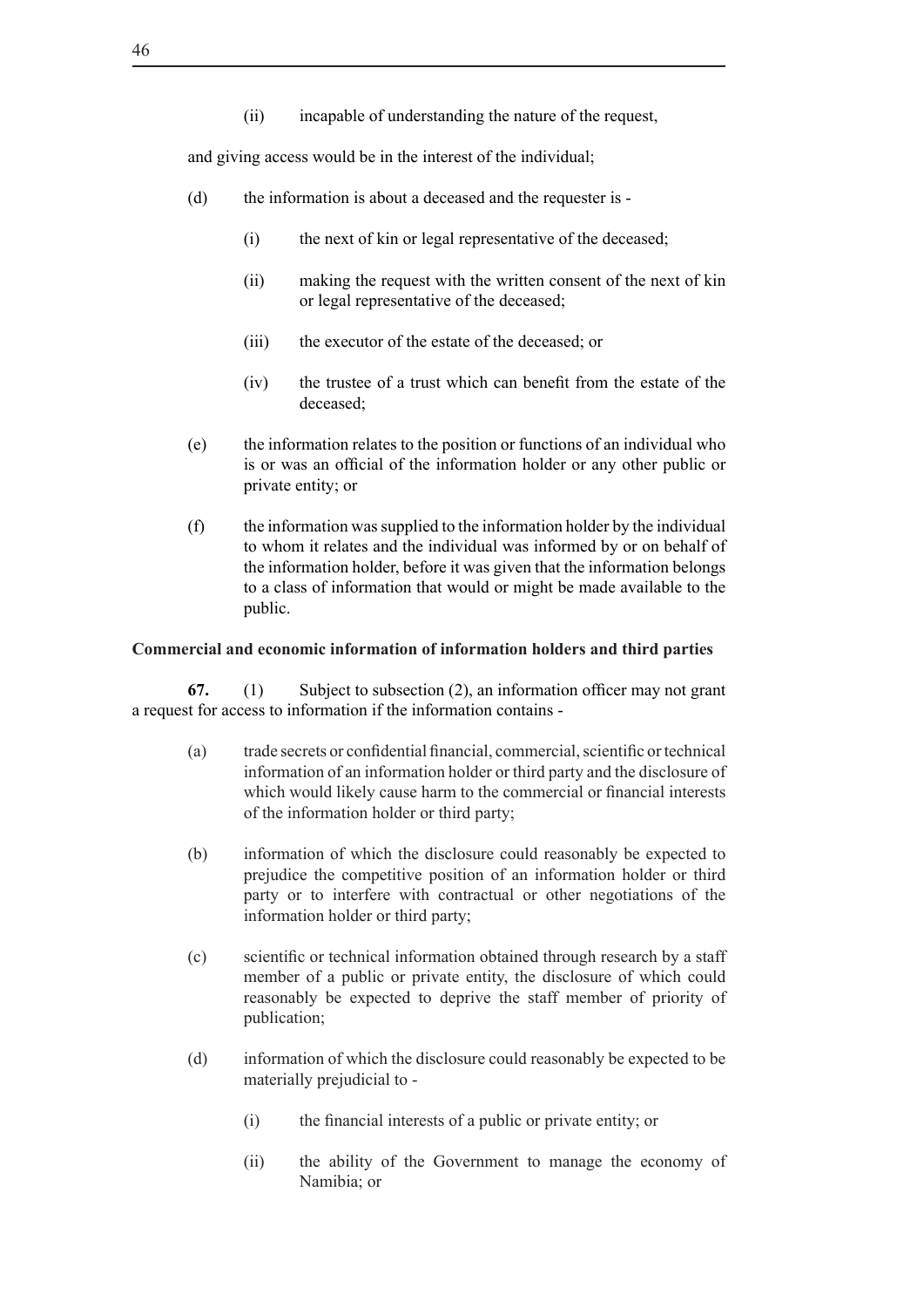(e) information of which the disclosure could reasonably be expected to result in an undue economic benefit to any person.

 (2) An information officer must grant a request for access to information contemplated in subsection (1), if -

- (a) the disclosure of the information would
	- (i) facilitate accountability and transparency of decisions taken by the information holder; or
	- (ii) reveal misconduct or deception;
- (b) the information relates to the expenditure of public funds;
- (c) the third party consents to the disclosure; or
- (d) the information is in the public domain.

## **Protection of life, health and safety of individuals and of properties**

**68.** An information officer may not grant a request for accessto information if the release of the information -

- (a) is likely to endanger the life, health or safety of an individual; or
- (b) is likely to prejudice or impair
	- (i) the security of a building, building plans, structure or system, including, a computer or communication system, a means of transport, or any other property; or
	- (ii) methods, systems, plans or procedures for the protection of an individual, the safety of the public or the security of property.

## **National security and defence**

**69.** (1) An information officer may not grant access to information if the granting of access would cause prejudice to the national security or defence of the **State** 

(2) For the purpose of this section, "national security or defence", includes -

- (a) military tactics or strategy or military exercises or operations undertaken in preparation for hostilities or in connection with the detection, prevention, suppression, or curtailment of subversive or hostile activities or terrorism;
- (b) intelligence relating to -
	- (i) the defence of the State; or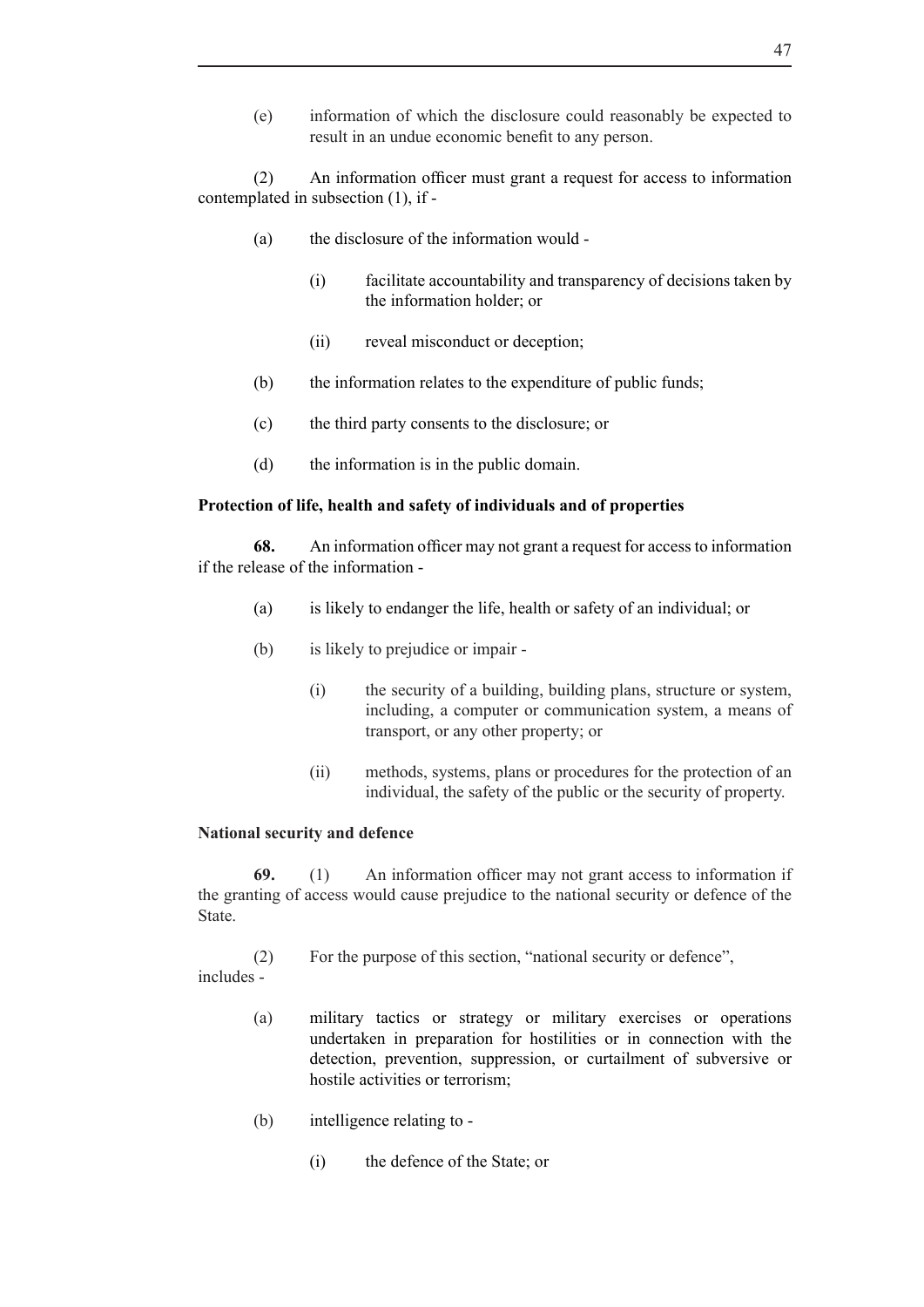- (ii) the detection, prevention, suppression or curtailment of subversive or hostile activities;
- (c) methods of, and scientific or technical equipment for, collecting, assessing or handling information referred to in paragraph (b);
- (d) the non-disclosure of the identity of a confidential source; and
- (e) the quantity, characteristics, capabilities, vulnerabilities or deployment of anything being designed, developed, produced or considered for use as weapons or such other equipment, excluding nuclear, chemical or biological weapons.
- (3) For the purpose of this section, "subversive or hostile activities"

means -

- (a) an attack against the State by a foreign element;
- (b) acts of sabotage or terrorism aimed at the people or a strategic asset of the State, whether inside or outside the State; or
- (c) a foreign or hostile intelligence operation.

## **International relations**

- **70.** An information officer may not grant access to information -
- (a) supplied by or on behalf of the State to another State or an international organisation in terms of an international agreement with that State or organisation which requires the information to be held in confidence;
- (b) required to be held in confidence under international law;
- (c) on the positions adopted or to be adopted by the State, another state or an international organisation for the purpose of present or future international negotiations; or
- (d) that constitutes diplomatic correspondence exchanges with another state or with an international organisation or official correspondence exchanges with diplomatic missions or consular posts of a country,

if the release of the information would cause prejudice to the international relations of the State.

## **Law enforcement**

**71.** An information officer may not grant access to information if the release of the information would cause prejudice or disadvantage to -

- (a) the prevention or detection of crime;
- (b) the apprehension or prosecution of offenders;
- (c) the administration of justice; or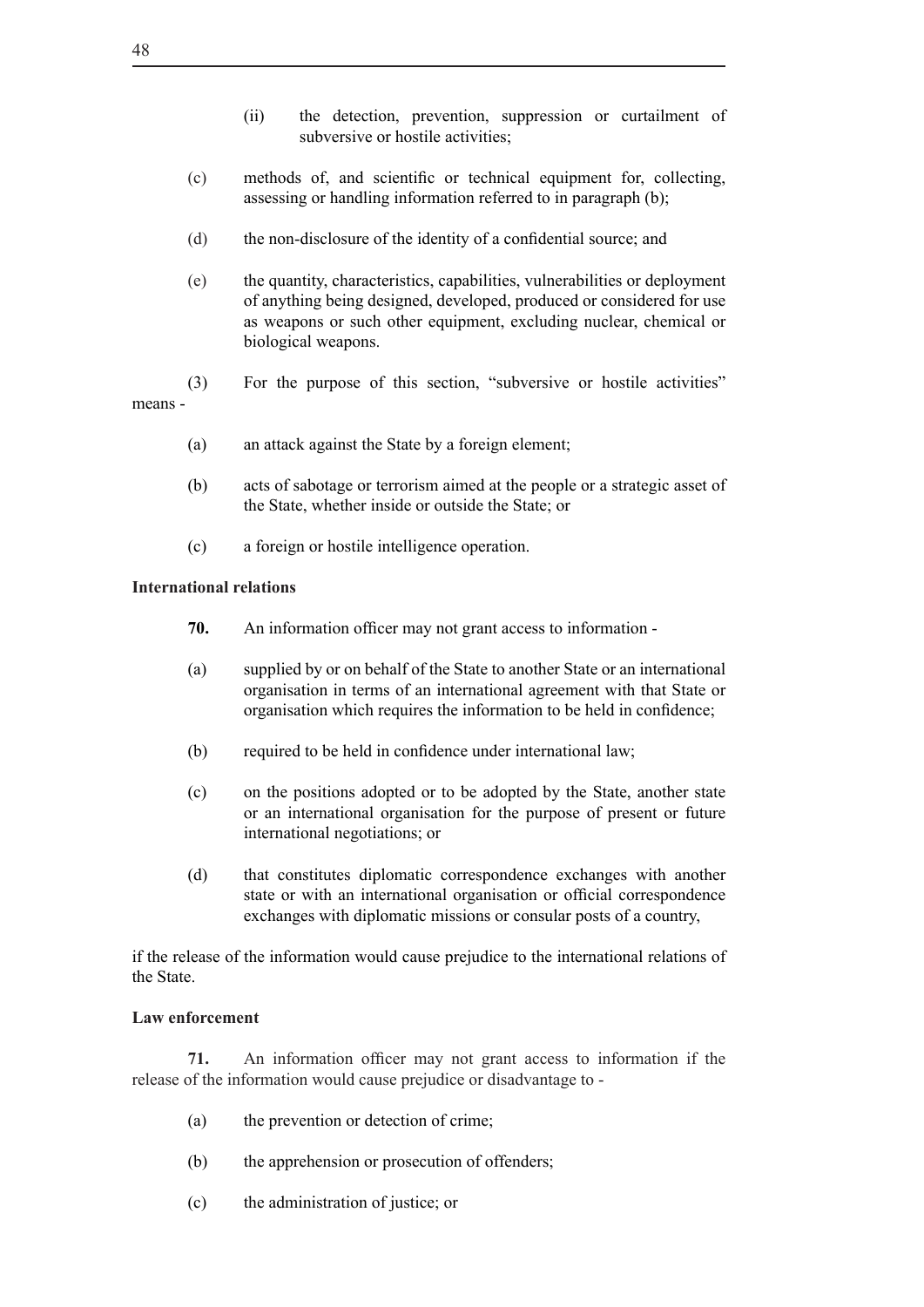(d) the assessment or collection of any tax or duty, unless in so far as it consists of personal information about the requester or the person on whose behalf the request is made.

## **Legally-privileged documents**

**72.** An information officer may not grant a request for access to information if the information would otherwise be privileged from production in legal proceedings or if the information contains confidential communication between -

- (a) a medical practitioner and his or her patient;
- (b) a legal practitioner and his or her client;
- (c) a journalist and his or her source; or
- (d) spouses,

unless the patient, client, source, spouse or person entitled to the privilege, consents to the release of the information or has waived the privilege.

#### **Academic and professional examinations and recruitment processes**

**73**. (1) An information officer may not grant a request for access to information relating to -

- (a) an academic or a professional examination; or
- (b) a recruitment or selection process,

prior to the completion of such examination or process, if the release of the information is likely to jeopardise the integrity of such examination or process.

(2) The information referred to in subsection  $(1)$  may be released on request after the academic or professional examination or recruitment or selection process has been completed.

## **Manifestly frivolous or vexatious requests**

**74.** (1) An information officer may not grant a request for information if the request is manifestly frivolous or vexatious.

 (2) A request is regarded as manifestly frivolous or vexatious if such a request is done for -

- (a) no serious purpose or value; or
- (b) malicious reasons or is clearly aimed at causing nuisance.

 (3) If an information officer refuses a request on the basis of subsection (1), the notice referred to in section 37(2) must include an affidavit signed by him or her stating the facts proving the grounds contemplated in subsection (2).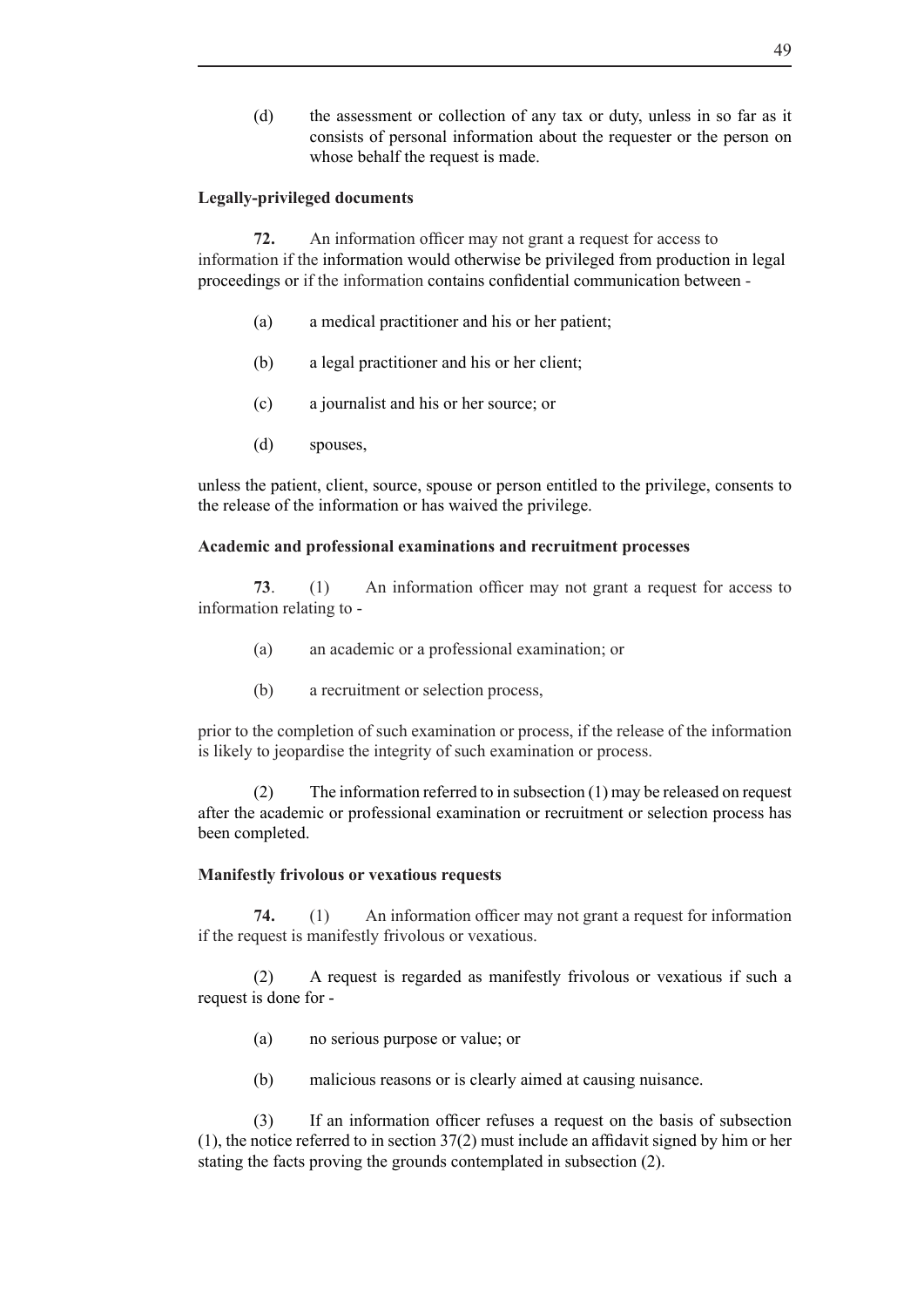## **Facilitating of commission of offences**

**75.** An information officer may not grant a request for access to information that contains information that could reasonably be expected to facilitate the commission of an offence including such -

- (a) methods and techniques on commission of criminal acts;
- (b) technical information relating to weapons or potential weapons; and
- (c) information on the vulnerability of particular security buildings, other structures and systems, computer and communication systems, and methods employed to protect such buildings, other structures and systems.

## **Information about to be published**

**76.** An information officer may not grant a request for information or any part of the information if the information officer believes on reasonable grounds that the information being requested or a part of that information is about to be published -

- (a) within 21 days of the request; or
- (b) within such extended period not exceeding 35 days as may be necessary for printing or translating the material for the purpose of publishing it.

#### **Severance of exempted portion of requested information**

**77.** If a requester requests access to information, but a portion of a record or document containing requested information is exempted from release under this Part, the information officer if he or she decides to grant access, must -

- (a) sever or redact the exempt portion of the information from the record or document;
- (b) grant the requester access to the remainder of the information; and
- (c) indicate the length or amount of information severed or redacted.

#### **Information granted becomes public information**

**78.** (1) Subject to subsection (2), information to which a requester is granted access under this Act becomes information in the public domain, irrespective of whether the information is published or not.

- $(2)$  If a requester is granted access to -
- (a) his or her personal information;
- (b) personal information of his or her next of kin; or
- (c) personal information of a person for whom he or she is the legal representative,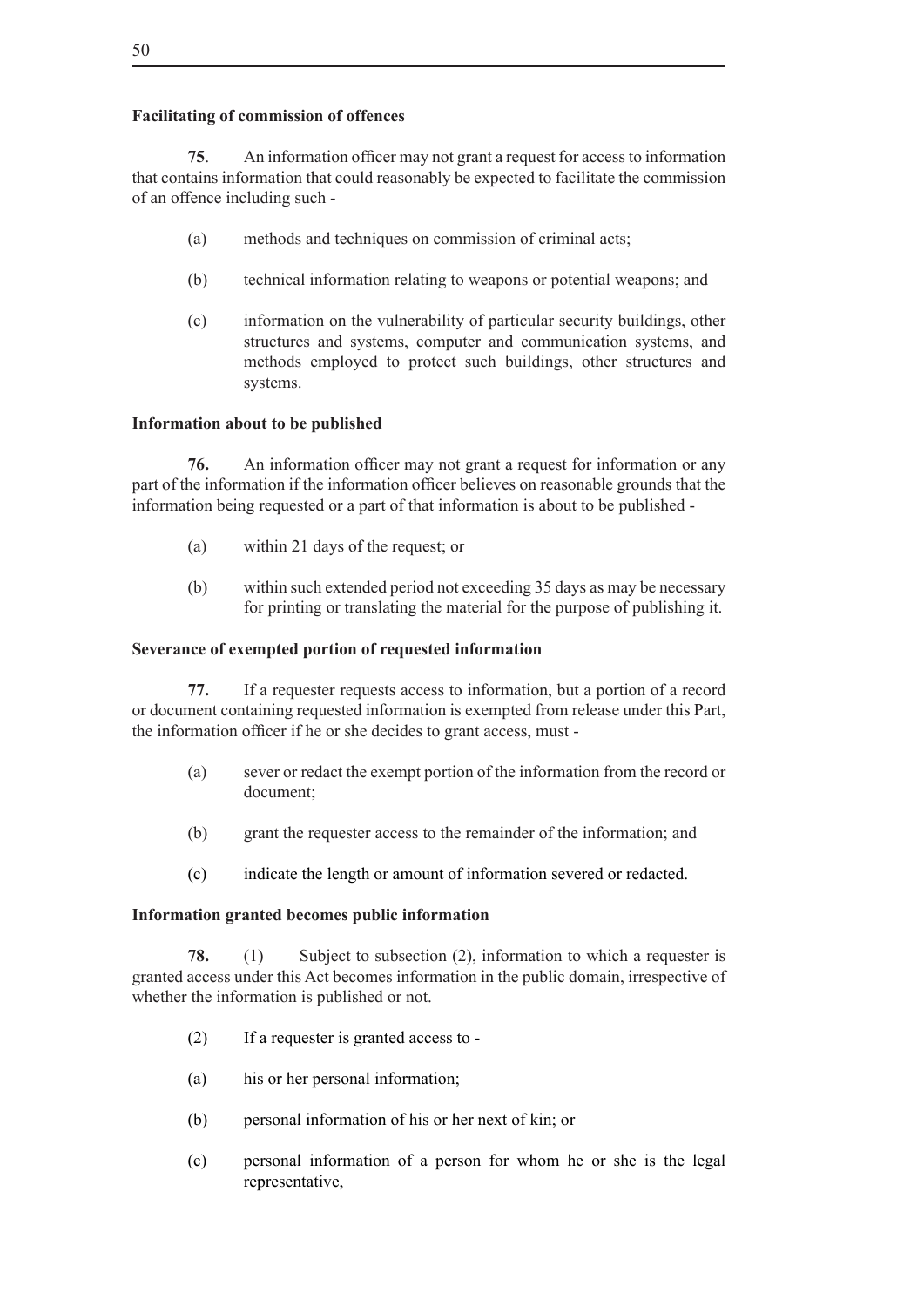such information does not become information in the public domain only by reason of that granting of access.

## **Burden of proof on exempt information**

**79.** An information officer who refuses to grant a request for access to information has the burden of proving, on a balance of probabilities, that -

- (a) such information is exempt from disclosure under this Part; and
- (b) the harm to the protected interest under the relevant exemption that would result from the release of the information outweighs the public interest.

## PART 10 GENERAL PROVISIONS

## **Authority on limitation of fundamental rights and freedoms**

**80.** In so far as any provision of this Act provides for a limitation of the fundamental rights and freedoms contemplated in Article 13 or 21 of the Namibian Constitution, in that it authorises limitation of or interference with -

- (a) the privacy of a person regarding personal information, correspondence, communications, or conducting of search and seizure; or
- (b) the right of a person to practise any profession, or carry on any occupation, trade or business,

such limitation is enacted on the authority of that Article.

## **Offences**

- **81.** A person who -
- (a) destroys, damages or alters information required to be kept or requested in terms of this Act;
- (b) conceals information requested in terms of this Act;
- (c) falsifies or manipulates information or provides a false record or document as information requested in terms of this Act;
- (d) obstructs, interferes or hinders an information officer or any other staff member of a public or private entity in the exercise or performance of his or her powers or functions under or in terms of this Act;
- (e) obstructs, interferes or hinders the Information Commissioner, Deputy Information Commissioner or his or her staff member or any other person in the exercise or performance of the powers or functions of the Information Commissioner under or in terms of this Act;
- (f) accesses information exempt from disclosure in terms this Act without relevant authorisation; or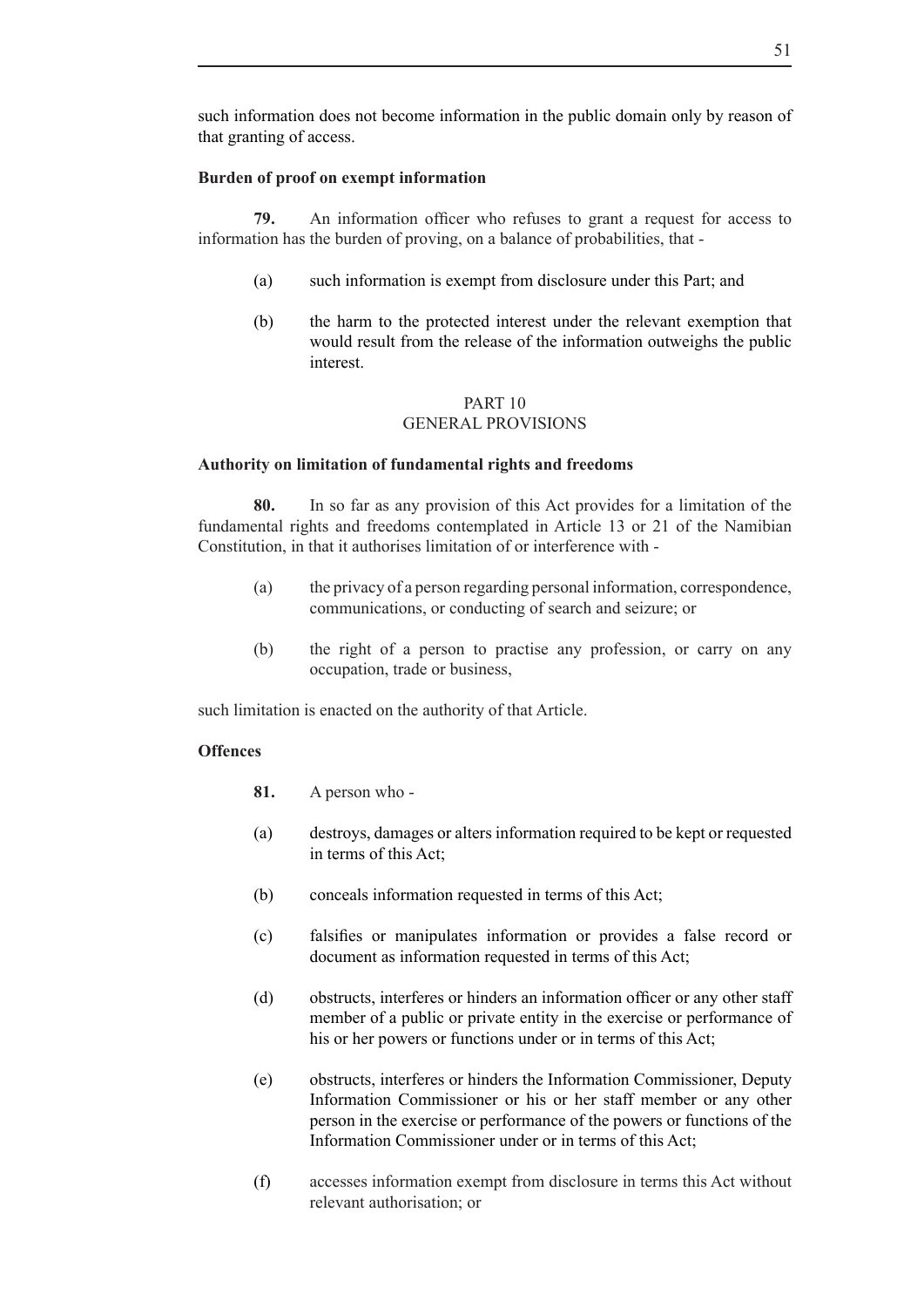(g) assists, directs, proposes, advises or causes any person in any manner to do any act referred to in paragraph  $(a)$ ,  $(b)$ ,  $(c)$ ,  $(d)$ ,  $(e)$  or  $(f)$ ,

commits an offence and is liable on conviction to a fine not exceeding N\$100 000 or imprisonment for a period not exceeding five years, or to both such fine and such imprisonment.

## **Administrative fines**

- **82.** Subject to Part 8, If an information officer -
- (a) without a valid reason, refuses to receive a request for access to information;
- (b) fails to respond to a request within the period specified in section 37 or if that period has been extended in accordance with section 39 within such extended period;
- (c) fails to comply with an order of the Information Commissioner;
- (d) refuses to grant a request for access to information in a frivolous or vexatious conduct;
- (e) gives incorrect, incomplete or misleading information; or
- (f) obstructs in any manner the release of information granted,

the information officer is liable to an administrative fine of not less than N\$2 000 and not more than N\$30 000 as the Information Commissioner, subject to Part 8, or any court of law may impose for each day the request is not complied with.

## **Delegation of powers and assignment functions**

**83**. (1) The Information Commissioner, in writing and on such conditions as the Information Commissioner may determine, may delegate a power or assign a function conferred or imposed on the Information Commissioner by or under this Act to a Deputy Information Commissioner.

 $(2)$  The head of an information holder, in writing and on such conditions as he or she may determine, may delegate or assign a power or function conferred or imposed on the head by or under this Act to the information officer, except the power to determine internal reviews under section 49.

(3) An information officer, in writing and on such conditions as he or she may determine, may delegate or assign a power or function conferred or imposed on the information officer by or under this Act to a deputy information officer.

 (4) The Information Commissioner, the head of an information holder, or an information officer -

(a) is not divested of a power delegated or function assigned under this section; and